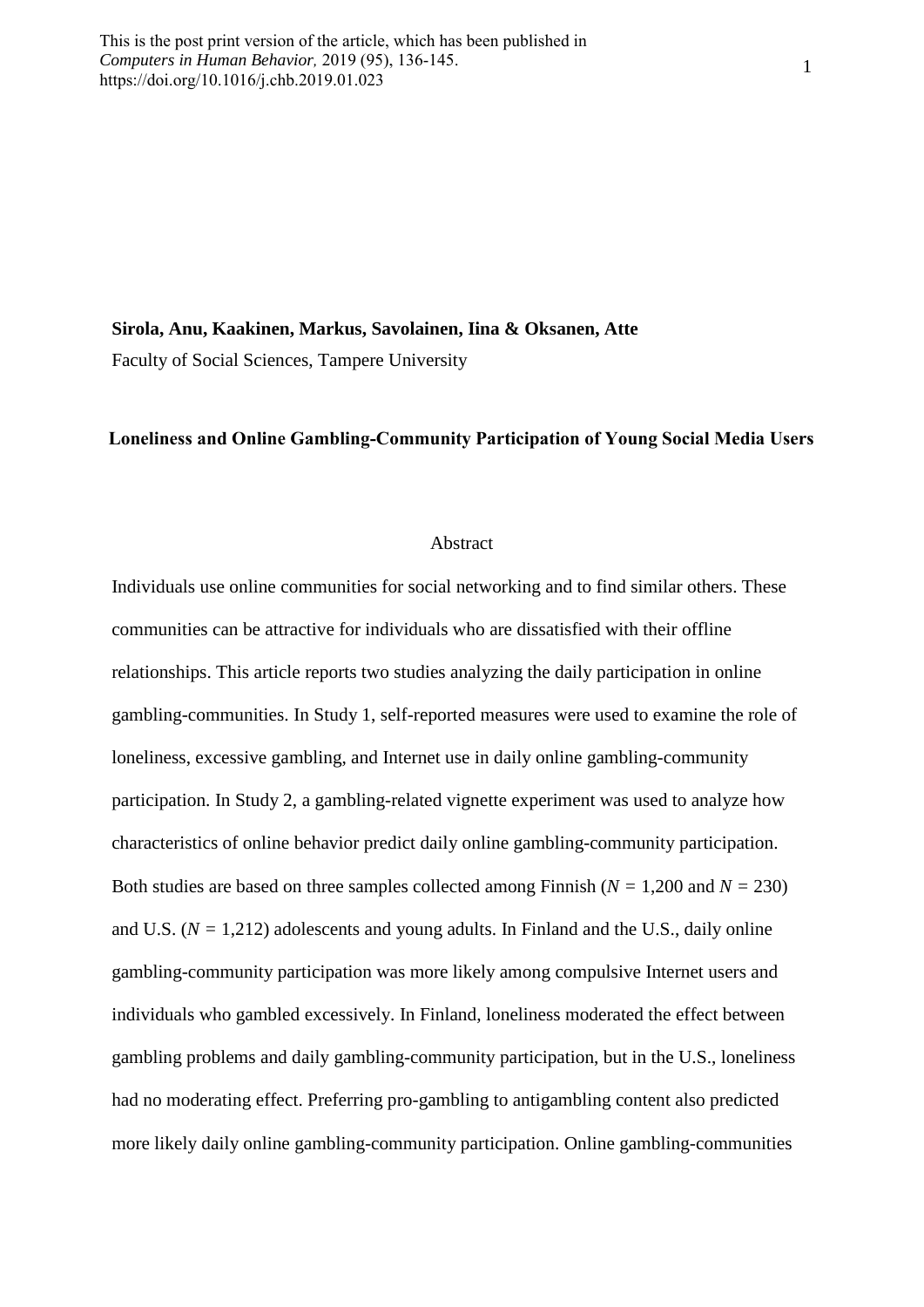are attractive for young individuals who experience gambling problems and are interested in gambling overall.

*Keywords*: gambling, excessive gambling, loneliness, online communities, Internet, vignette experiment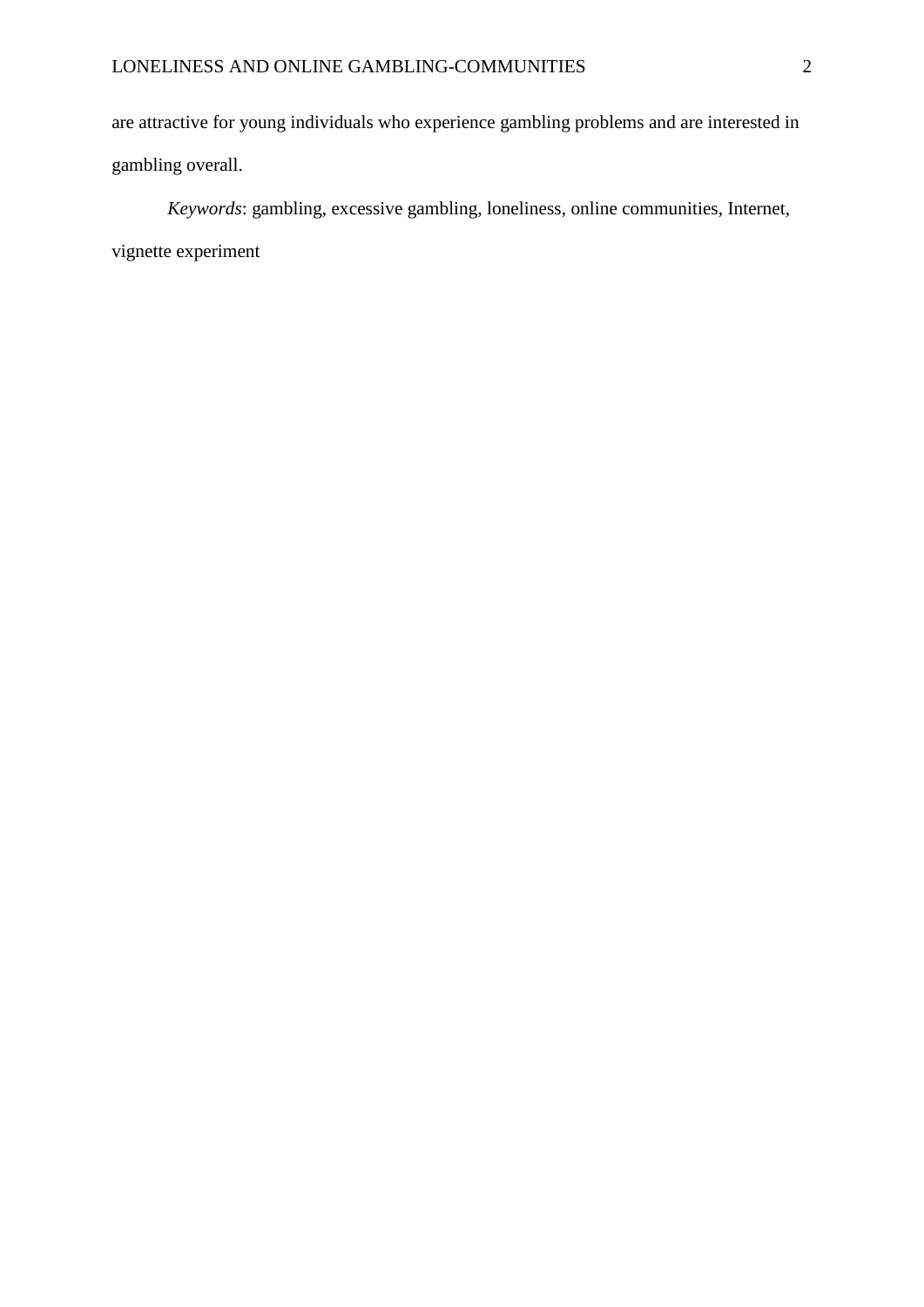#### **1. Introduction**

Internet and social media have expanded the characteristics of human interaction, as different social networking platforms such as online communities nowadays have a ubiquitous role particularly in young individuals' life. (Boyd, 2014; Keipi, Näsi, Oksanen, & Räsänen, 2017; Kuss & Griffiths, 2017). Online communities and their relevance in individuals' everyday life have been in researchers' interest since the early days of the Internet (Baym, 2000; Preece, 2000; Rheingold, 1993). While individuals' online networks often consist of pre-existing social bonds, it is also possible to search for new contacts and form communities based on shared interests, activities and goals (Boyd & Ellison, 2007). According to Preece (2000, 10), an online community needs enough people to interact with a shared purpose, and a community's norms guide interaction within the community. Although online communities can be formed around an endless variety of shared interests, the need to find similar others online is particularly central for individuals who suffer from psychosocial problems and those who lack meaningful offline relationships and support (Barak, Boniel-Nissim, & Suler, 2008; Csipke & Horne, 2007; Rice et al., 2014).

In this paper, we examine online gambling-community participation from a social psychological perspective by investigating both individual and social factors associated with such participation. Our theoretical framework is grounded on the social psychological theory of loneliness and this paper further follows the theory and tradition laid upon previous research on online communities. The Internet provides a virtually endless environment for gambling and its related activities. In addition to gambling sites, gamblers can seek likeminded others and form online communities around shared gambling interests. In these gambling-related online communities (e.g., discussion forums) gamblers can, for example, share gambling tips and knowledge (Gainsbury & Blaszczynski, 2011; Parke & Griffiths, 2011) or discuss gambling-related problems and recovery (Mudry & Strong, 2013; O'Leary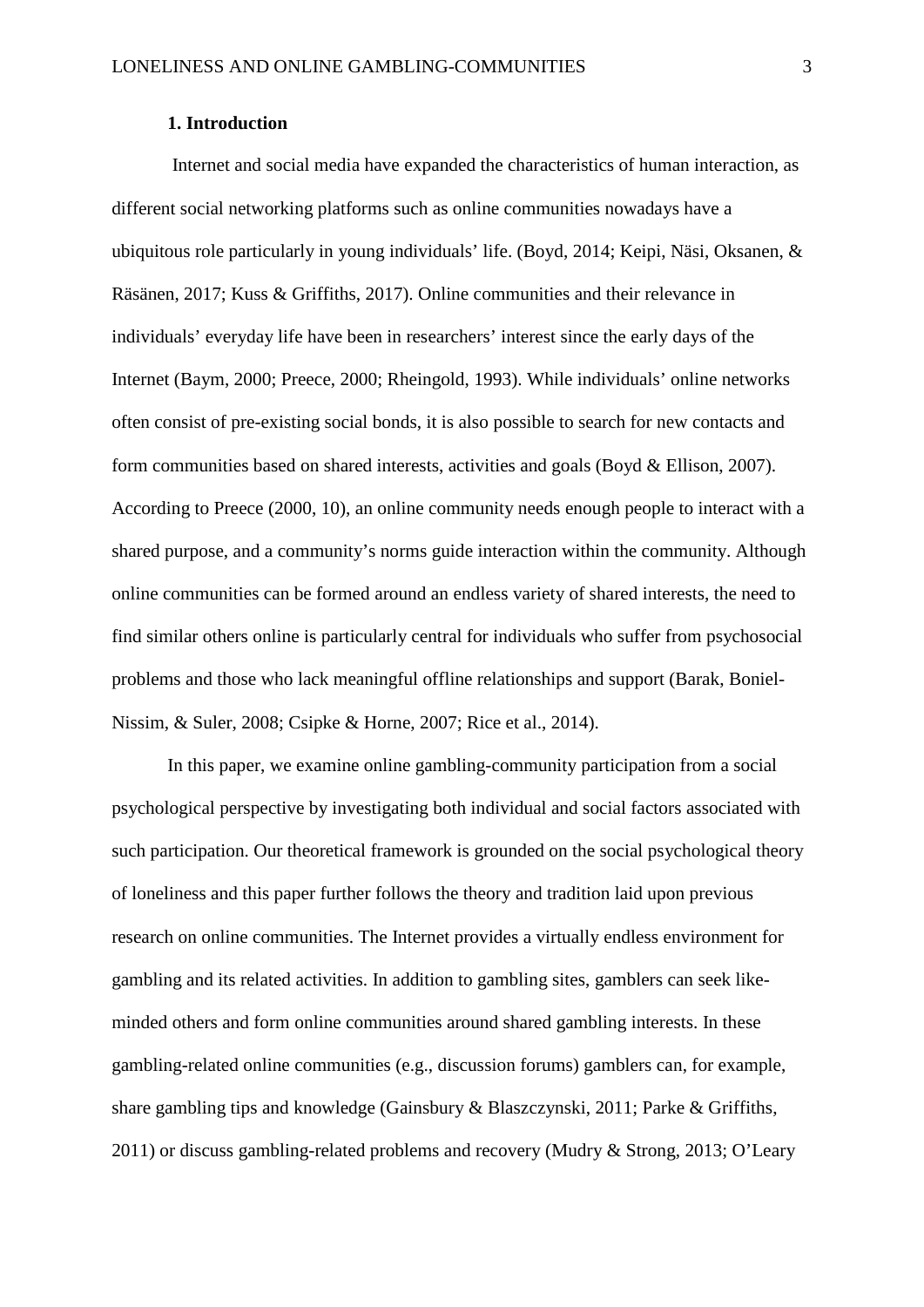& Carroll, 2013). Since loneliness is associated with problem gambling among both adolescents and adults (Castrén et al., 2013; Botterill, Gill, McLaren, & Gomez, 2016; Hardoon, Gupta, & Derevensky, 2004; McQuade & Gill, 2012; Petry & Weiss, 2009), and loneliness is often accompanied by high Internet use (Kuss, Griffiths, Karila, & Billieux, 2014), gambling-communities may be appealing to individuals with problematic gambling and those who search for belonging through similar experiences and gambling material online (Sirola, et al., 2018; Wood & Wood, 2009).

Earlier research indicates that actively visiting online gambling-communities is a potential risk factor for problem gambling (i.e., excessive gambling)—especially in adolescence and emerging adulthood (Sirola, Kaakinen, & Oksanen, 2018). Peer-interaction in online gambling-communities can influence gambling behavior by promoting responsible gambling habits, but inaccurate information via shared experiences can also lead individuals to develop cognitive distortions concerning gambling, such as illusion of control (Parke & Griffiths, 2011). Despite of the potential benefits that online communities obtain, they can also foster harmful behavior and attitudes. This is why it is important to gain deeper knowledge on the users of these communities and their motivations for seeking them.

#### **1.1. Loneliness and Excessive Gambling in the Online Era**

Humans have a fundamental need to belong (Baumeister & Leary, 1995). Satisfying social relationships thus have a major impact on health and well-being (Heinrich & Gullone, 2006), and social support serves as a buffering factor, both for various psychosocial difficulties and for harms encountered on the Internet (Cohen & Wills, 1985; Kaakinen, Keipi, Räsänen, & Oksanen, 2018; Lee & Goldstein, 2016; Minkkinen et al., 2015; Turja et al., 2017). In contrast, loneliness is an adverse state with harmful consequences across the life span (Cacioppo, Grippo, London, Goossens, & Cacioppo, 2015; Qualter et al., 2015).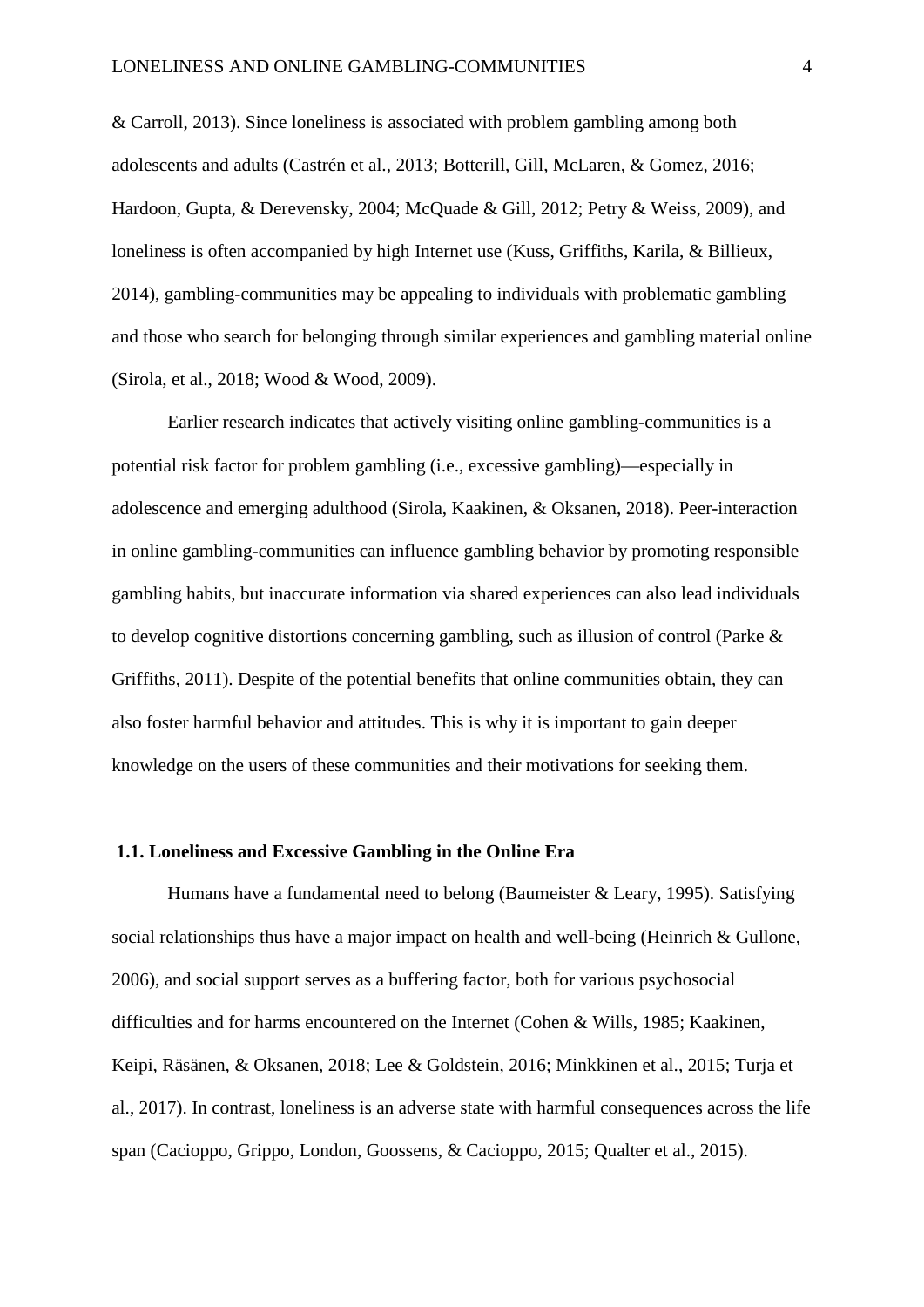Although social isolation can be seen as an objective and quantifiable dimension of social relationships, loneliness is a subjective emotional state of social isolation (Holt-Lunstad, Smith, Baker, Harris, & Stephenson, 2015). In other words, the sense of loneliness is driven by the individual's perceived solitude, disconnectedness, and inadequate social relationships, rather than by the individual's actual amount of social contact (Heinrich & Gullone, 2006; Hughes, Waite, Hawkley, & Cacioppo, 2004; Masi, Chen, Hawkley, & Cacioppo, 2011). The essential thought in theories of loneliness is that humans need meaningful contact with others whom they trust and can feel connected to (Cacioppo et al., 2015). Loneliness is associated with increased risk of premature death (Holt-Lunstad et al., 2015), which emphasizes the vital role of meaningful relationships.

Loneliness is an emotionally intense and unpleasant subjective experience that is derived from a perceived deficiency in social relationships (Perlman & Peplau, 1981). In Weiss's (1973) typology, the concept of loneliness is divided into social and emotional loneliness; the former is characterized by a lack of social connections more generally, and the latter refers to a lack of reliable and close relationships such as romantic partnerships. Researchers have supported the theory that these dimensions of loneliness are distinct experiences (DiTommaso & Spinner, 1997; Van Baarsen, Snijders, Smit, & Van Duijn, 2001) but have also found that the characteristics of these dimensions overlap, at least to some extent (Russell, Cutrona, Rose, & Yurko, 1984).

Although loneliness occurs throughout the life span, researchers have found it to be particularly prevalent in late adolescence and early adulthood (Qualter et al., 2015). People in these age groups face many challenges related to the transition to adulthood and are thus vulnerable to loneliness and its adverse effects (Heinrich & Gullone, 2006; Qualter et al., 2015). Among adolescents, loneliness is associated with risky health behaviors such as substance use (Stickley, Koyanagi, Koposov, Schwab-Stone, & Ruchkin, 2014). Among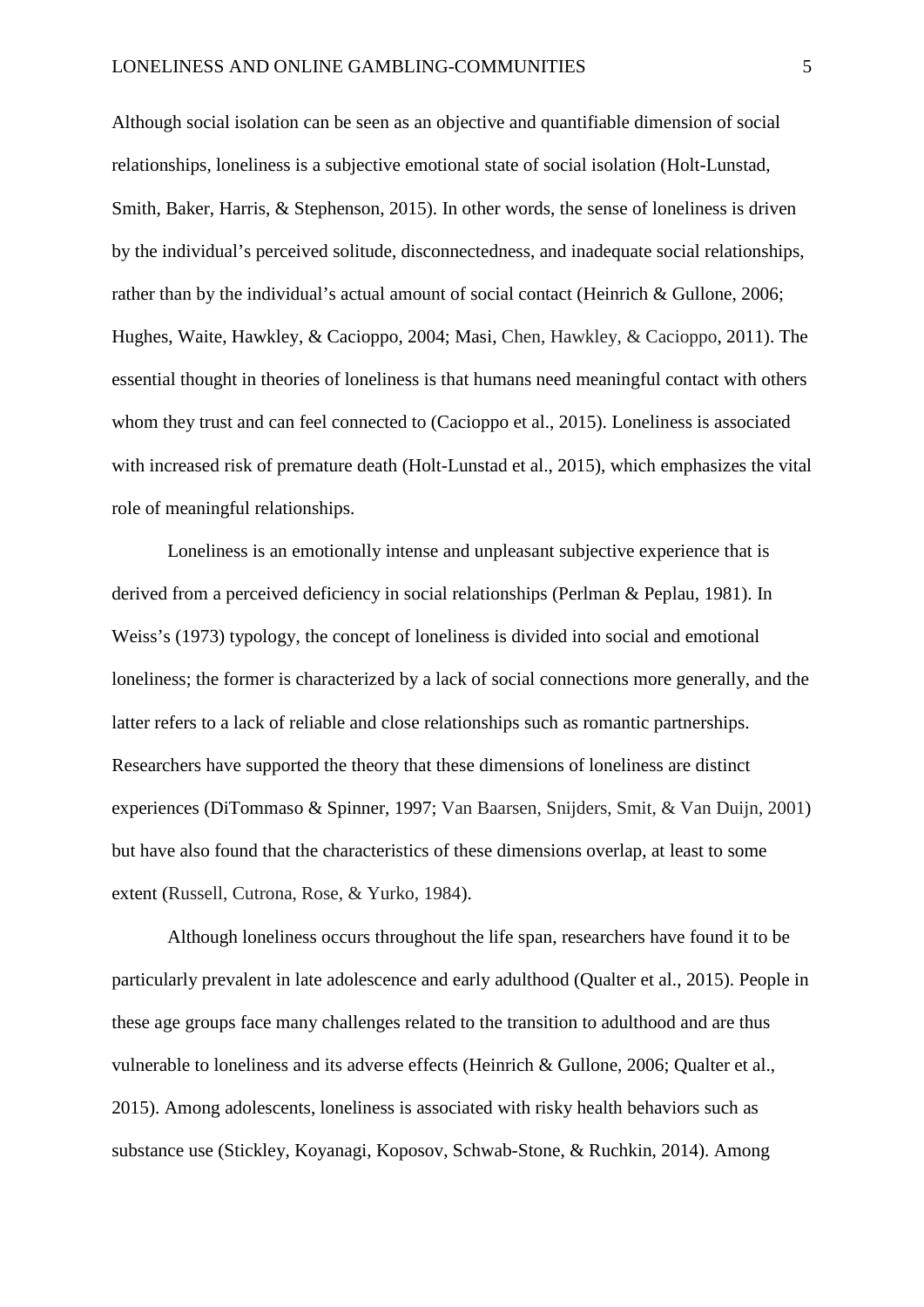adolescents and young adults, loneliness is also a risk factor for many psychosocial difficulties such as depression (Demir & Kutlu, 2016; Matthews et al., 2016) and various forms of addictive behaviors (Bian & Leung, 2015; Kuss et al., 2014), including excessive gambling (Castrén et al., 2013; Hardoon et al., 2004; Khazaal et al., 2017; McQuade & Gill, 2012; Petry & Weiss, 2009).

Excessive gambling, in broad terms, can be defined as an addictive or impulse-control disorder characterized by mental and financial harms caused by gambling. It covers potentially risky, problematic and pathological forms of gambling (Orford, 2001; Saunders, Degenhardt, & Farrell, 2017). Within the medical paradigm, in the *Diagnostic and Statistical Manual of Mental Disorders* (5th ed.; American Psychiatric Association, 2013), excessive gambling is labeled "Gambling Disorder" and is classified to the "Substance-Related and Addictive Disorders" (Petry, Blanco, Stinchfield, & Volberg, 2013; Sleczka, Braun, Piontek, Bühringer, & Kraus, 2015). While excessive gambling and Gambling Disorder as defined by the DSM-V are not diagnostically interchangeable, they both describe problem gambling that is compatible in terms of the harms caused to the individual (APA, 2013; Blaszczynski & Nower, 2002). Gambling problems are most common among young adults between the ages of 18 and 24 (Salonen & Raisamo, 2015). Although many countries have age restrictions for gambling, the increase in gambling opportunities, including the rapid rise of online gambling sites, has made gambling a typical activity even among adolescents; the prevalence of gambling problems is increasing in young age groups (Calado, Alexandre, & Griffiths, 2017; Canale, Griffiths, Vieno, Siciliano, & Molinaro, 2016a).

In terms of addictions such as excessive gambling, the sense of loneliness and isolation may be essentially derived from a perceived lack of understanding and support from like-minded others rather than from a lack of social contact per se. Individuals are prone to hide their gambling problems from loved ones and can be reluctant to seek professional help,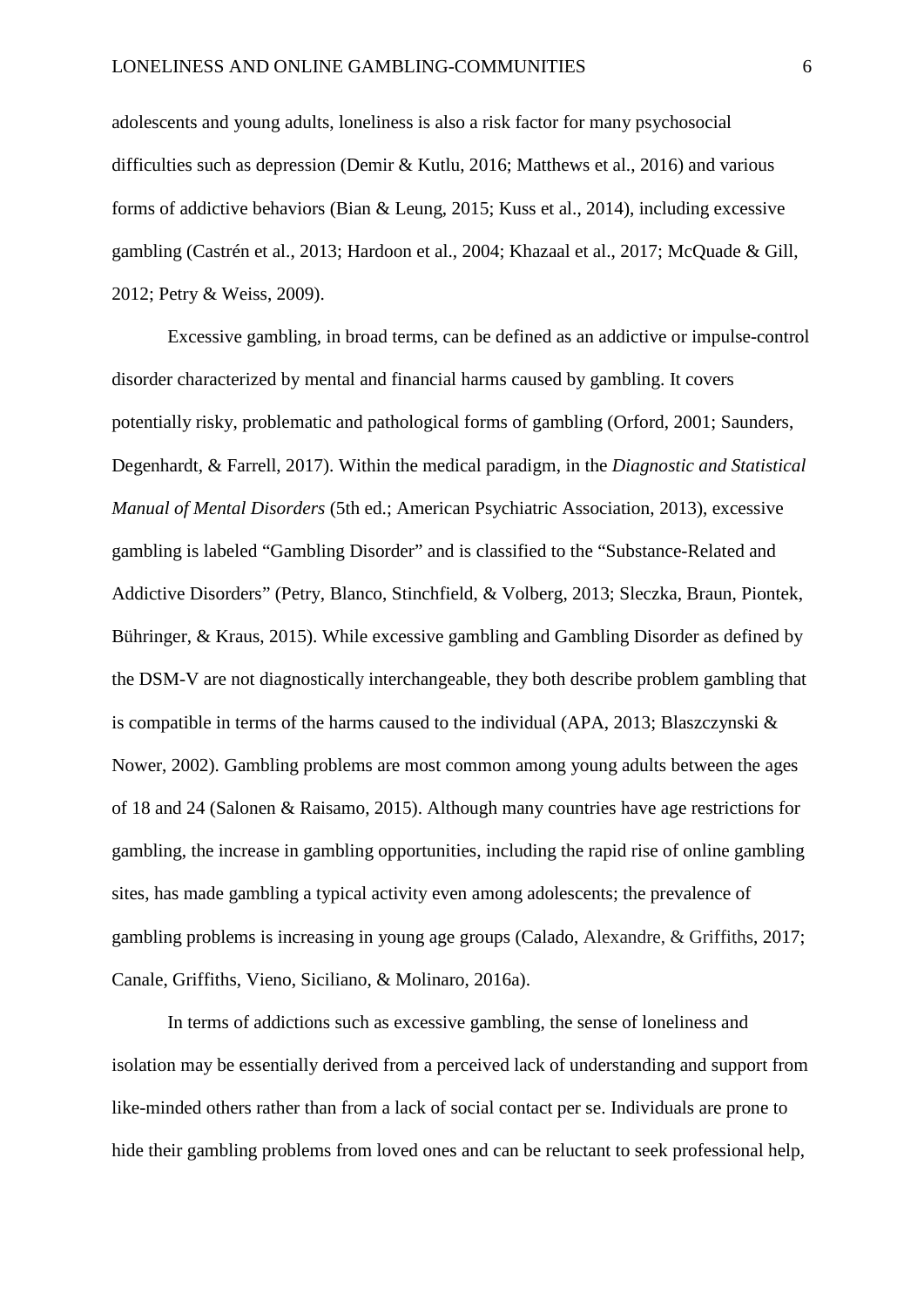partly because of the shame and stigma associated with these issues (Gainsbury, Hing, & Suhonen, 2014; Mudry & Strong, 2013). However, because loneliness is an adverse emotional state, those who suffer from it are motivated to reconnect with people (Qualter et al., 2015). As a result of their perceived loneliness and perceived lack of understanding and support, excessive gamblers may be motivated to seek gambling-related social contacts and supportive interactions through online communities.

The Internet enables the formation of online gambling subcultures and the identity generation therein (O'Leary & Carroll, 2013). On the Internet, it is relatively easy to find others who share similar gambling interests and values; this applies to both those who are interested in or involved in gambling activities and those who have gambling problems and are aiming for recovery. Indeed, the desire for social companionship with like-minded others is a strong motivation for Internet use (Chung, 2013; McKenna & Bargh, 2000; Wang, Jackson, Wang, & Gaskin, 2015). For lonely and socially sanctioned or stigmatized people in particular, the Internet offers a fruitful way to form social ties and construct identity—all with the safeguard of anonymity (McKenna & Bargh, 2000).

Scholars have found that loneliness and deficiency in offline relationships are motivational factors for participation in online communities (Barak et al., 2008; Csipke & Horne, 2007). Through online communication, peers can provide valuable social support (Ali, Farrer, Gulliver, & Griffiths, 2015), which may be particularly central for young individuals with psychosocial problems. Individuals can also use supportive online networks as an alternative to dissatisfying offline relationships (Chung, 2013). According to the social compensation hypothesis, high online presence and a large number of online contacts can compensate for a perceived lack of meaningful social relationships or for a lack of social skills (Hood, Creed, & Mills, 2017; Song et al., 2014; Zywica & Danowski, 2008). Young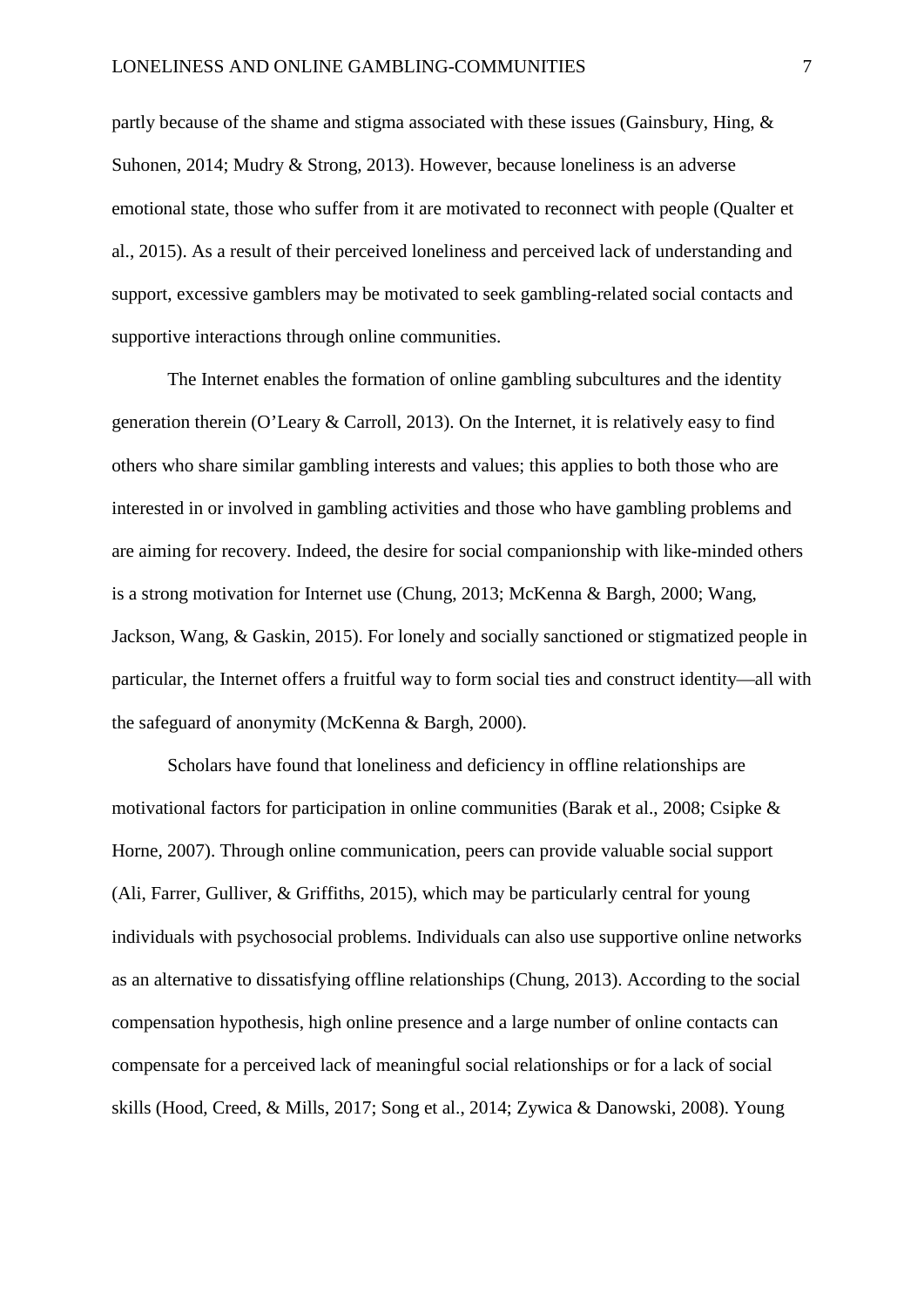people also prefer online peer support to in-person support when seeking help for difficulties such as mental health problems (Ali et al., 2015).

Despite the social aspects of social media and the potential benefits of online communities, researchers have indicated that social networking in online communities is not necessarily enough to make up for a lack of offline relationships or to reduce feelings of loneliness (Yao & Zhong, 2014). Indeed, high Internet use can have adverse effects, particularly in its excessive forms. Loneliness is associated with Internet addiction (Kuss et al., 2014), and high levels of perceived online social support can lead to excessive Internet use (Hardie & Tee, 2007). In online communities, people may also feel social pressure to actively participate in peer-activity, thus leading to excessive use of the Internet (Turel & Osatuyi, 2017). Extensive use of social communication technologies can even decrease wellbeing and the sense of social support (Herrero, Urueña, Torres, & Hidalgo, 2017; Kross et al., 2013). Although supportive social interaction and the sense of community in an online environment can enhance positive affect, the quality of online interaction is more important than the number of online contacts (Oh, Ozkaya, & LaRose, 2014). To this effect, Pittman and Reich (2016) indicated that only image-based social media platforms serve to decrease users' sense of loneliness and to increase their positive affect; text-based platforms did not produce the same benefits.

Because social media platforms allow practically any social media user to contribute to the generation of content (Walther & Jang, 2012), the credibility of the shared content may be questionable, and the information shared on online networks may be misleading or even harmful (Custers, 2015; Daine et al., 2013; Huang et al., 2014; Syed-Abdul et al., 2013). Westerwick, Johnson, and Knobloch-Westerwick (2017) found that time spent viewing online health messages had an impact on health attitudes, regardless of the sources' credibility. Moreover, researchers have shown that social media users tend to rely on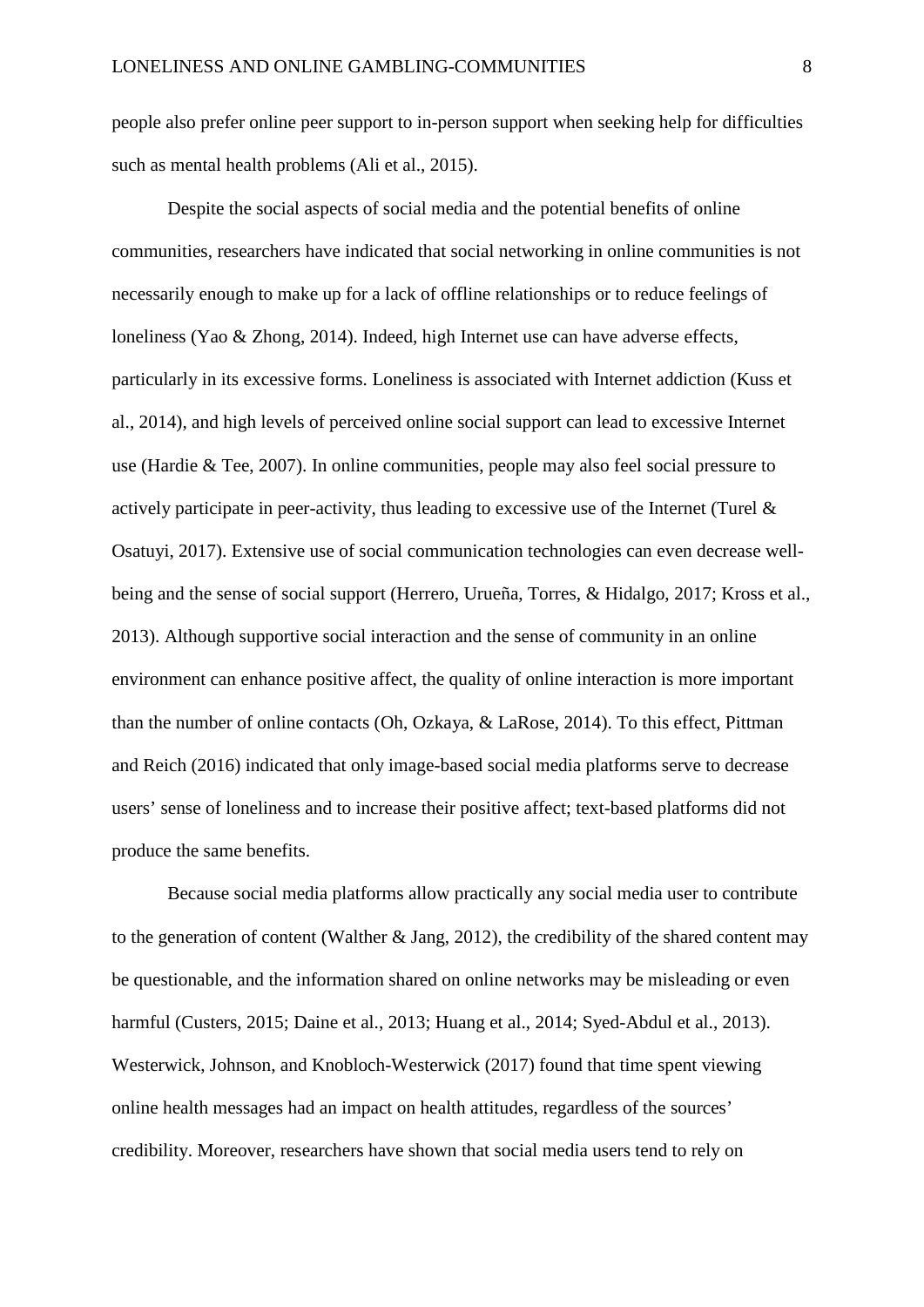information and content that similar people have shared (Flanagin, Hocevar, & Samahito, 2014; Hocevar, Flanagin, & Metzger, 2014; Shin, Van Der Heide, Beyea, Dai, & Prchal, 2017) and that these users also prefer peer experiences to fact-driven information (Oksanen et al., 2015; Syed-Abdul et al., 2013). The social preference for content that similar individuals have shared limits the diversity of information sources (Centola & van de Rijt, 2015), which is particularly worrisome if the content promotes harmful or excessive behavior (Syed-Abdul et al., 2013).

The role of online communities may be particularly central for adolescents and young adults, as they are active online users and tend to identify strongly with online groups (Lehdonvirta & Räsänen, 2011; Mikal, Rice, Kent, & Uchino, 2016). Group processes and social influence in online communities can have an important impact on how users perceive, evaluate, and identify with content **(**Zhou, 2011**).** According to the social identity model of deindividuation effects, visually anonymous online communication makes social identities more salient and enhances users' social identification with other, like-minded users and groups; such communication is also a starting point for social influence (Lea, Spears, & de Groot, 2001; Postmes, Spears, Sakhel, & De Groot, 2001). Those who identify strongly with their online in-groups are particularly likely to follow their peers' evaluations of online content (Walther, DeAndrea, Kim, & Anthony, 2010).

Given that online communities often attract young people with psycho-social problems and have a power to influence users' attitudes and behavior, online communities' role in potentially problematic and harm-advocating phenomena is not trivial by any means. In terms of online gambling-communities, internalizing a community's group norms and social identity can affect an individual's information evaluation, as well as his or her attitudes concerning gambling behavior; at its worst, this internalization can foster harmful attitudes and excessive gambling behavior. Examining what motivates young people to seek and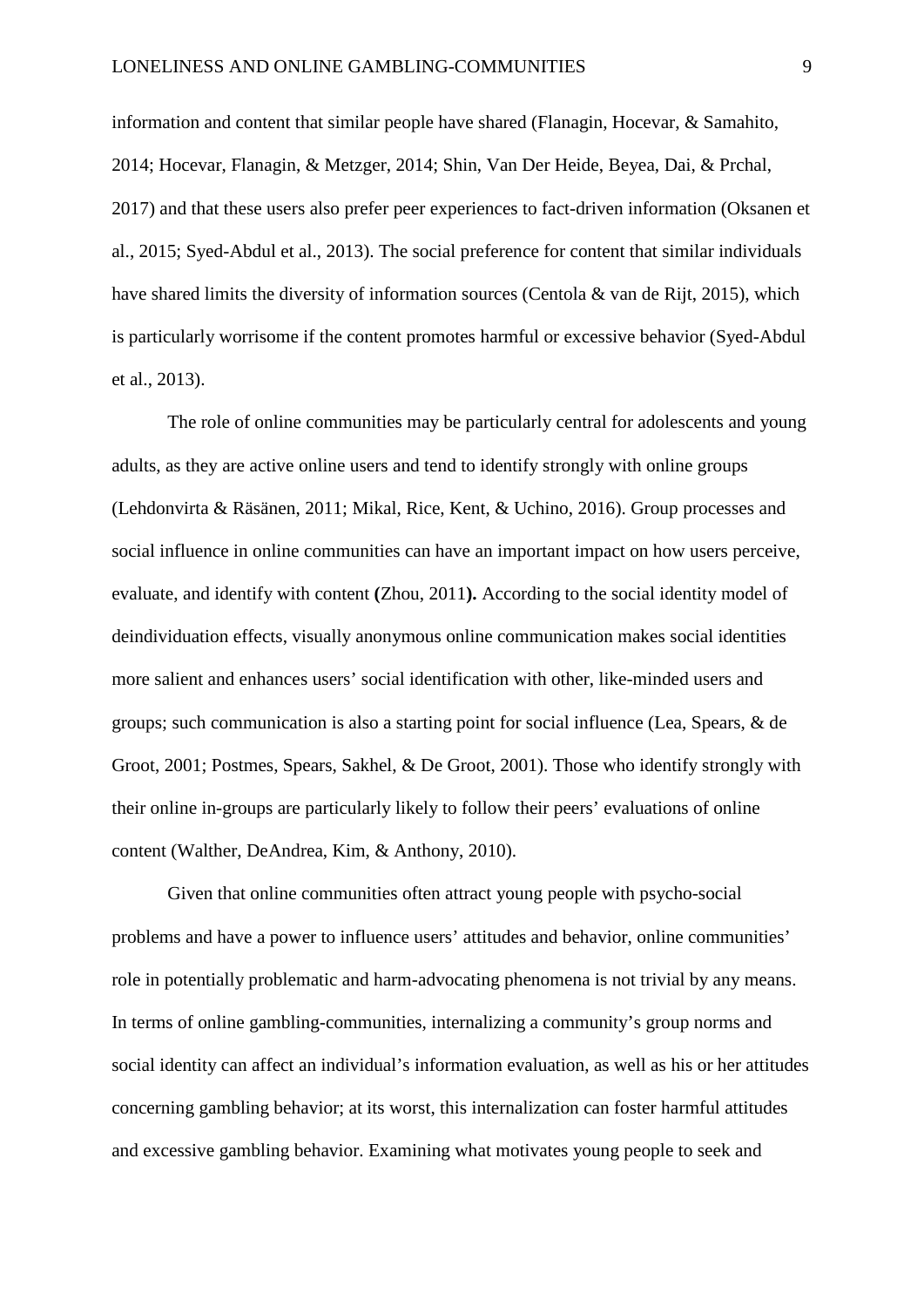participate in online gambling-communities allows for better understanding the role of social media and online communities in the youth gambling phenomenon.

#### **1.2. Research Overview**

In this paper, we examined daily online gambling-community participation and its associated factors in cross-sectional (Study 1) and experimental (Study 2) studies by using three samples consisting of Finnish and U.S. adolescents and young adults. The purpose of Study 1 was to use self-reported measures to assess how loneliness and excessive gambling and Internet use relate to daily online gambling-community participation. In Study 2, we used behavioral measures to further assess how the characteristics of online behavior predict gambling-community participation. That is, whether daily online gambling-community participation is related to a preference for pro-gambling and experience-driven online content, as well as to a propensity for group influence.

Youth gambling is highly prevalent in both Finland and the U.S. (Calado et al., 2017), and cross-cultural research is needed to understand all sides of the phenomenon. Although cultural differences exist between these two countries; Finland being a small, relatively homogenous country and the U.S. consisting of a wide range of diverse populations, the countries share similar features in terms of youth culture and behavior. Both Finland and the U.S. are technologically advanced Western countries where adolescents and young adults extensively use social media on many kinds of devices. Social media research has pointed out major similarities in social media usage among young people in these countries (Keipi et al., 2017; Näsi et al., 2014). At the same time, Finland and the U.S. are also culturally distinct which make them meaningful for comparison.

Generally, Finns, like their Nordic neighbors, rank high in bridging social capital, but they have lower bonding social capital than, for example, people in the U.S. (Kääriäinen & Lehtonen, 2006). Also, Finns have been traditionally considered as quieter and more reserved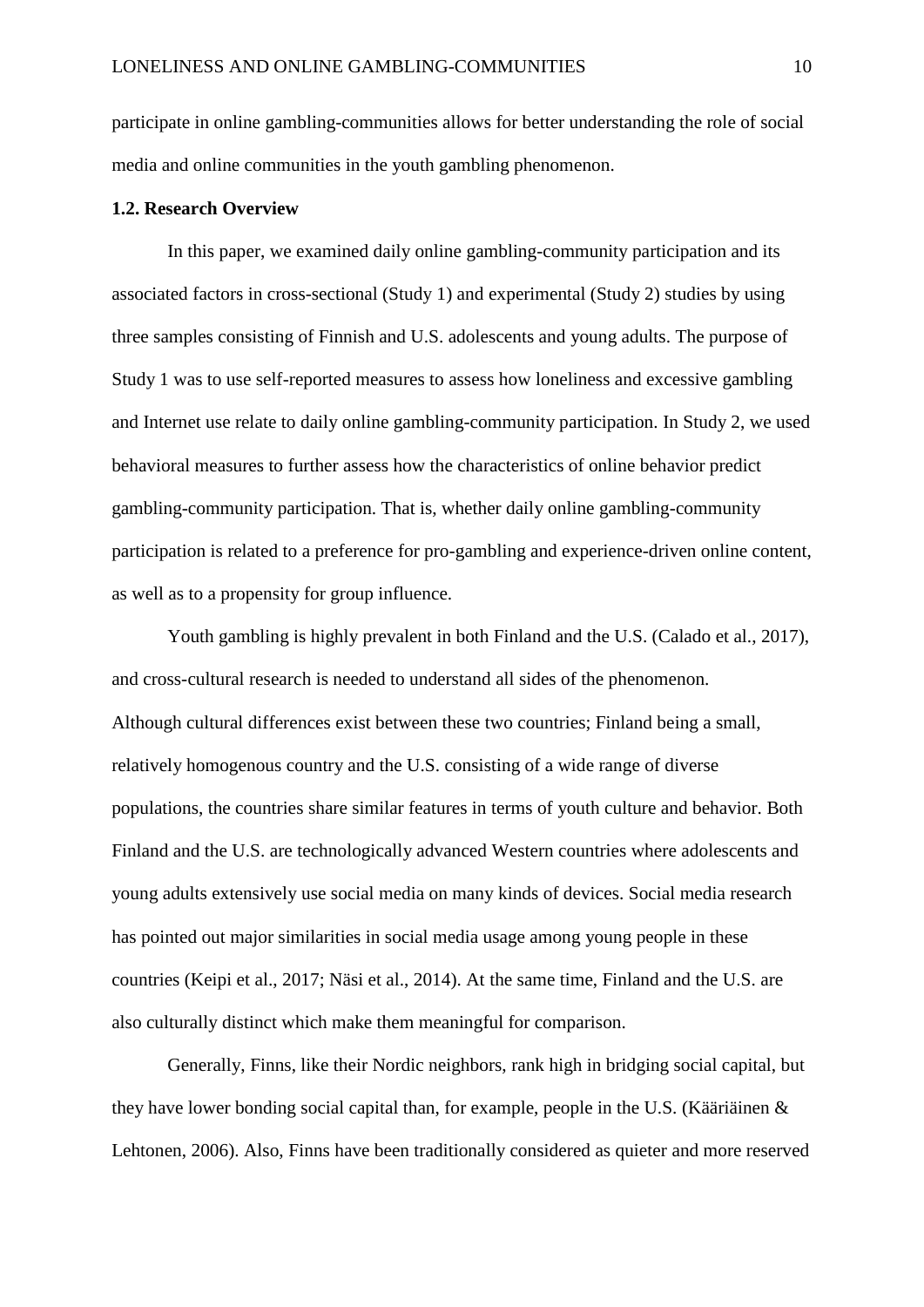than their American counterparts, which makes them an interesting comparison (Sallinen‐ Kuparinen et al., 1991). These differences might not, however, apply to adolescents and emerging adults. Based on comparative HBSC survey data, the 15-year-olds in these two countries report equally high on having at least three friends, but Finnish young people spend four or more evenings per week with their friends more often than their American counterparts (Currie et al., 2012, pp. 29–36). In addition to both, the similarities and differences between these countries, it is important to investigate same phenomena in different societies and cultures.

Therefore, it is meaningful to examine daily online gambling-community participation in these two countries. Based on the literature review, we formed the following hypotheses:

- H1: Excessive gambling is associated with daily online gamblingcommunity participation.
- H2: Loneliness is associated with daily online gambling-community participation.
- H3: Loneliness moderates the association between excessive gambling and daily online gambling-community participation.
- H4: Compulsive Internet use is associated with daily online gamblingcommunity participation.
- H5: Daily online gambling-community participation is associated with a preference for experience-driven and pro-gambling content and with a propensity for group influence in online behavior.

Hypotheses 1–4 are tested in Study 1 with cross-sectional data and hypothesis 5 is tested in Study 2 with behavioral measures derived from our vignette experiment.

## **2. Study 1**

#### **2.1. Participants and Procedures**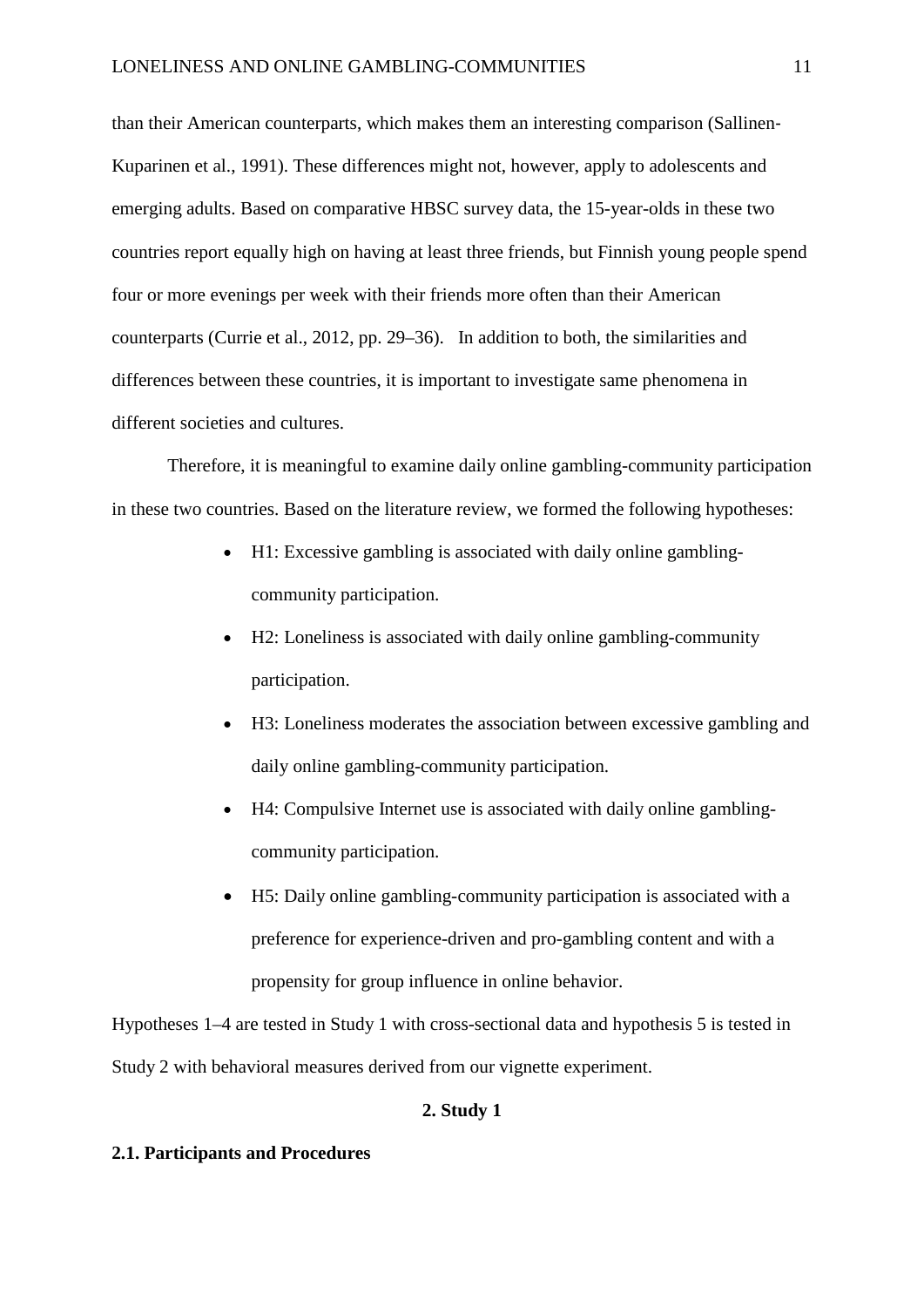The participants of Studies 1 and 2 comprise of the three independent samples from Finland and the U.S. Participants responded to a YouGamble online survey that we designed to study gambling behavior and social media use from a social psychological perspective. The surveys were nearly identical but had some minor cultural modifications. All the measures reported in this paper were identical across the three studies. We conducted the survey questionnaire using LimeSurvey software and optimized it for both computers and mobile devices.

The participants in the first sample comprised a demographically balanced sample of Finnish participants (*N* = 1,200) aged 15 to 25 (*M* = 21.29, *SD* = 2.85; 50% female). The participants were recruited from a pool of volunteer respondents administrated by Survey Sampling International (SSI) from March to April 2017. SSI is a leading research data company that operates in three continents and manages online panels in numerous countries. SSI rewards some of their study participants with points that can be later exchanged for cash or vouchers. SSI uses a balanced start methodology to manage quotas and achieve data that is consistent and matches the demographic profile of the examined country, thus advancing digital research data collection. The given methodology allowed that the pool of respondents in Sample 1 mirrored all Finnish adolescents and young adults on the sociodemographic measures of age, gender, and geographical region. The sample is very close to current population estimates in terms of age, gender, residential area structure, education and immigrant background (Oksanen, Savolainen, Sirola, & Kaakinen, 2018). The median response time for the survey was 15 min 30 s.

In case of Sample 2, we replicated the data collection by collecting an additional sample from popular Finnish social networking sites in April through June of 2017. On a message board, we gave participants a short introduction to the study and a survey link. These participants were provided with a possibility to participate in a movie ticket draw, as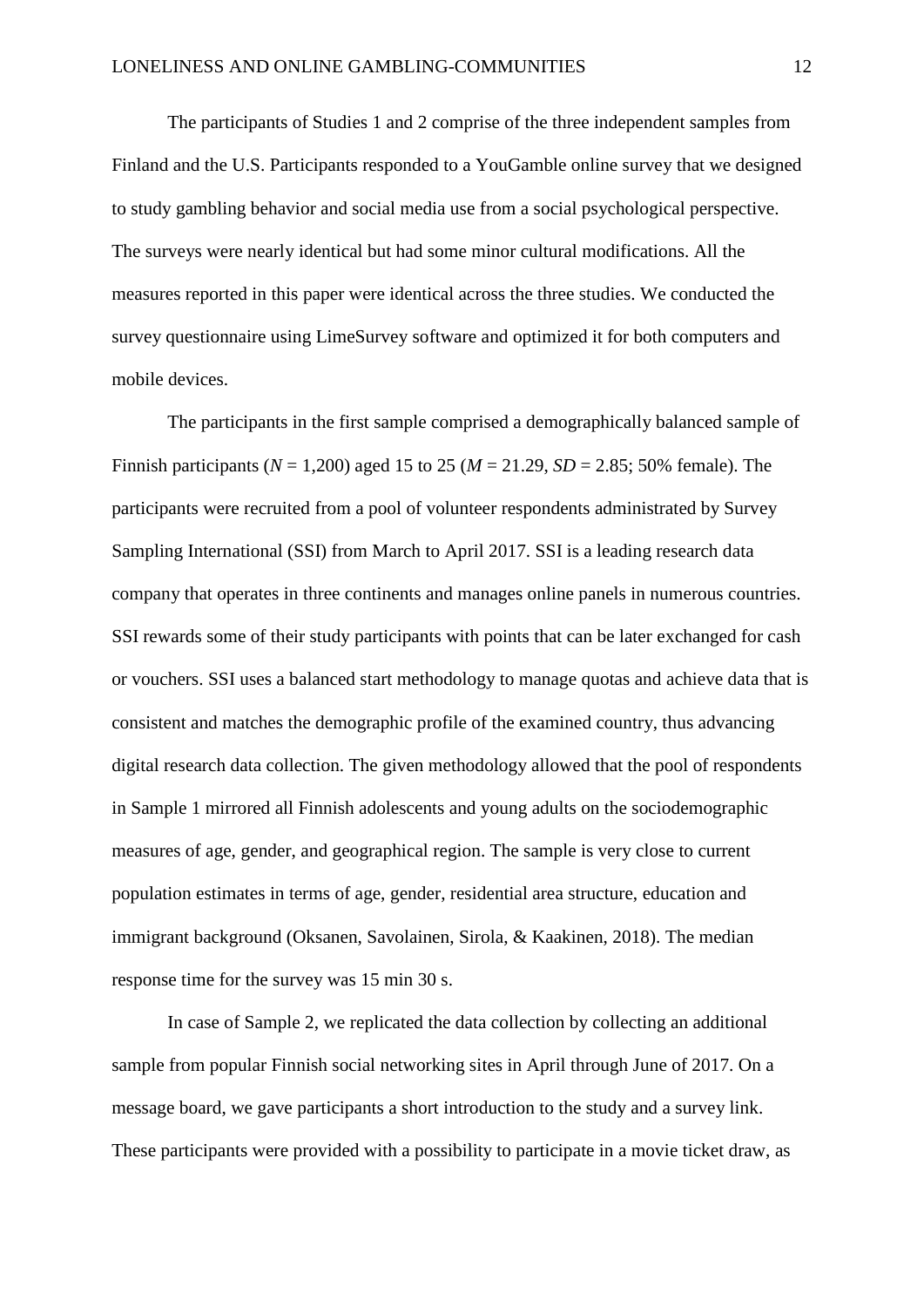compensation for their participation. The sample size  $(N = 230)$  was sufficient to detect effects of  $r = \pm 0.22$  (two-tailed  $\alpha = 0.05$ ;  $\beta = 0.20$ ). The participants consisted of Finnish adolescents and young adults aged 15 to 30 ( $M = 24.32$ ,  $SD = 3.58$ ; 53.48% female). The median response time for this sample was 17 min 50 s.

The third sample included U.S. adolescents and young adults ( $N = 1,212$ ) aged 15 to 25 (*M =* 20.05, *SD* = 3.19; 50.17% female). The participants were recruited in January 2018 from a pool of volunteer respondents administrated by SSI. The sample was demographically balanced in terms of age, gender, and living area, as described above. The participants were geographically from 50 different states, with the following regional distribution: Northeast (21.44%), West (20.12%), Midwest (21.94%), and South (36.51%). Comparison of the sample with current population estimates showed good resemblance (Oksanen et al., 2018). The median response time was 14 min 49 s.

The local Academic Ethics Committee approved the research proposal in December 2016, and the committee stated that the research did not pose any ethical problems. We informed all the participants about the study's aims and how the data would be used, and we permitted the participants to withdraw from the study at any time.

#### **2.2. Measures**

**Daily online gambling-community participation**. To examine daily online gambling-community participation, we asked this question: "How often do you use gambling-related discussion forums or communities?" We categorized the answer options (*never*, *seldom*, *daily*, and *many times a day*) as a dummy variable with values 0 (*never* or *seldom*) or 1 (*daily* or *many times a day*).

**Excessive gambling.** To measure excessive gambling, we used the South Oaks Gambling Screen (SOGS), which is regularly used in studies (both in Finland and worldwide) when screening for pathological gambling behavior (Castrén et al., 2013; Edgren et al., 2016;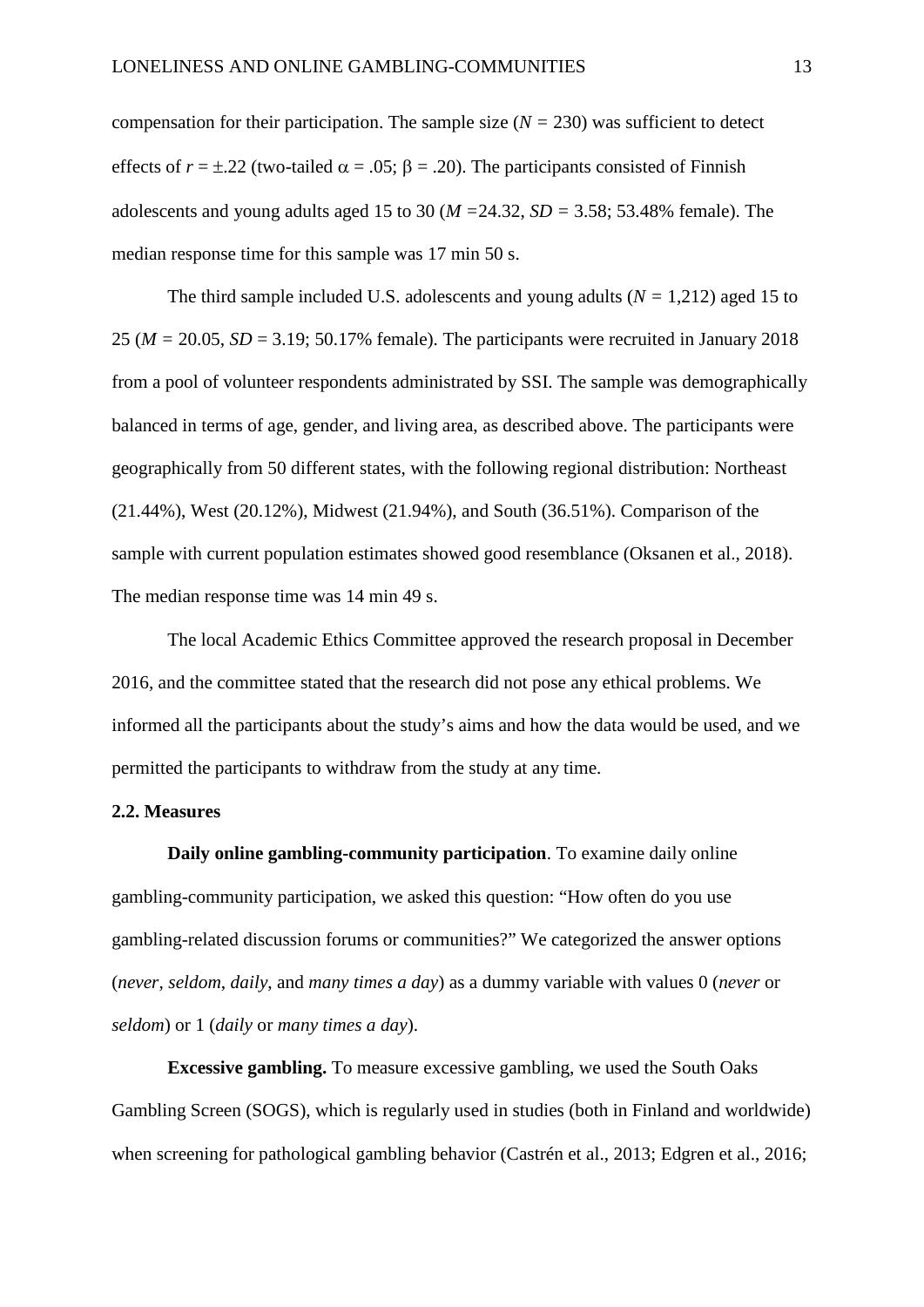Salonen & Raisamo, 2015). The SOGS comprises of 20 questions. We used the original English version of the SOGS (Lesieur & Blume, 1987) for the U.S. sample, and the Finnish translation (Salonen & Raisamo, 2015) for the Finnish sample. Additionally, we did some minor cultural modifications to the test items. The score range was from 0 to 20, higher scores indicating problem gambling. The scale had good internal consistency in Study 1  $(α = .89)$  and excellent internal consistency in Study 2 ( $α = .90$ ) and Study 3 ( $α = .90$ ). The scale was standardized for the multivariate analyses.

We use the SOGS as a continuous measure in the analysis, but we have provided the suggested estimates of non-problematic gamblers (SOGS 0–2), at-risk-gamblers (SOGS=3–7) and probable pathological gamblers ( ≥ 8) (for the SOGS cut-off-scores, see Goodie et al. 2013).

**Sense of loneliness.** We measured sense of loneliness with the Three-Item Loneliness Scale, which was originally developed to assess an overall sense of loneliness in large-scale surveys. This scale's results are comparable with studies that use full loneliness measures (Hughes et al., 2004). The three items were as follows:

- "How often do you feel that you lack companionship?"
- "How often do you feel left out?"
- "How often do you feel isolated from others?"

The answer options were 1 (*hardly ever*), 2 (*some of the time*), and 3 (*often*). The scale had good internal consistency, with Cronbach's  $\alpha$  coefficients of .83 in Study 1, .80 in Study 2, and .82 in Study 3. For this analysis, we summed the scores for the three questions, with a higher score indicating a higher sense of loneliness. Finally, the measure was standardized for the multivariate analyses.

**Compulsive Internet use.** We measured compulsive Internet use by using the Compulsive Internet Use Scale (Meerkerk, Van Den Eijnden, Vermulst, & Garretsen, 2009),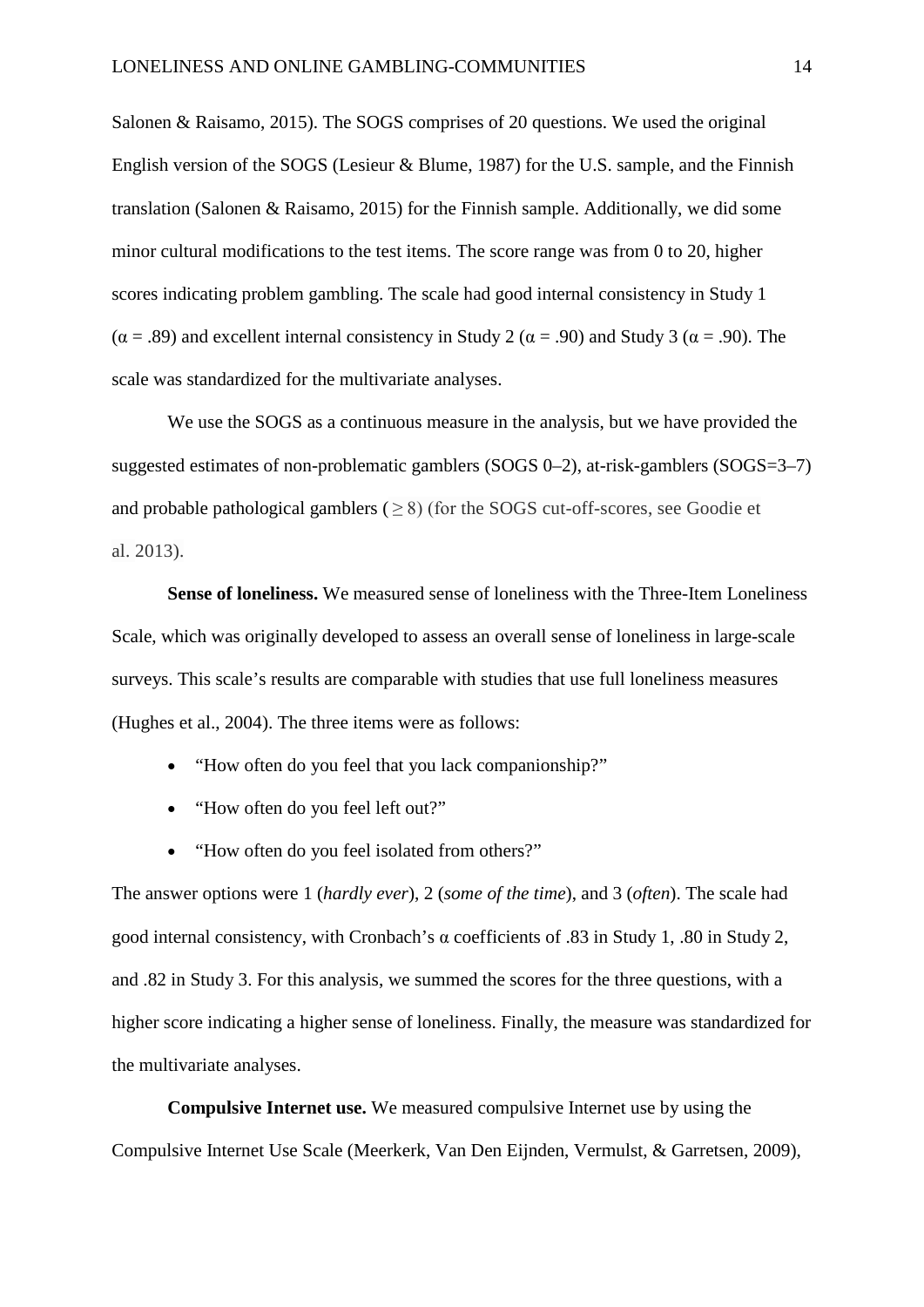which consists of 14 items about excessive Internet use. The response options ranged from 0 (*never*) to 4 (*very often*), with higher scores indicating more compulsive Internet use. The scale had excellent internal consistency, with Cronbach's α coefficients of .93 in Study 1, .92 in Study 2, and .95 in Study 3. This measure was then standardized for further analyses.

**Sociodemographic controls.** The used sociodemographic controls included gender, age, housing arrangement and Not in Employment, Education or Training (NEET) status. These control variables are commonly recognized as having an important influence on young people's lives, and we expected them to be associated with both loneliness and daily online gambling-community participation. For example, discussion on NEET status has emphasized its damaging effects, such as vulnerability and social exclusion, during young people's transition to adulthood (Bynner & Parons, 2002; Furlong, 2006). Housing arrangement was measured with a dummy variable indicating whether the respondent was currently living alone (1) or according to some other housing arrangement (0). The NEET status was measured with a dummy variable indicating whether the respondent was currently unemployed or participating in education or training  $(0 = \text{employed or participating in})$ education or training,  $1 = NEET$ ).

### **2.3. Statistical Techniques**

Our statistical analyses included both descriptive analysis and multivariate logistic regression analysis on daily online gambling-community participation. In the descriptive analysis, we calculated the mean values and standard deviations for the continuous variables, as well as the frequencies and percentages for the categorical variables. We conducted logistic regression analyses in two steps: In Model 1, we included the control variables (age, gender, housing arrangements, and the NEET status), loneliness, excessive gambling, and compulsive Internet use. In Model 2, we added the term for the interaction between loneliness and excessive gambling to assess the hypothesized moderation effect. Analyses were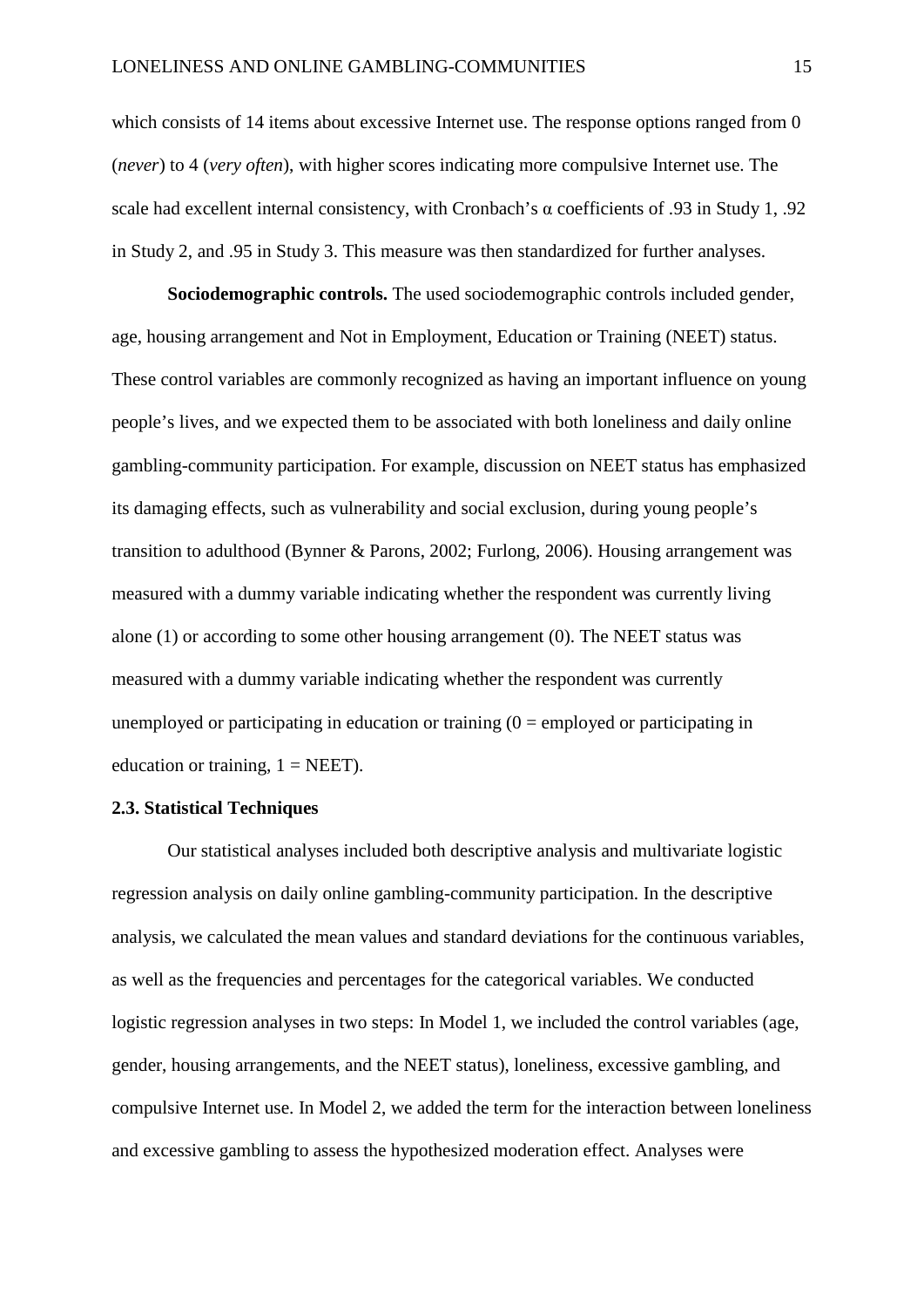conducted with the statistical software Stata (version 15.1) and standard errors were estimated using robust (sandwich) estimator. For all models, we reported odds ratios (with 95% confidence intervals), standard errors, and values of the *z* statistic and *p*. We used the 95% confidence interval from Sample 1 (a demographically balanced Finnish sample) to test whether the found associations could be replicated with a smaller Finnish sample (Sample 2; for similar approach for replication, see Patil, Peng, & Leek, 2016).

#### **2.4. Results**

According to this study's descriptive findings (Table 1), daily online gambling-community participation was relatively rare in all the samples, with the frequency of active users ranging from 4% in Sample 1, 8% in Sample 2 and 7% in Sample 3.

Logistic regression analysis on daily online gambling-community participation is reported in Table 2. Excessive gambling was associated with daily online gamblingcommunity participation in Samples 1, 2, and 3 (Table 2), thus supporting our first hypothesis. In Model 1, the odds ratio for excessive gambling was 1.74 in Sample 1 ( $z = 6.41$ , *p* < .001), 1.73 in Sample 2 (*z* = 2.68, *p* = .007), and 2.06 in Sample 3 (*z* = 7.80, *p* < .001). Loneliness, in turn, was not associated with gambling-community participation in any of the samples, leaving the second hypothesis unsupported. However, loneliness did moderate the association between excessive gambling and daily online gambling-community participation in Sample 1, as the interaction term between loneliness and excessive gambling was positive and significant ( $OR = 1.20$ ,  $z = 2.74$ ,  $p = .006$ ). In Sample 2, the moderation effect was replicated in the sense that the positive interaction term was within Sample 1's 95% confidence interval ( $OR = 1.19$ ,  $z = 0.82$ ,  $p = .415$ ). However, this effect was not statistically significant in Sample 2, which had a substantially smaller amount of observations. In both Sample 1 and Sample 2, the odds ratio for excessive gambling was higher in case of those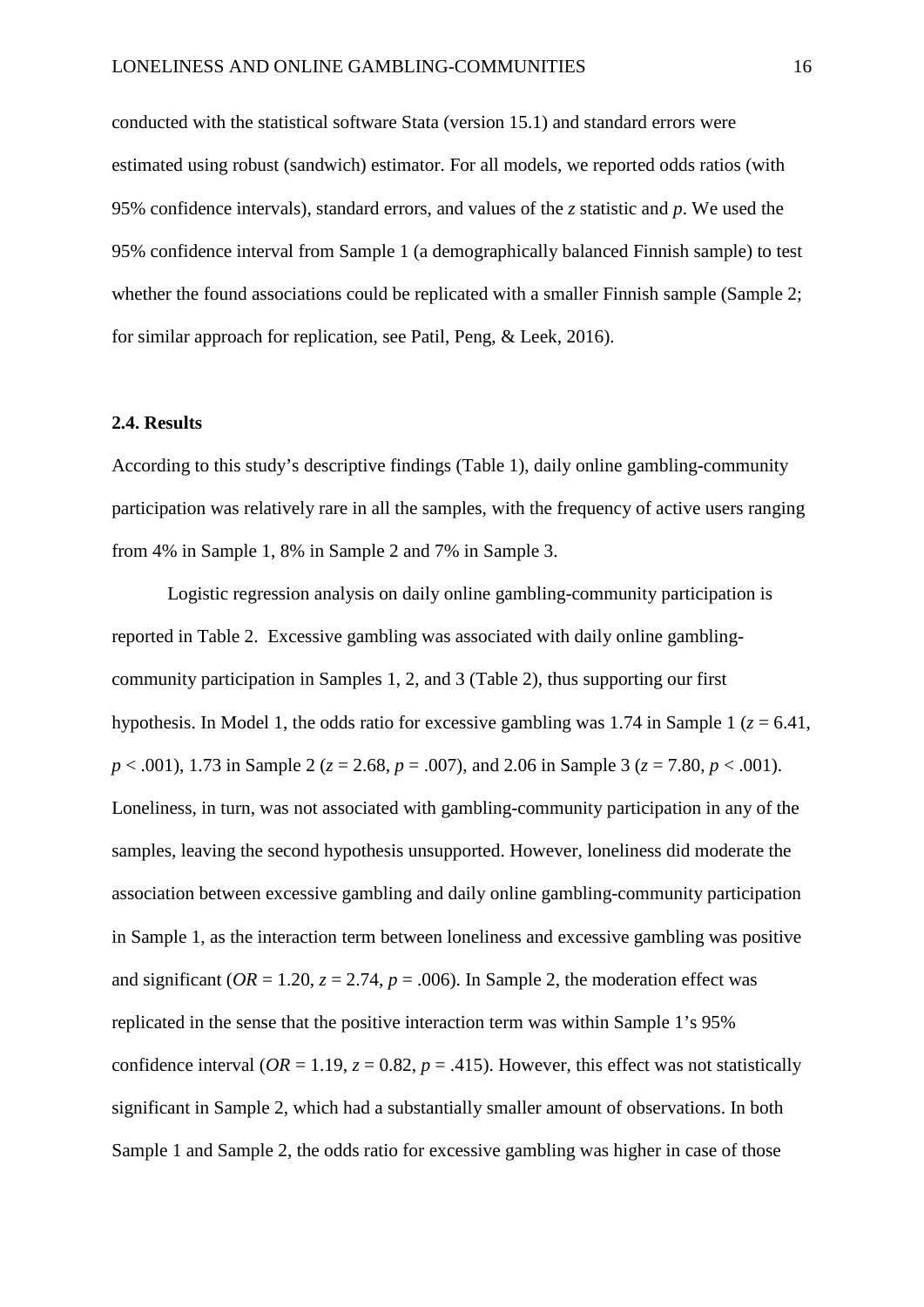who reported higher loneliness. In Sample 3, the interaction term was not significant and was not within Sample 1's 95% confidence interval  $OR = 0.88$ ,  $z = -1.22$ ,  $p = .222$ ). Thus, the third hypothesis was supported only in the Finnish studies.

Compulsive Internet use was associated with more likely daily online gamblingcommunity participation in both Sample 1 ( $OR = 1.49$ ,  $z = 2.33$ ,  $p = .020$ ) and Sample 3  $(OR = 1.68, z = 3.94, p < .001)$ . In Sample 2, compulsive Internet use was not associated with daily online gambling-community participation and was outside Sample 1's 95% confidence interval ( $OR = 0.72$ ,  $z = -1.00$ ,  $p = .318$ ). Consequently, our fourth hypothesis on compulsive Internet use and daily gambling-community site participation was mostly supported.

Of the covariates, only gender was related to daily online gambling-community participation in all three samples. The odds ratio for female participants varied:  $0.17$  ( $z = -$ 3.47, *p* < .001) in Sample 1; 0.06 (*z* = -2.58, *p* = .010) in Sample 2; and 0.43 (*z* = -2.94,  $p = .003$ ) in Sample 3. Age, housing arrangements, or NEET status did not associate with daily gambling-community participation in any of our samples.

## **3. Study 2**

### **3.1. Participants and Procedures**

Our second study utilized the same dataset as in Study 1.

### **3.2. Measures**

**Daily online gambling-community participation**. Study 2 utilized the same dependent variable as Study 1.

**Vignette experiment.** The respondents first filled in the section concerning their background factors (e.g., age and gender) and their type and frequency of social media use. After that, we randomly assigned the respondents into either a salient group-identity condition or a control condition. For the salient group-identity condition, we told the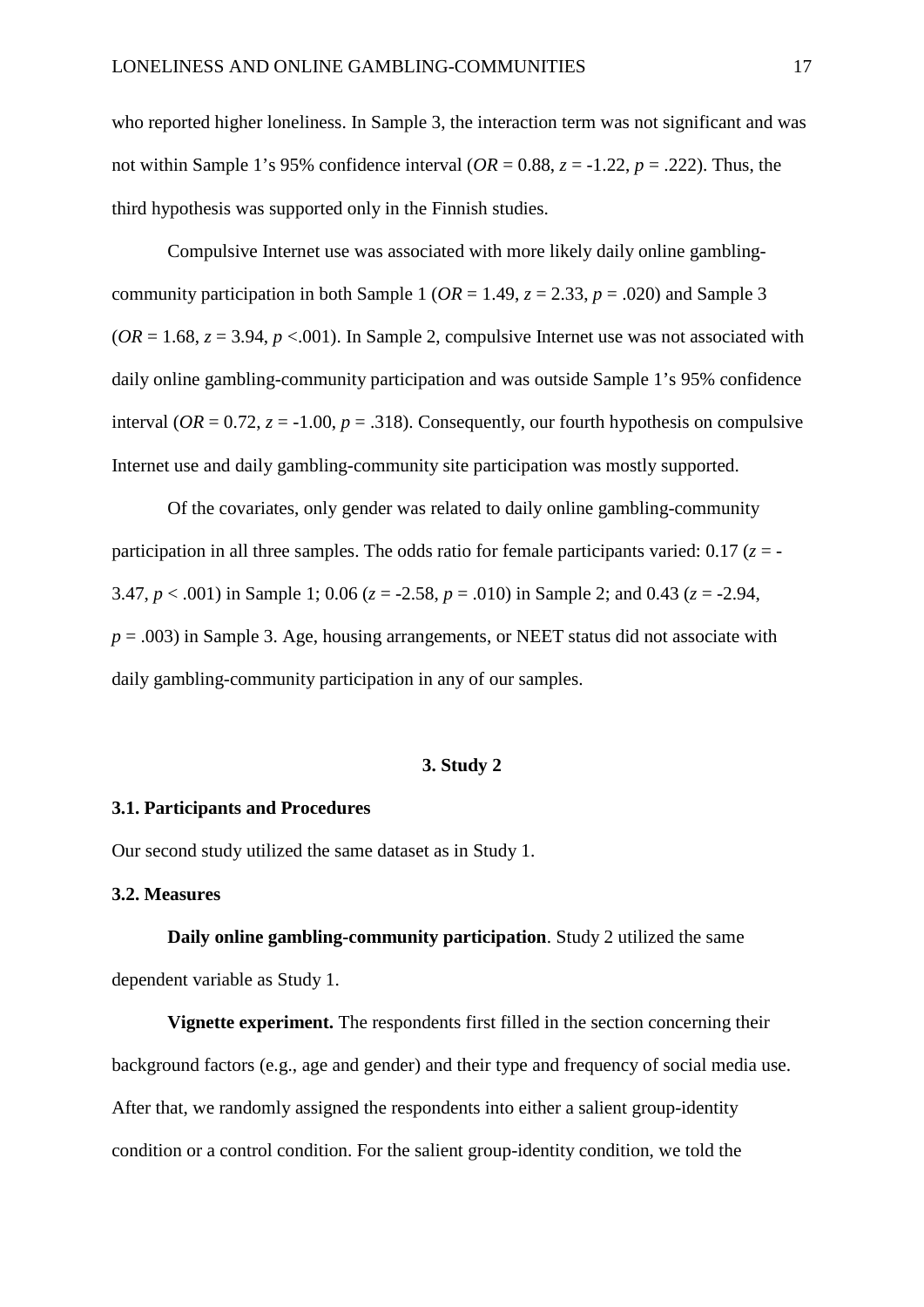respondents that they had been assigned to Group C, consisting of respondents who gave similar answers to the previous questions. We gave the respondents in the control condition no group information.

In the vignette experiment, we showed the respondents vignette scenarios concerning gambling-related social media content and asked them to indicate how they would react ("like," "dislike," or "no reaction") to such content in a real social media setting. In the vignettes, we showed the respondents a manipulated distribution of other respondents' earlier reactions. In half of the vignettes, a strong majority (about 85%) of the earlier respondents had chosen "dislike"; the majority had chosen "like" in the other half of the vignettes. For those in the salient identity condition, we framed this distribution as the reactions of in-group members, but for those in the control condition, we framed the distribution simply as the reactions of other respondents. We also manipulated the stance toward gambling that was presented in the vignettes. In half of the vignettes, the content was pro-gambling (focused on the upsides of gambling, such as entertainment); in the other half, the content was antigambling (focused on gambling-related harms, such as gambling problems). The third manipulated factor was the narration of the content. Half of the vignettes had experiencedriven (first-person) narration, and the other half had fact-driven (third-person) narration. For the exact manipulations, see the English-translated vignettes in the Appendix.

This  $2 \times 2 \times 2$  within-subject factorial design resulted in eight vignette scenarios; the vignettes were partitioned into two sets so that each participant saw four scenarios. We designed this factorial structure such that each option (pro-gambling or antigambling content; experience-driven or fact-driven narration) was disliked by the majority of previous respondents once (Atzmüller & Steiner, 2010). Thus, the group, overall, did not favor any form of gambling orientation or narration.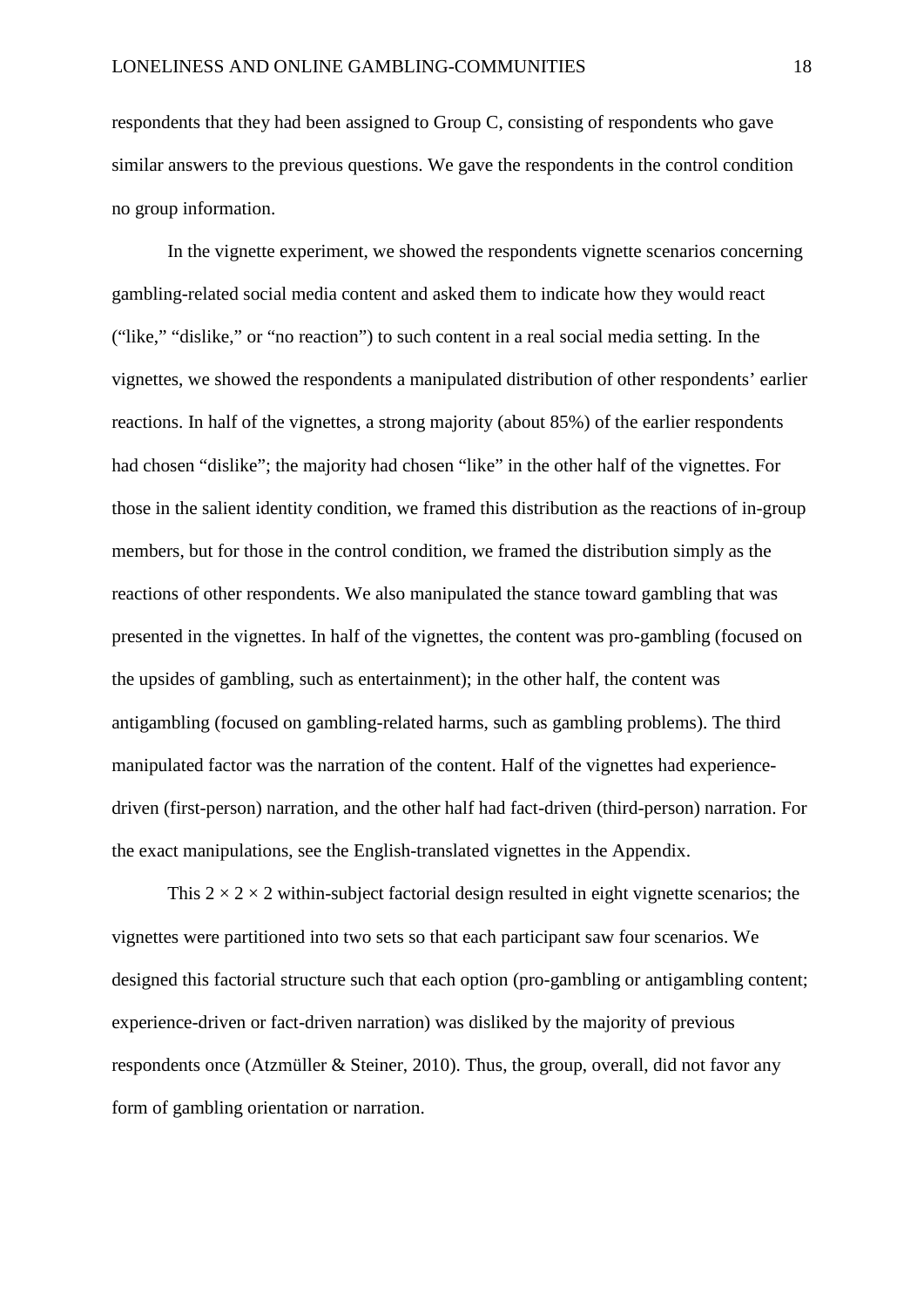After each vignette, we presented the respondents with six follow-up questions that asked them to assess how they would react to the presented vignette content. These questions included items such as "How likely would you find the message interesting?" and "How likely would you seek similar content online in the future?" The response scale for these items was from 1 (*not at all likely*) to 10 (*very likely*). We summed the responses to these follow-up questions to form composite variables (with a range of 6–60), thus measuring the respondents' overall interest in the presented vignette content. We then used these composite variables to calculate the behavioral measures.

We calculated the preference for pro-gambling content as the sum of the positive reactions in the pro-gambling vignettes minus the sum of the positive reactions in the antigambling vignettes. Thus, higher values indicate that a respondent reacted more positively to the pro-gambling vignettes, and lower values indicate a preference for antigambling vignettes. We calculated the group influence and the preference for experiencedriven online content in a similar manner. For the group influence, higher values indicate a more positive reaction to the vignettes that the majority of previous respondents had liked. Higher values in experience preference indicate a preference for the experience-driven vignettes instead of the fact-driven ones (for a similar approach to behavioral measurement in vignette experiments, see Atzmüller & Steiner, 2010; Bergh, Akrami, Sidanius, & Sibley, 2016). The internal consistency of this measure was very high as the Cronbach's Alpha estimates ranged from .92 to .93 in Sample 1, from .89 to .94 in Sample 2, and from .95 to .97 in Sample 3. All behavioral measures were standardized for the multivariate analyses.

## **3.3. Statistical Techniques**

In Study 2, we used a statistical approach similar to Study 1, except for our logistic regression analysis including only one model. In the logistic regression model, daily online gambling-community participation was used as a dependent variable and our behavioral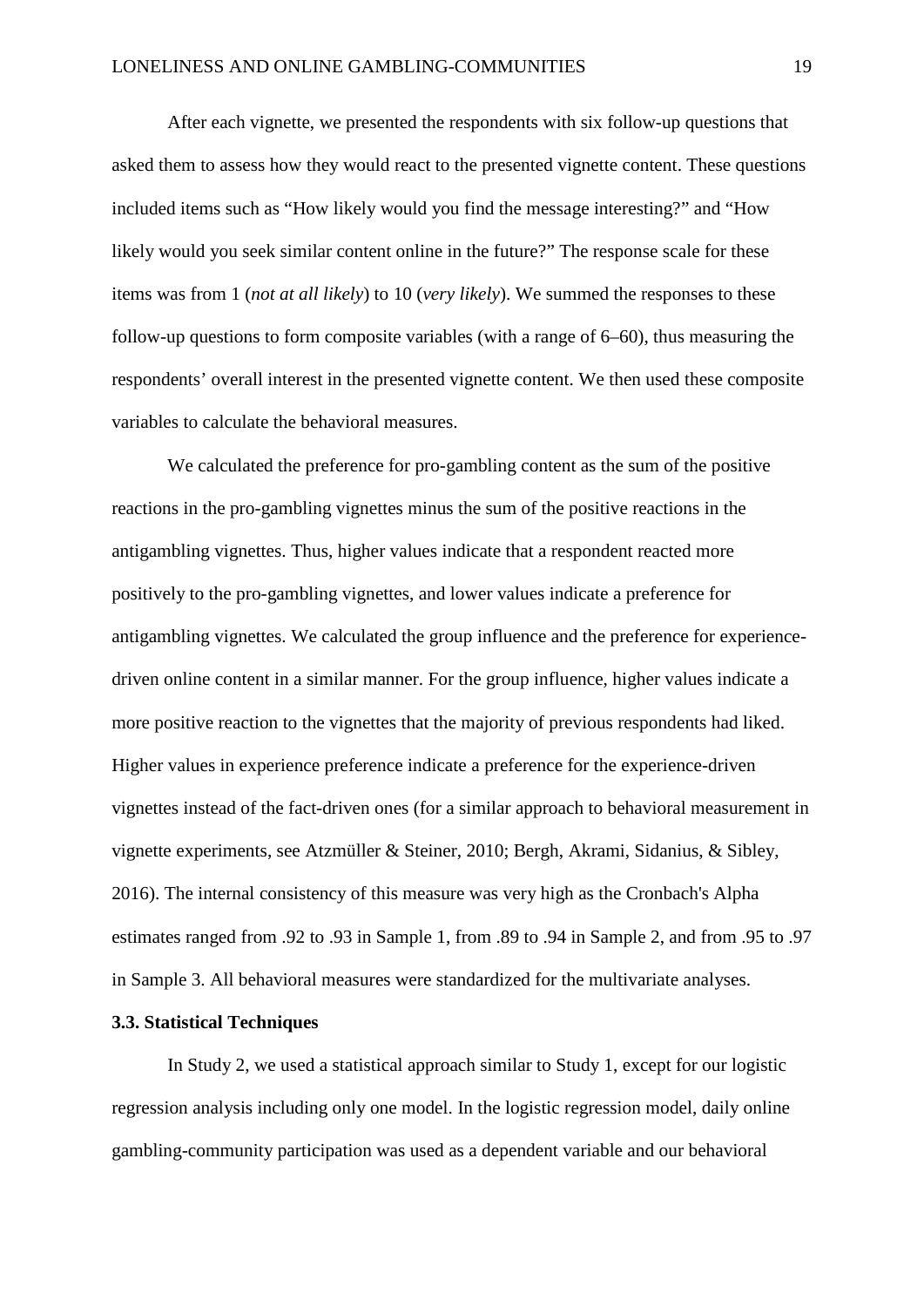measures of pro-gambling preference, group influence, and experience preference were used as independent variables. In our analysis, standard errors were estimated using robust (sandwich) estimator. Here again, odds ratios (with 95% confidence intervals), standard errors, and values of the *z* statistic and *p* are reported and 95% confidence interval from Sample 1 are used to test the replication of the results in Sample 2.

### **3.4. Results**

Study 2 results partly confirmed our fifth hypothesis. In all the samples, the respondents preferred antigambling content, as the measures of pro-gambling preference were (before standardizing) -5.23, -6.98, and -4.53 in the Finnish Samples 1, 2, and the US Sample 3**,** respectively (Table 3). The respondents reacted more positively toward content that the majority of previous respondents had liked, as the group influence measure was positive in all the samples: 1.81 in Sample 1, 1.05 in Sample 2, and 2.00 in Sample 3 (values before standardizing). In addition, the participants evaluated the experience-driven content less positively than the fact-driven content, as the experience preference measures were -1.50, -1.61, and -1.93 in Samples 1, 2, and 3, respectively (values before standardizing).

Logistic regression analysis on daily online gambling-community participation is reported in Table 4. In all three samples, a preference for pro-gambling content was associated with increased likelihood of daily gambling-community participation. The odds ratio for pro-gambling preference was 1.53 in Sample 1 ( $z = 2.01$ ,  $p = .045$ ), 1.94 in Sample 2 ( $\zeta$  = 2.19,  $p = .029$ ) and 1.29 in Sample 3 ( $\zeta$  = 2.28,  $p = .022$ ). The group influence was not associated with daily gambling-community participation in any of our samples. We added the interaction between the group influence and the experimental condition (group condition  $= 0$ ,  $control = 1$ , not reported in the tables) to test whether the association between daily gambling-community participation and group influence differed for those in the group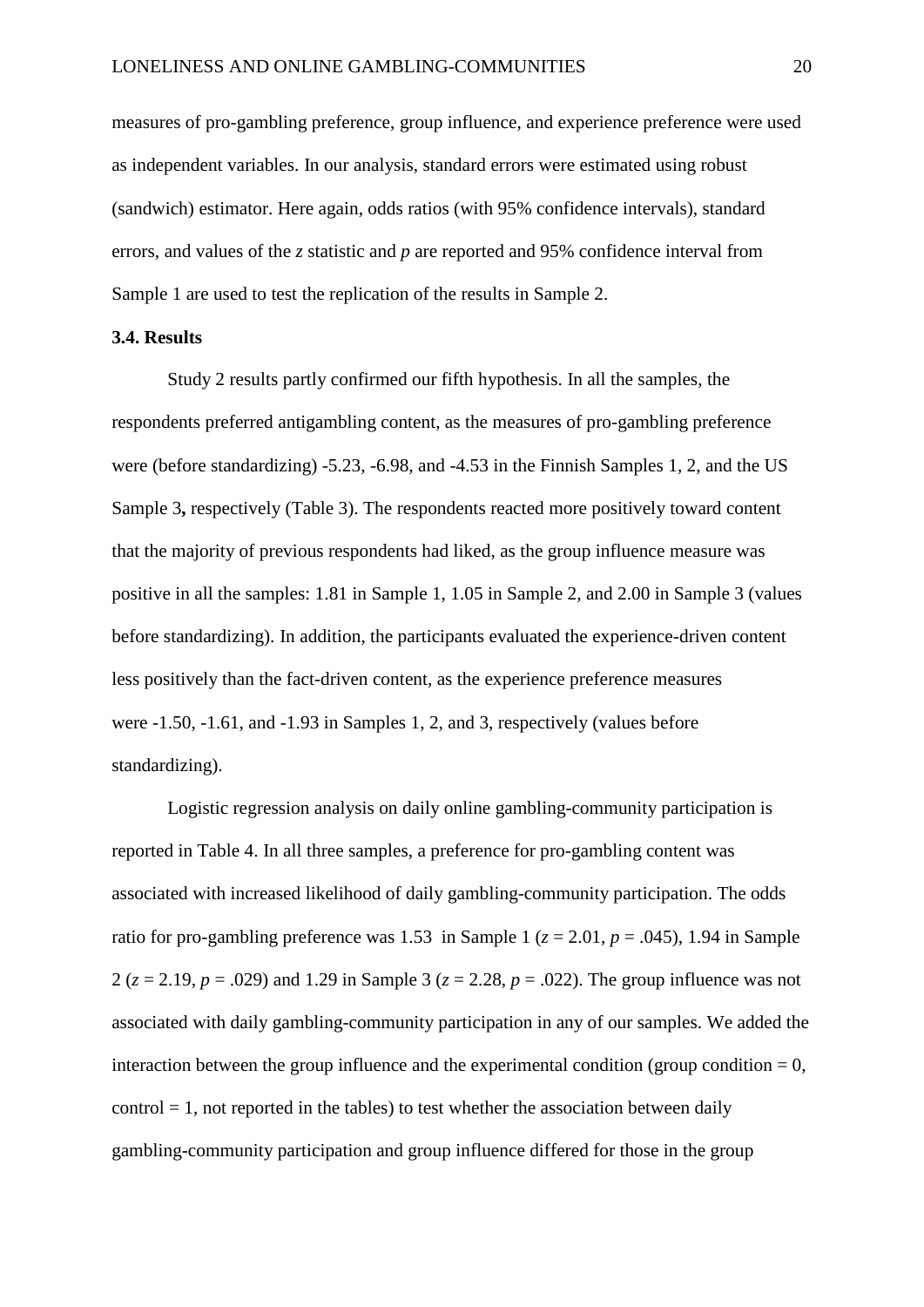condition and those in the control condition. The interaction term was not significant in any of the samples (Sample 1: *OR* = 0.74, *z* = -0.79, *p* = .432; Sample 2: *OR* = 0.77, *z* = -0.55,  $p = .581$ ; Sample 3:  $OR = 1.30$ ,  $z = 1.35$ ,  $p = .177$ ). Daily gambling-community participation was not associated with experience preference in any of the samples. Overall, our experiment-based behavioral measures did not predict daily online gambling-community participation as well compared to the self-reported measures concerning social relations and addictive behaviors (Pseudo  $R^2$  coefficients in Table 2 and Table 4).

#### **4. Discussion**

In this paper, we examined daily online gambling-community participation among Finnish and U.S. adolescents and young adults (ages 15–30), as well as the associated factors. Drawing on the social psychological theory of loneliness (e.g., Baumeister & Leary, 1995; Perlman & Peplau, 1981) and established theoretical framework on online communities (e.g., Boyd & Ellison, 2007; Byum, 2000; Preece, 2000; Rheingold, 1993), our aim was to gain understanding on the relevance of online gambling-communities to their active users as well as identify some of the potentially motivating factors in seeking such communities. In Study 1, we assessed how excessive gambling, loneliness, and the characteristics of online behavior relate to daily online gambling-community participation. In Study 2, we used behavioral measures to further assess whether daily gambling-community participation is related to a preference for pro-gambling and experience-driven online content, as well as to a propensity for group influence.

There were differences and similarities between the three independent samples. Excessive gambling was associated with daily online gambling-community participation in all three samples, but no association between loneliness and daily online gamblingcommunity participation was found. However, in Finland, loneliness moderated the association between excessive gambling and daily online gambling-community participation.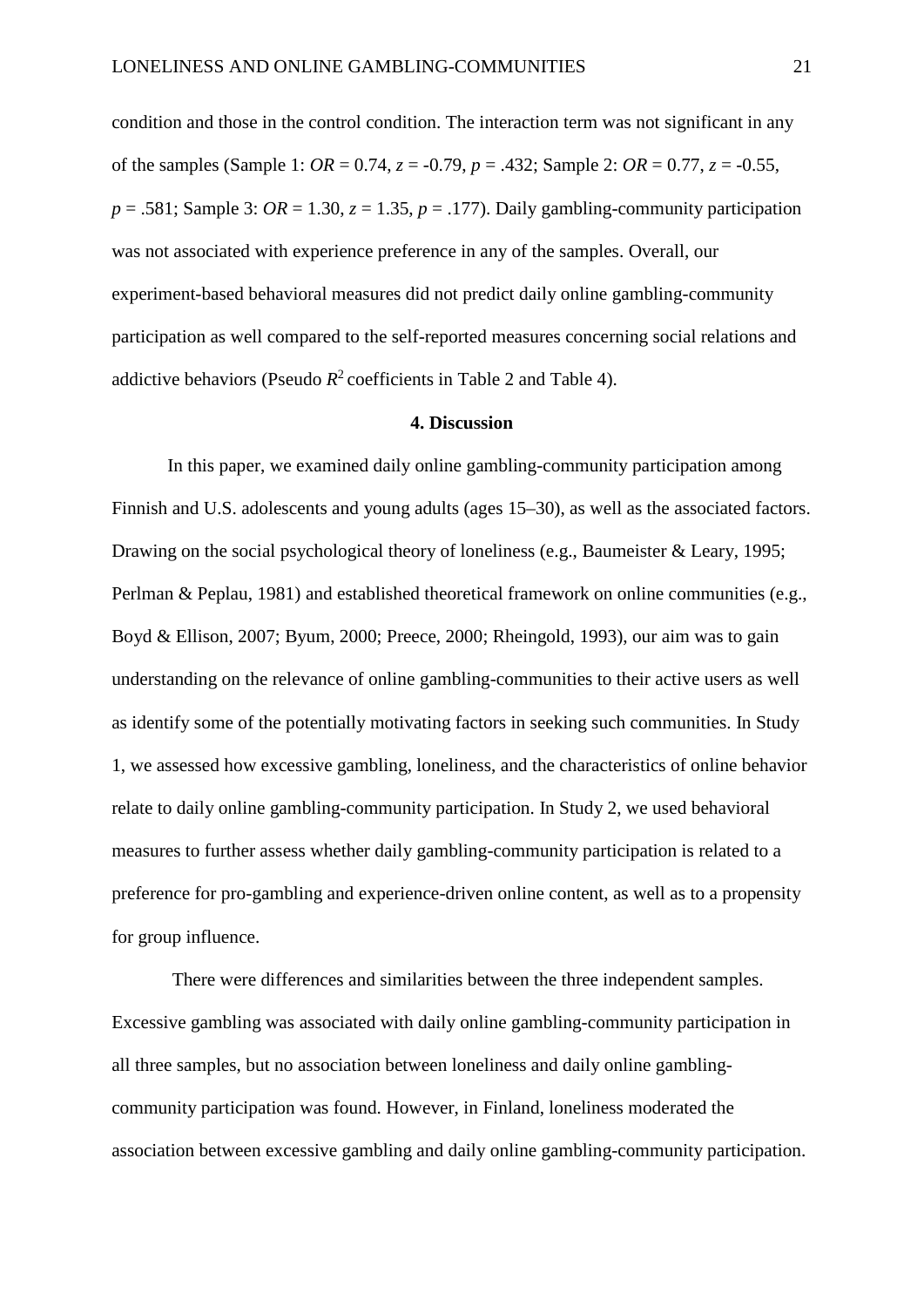Moreover, the association between daily gambling-community participation and excessive gambling was higher among respondents who reported stronger loneliness. In the U.S., however, this moderation effect had no statistical significance.

Compulsive Internet use was associated with daily online gambling-community participation in both Finland (although only in the larger Sample 1) and the U.S. Moreover, in all three samples, the male gender was significantly associated with daily online gamblingcommunity participation. This is in line with what researchers have shown: Men gamble more often and experience more gambling problems than women do (Hing, Russell, Tolchard, & Nower, 2016). In all the samples, those who visited online gamblingcommunities on a daily basis preferred pro-gambling content. Preference for experiencedriven content and propensity to group influence, however, were not associated with daily gambling-community participation in any of our samples.

In the Finnish samples, the study's results concerning the moderating role of loneliness are in line with those of past studies, indicating associations between loneliness and excessive gambling (Castrén et al., 2013; Hardoon et al., 2004; McQuade & Gill, 2012; Petry & Weiss, 2009), as well as between loneliness and Internet use (Kuss et al., 2014). Moreover, results of the Finnish samples support the earlier research on the role that online communities play for lonely individuals who experience psychosocial problems (Barak et al., 2008; Csipke & Horne, 2007; Rice et al., 2014).

The different results regarding loneliness in the Finnish and U.S. samples potentially reflect social and cultural differences. In Finland, daily participation in online gamblingcommunities was likely only among those who gambled excessively and reported loneliness, while in the U.S., problem gamblers with satisfactory social connections also accessed online gambling-communities. Thus, it appears that, in Finland, participants use gambling-related online ties from these online communities to partially compensate for a lack of meaningful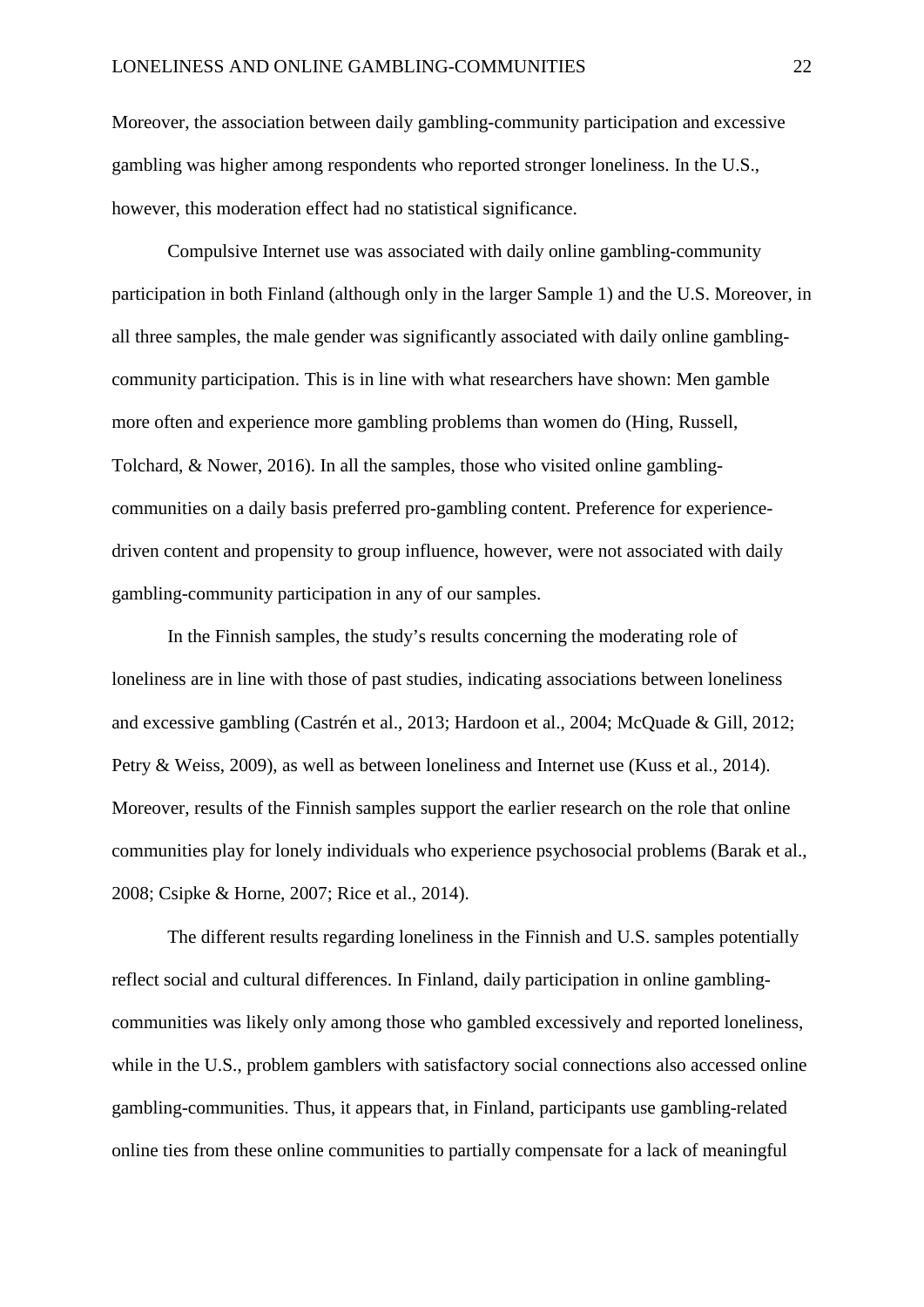social relationships. In the U.S., however, online gambling-communities can serve other, more individualistic, purposes—or even directly gambling-related ones. More quantitative and qualitative research is needed to better understand the cultural differences regarding loneliness, as well as the other factors that can motivate daily online gambling-community participation.

Although people today are becoming increasingly connected via technology, several concerns remain. Paradoxically, extensive use of social communication technologies can decrease a person's feelings of social support (Herrero et al., 2017), and strongly identifying with online communities and peer networks may lead to compulsive Internet use (Turel & Osatuyi, 2017). In terms of excessive gambling and other addictions, it is important to notice that social support from online communities does not necessarily reduce feelings of loneliness (Yao & Zhong, 2014); perhaps even more importantly, online networks can foster harmful attitudes and habits, as well as allow for the sharing of misleading and incorrect information among vulnerable individuals (Syed-Abdul et al., 2013). Thus, the potential risks of online communities must be addressed. For example, in the field of eating disorders, it is well-known that online eating-disorder communities often promote excessive dieting and normalize unrealistic body images (Custers, 2015). Similarly, online gambling-communities can both cause users to maintain or develop cognitive biases and lead to the normalization of excessive gambling (Parke & Griffiths, 2011; Sirola et al., 2018). These risks derogate the potential benefits of online communities.

Online gambling-communities such as poker forums can act as safe spaces for their users; this also allows for the formation of a mutual identity (O'Leary & Carroll, 2013). Because social identification is a starting point of social influence, it is not trivial what the online context is that a user identifies with, and what are the community's interests and norms concerning gambling. Although it is unrealistic and unnecessary to fully prohibit Internet use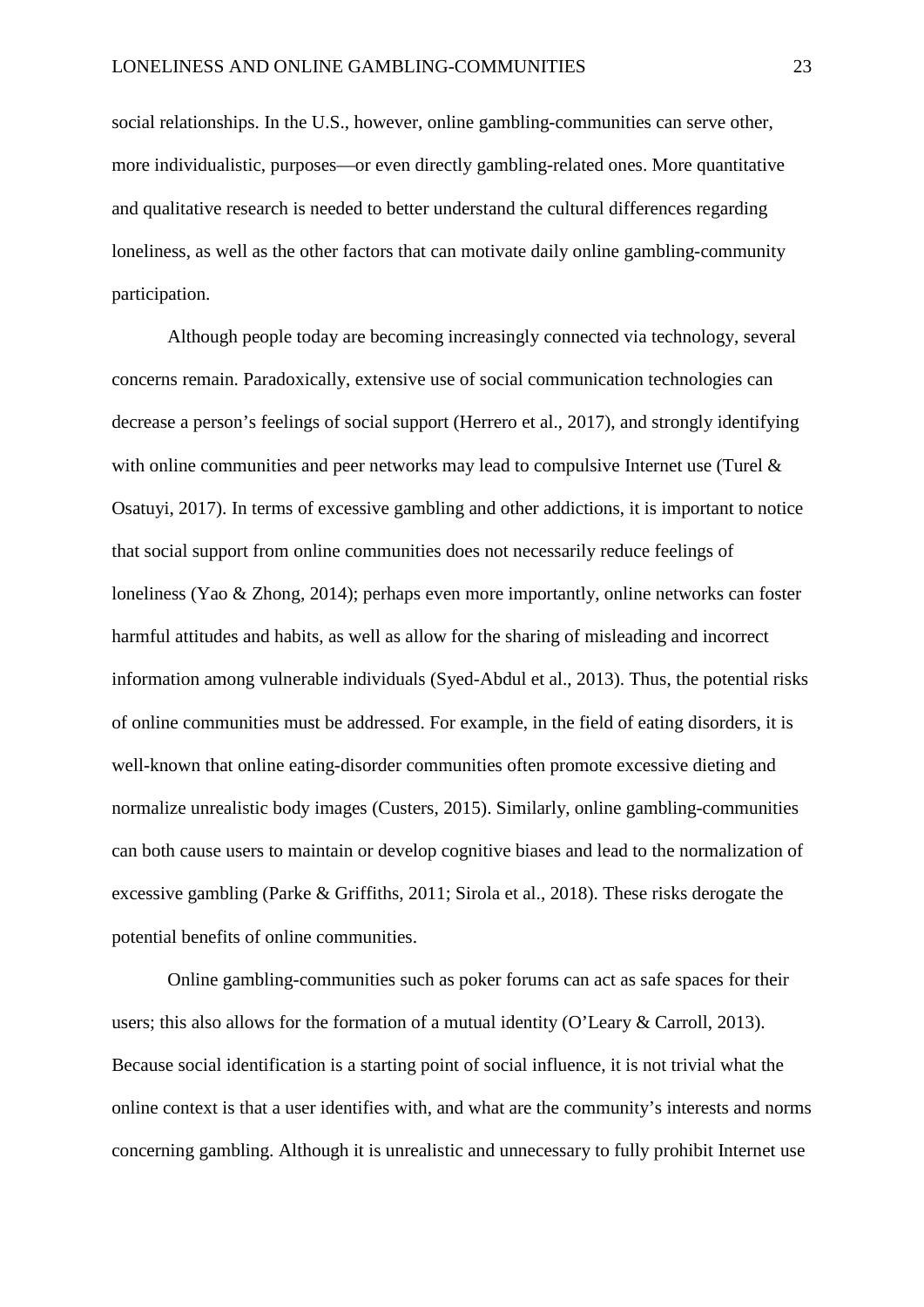among adolescents and young adults, some level of monitoring of online gambling platforms may be required to minimize the potentially harmful impacts of online communities.

Despite the potential risks and harms derived from online communities, Internetbased interventions and anonymous support groups may also be beneficial in overcoming addictions such as problem gambling (Mudry & Strong, 2013). Problem gamblers generally tend to prefer online support to formal in-person support (Gainsbury & Blaszczynski, 2011; Gainsbury et al., 2014; Mudry & Strong, 2013). Anonymous nature of online platforms makes it easier to express oneself, while being free of stigma and shame often associated with problem gambling (Wood & Wood, 2009). In a recent study, there were promising results of web-based intervention for high school students in reducing gambling problems (Canale et al., 2016b). A deeper understanding of the group dynamics and processes in online communication is needed to better understand the attraction and significance of online communities, in order to utilize these aspects in developing effective online interventions for young people.

In terms of youth gambling, the significance of offline support should also be addressed. Offline social support mitigates many of the harmful effects of both offline and online environments (Cohen & Wills, 1985; Kaakinen et al., 2018; Lee & Goldstein, 2016; Minkkinen et al., 2015; Turja et al., 2017), so young problem gamblers should particularly focus on reinforcing their meaningful offline relationships. Recent research shows that support from close adults, such as parents and teachers, is a significant protective factor in adolescent gambling problems (Allami, Vitaro, Brendgen, Carbonneau & Tremblay, 2018; Canale et al., 2017; Elgar et al., 2018; Petry & Weiss, 2009; Räsänen, Lintonen, Tolvanen & Koivu, 2016). In addition, support from peers, such as friends and classmates, may hold important value in prevention and treatment of youth gambling problems (Elgar et al., 2018; Hardoon et al., 2004; Petry & Weiss, 2009; Savolainen, Sirola, Kaakinen & Oksanen, 2018).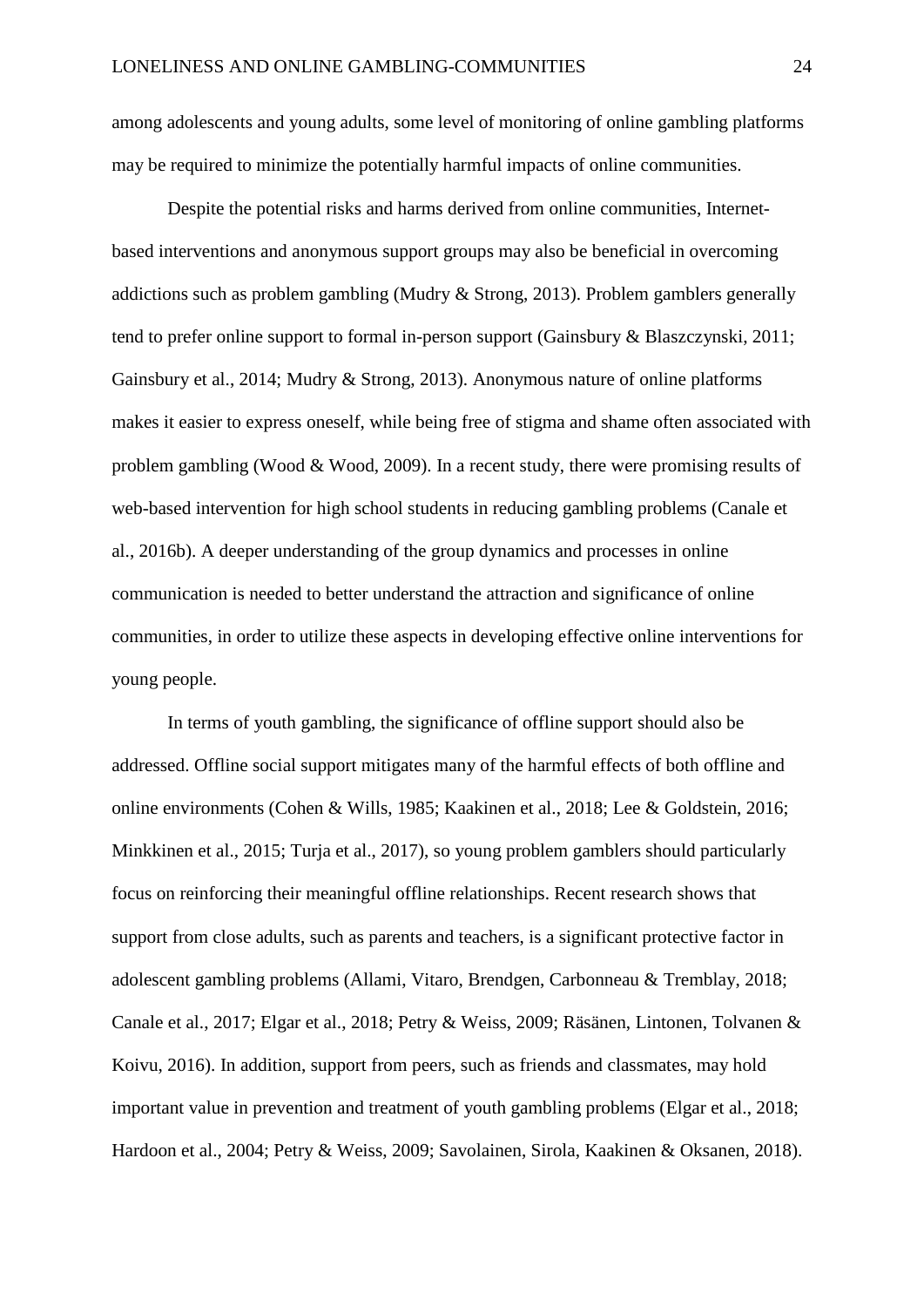Providing young individuals with understanding and support would lessen their need to seek support online, and further, shelter from the potential risks of online gambling-communities.

Our results help to understand the role of online gambling-communities in the youth gambling phenomenon. Although the majority of adolescents and young adults may not find online gambling content to be interesting, those who are interested in (or excessively involved in) gambling activities find it relatively easy to use the Internet to identify gambling-related platforms and like-minded individuals. This can be particularly worrisome for individuals who lack meaningful offline relationships, and who compensate the lack of them by strongly identifying with online communities and the social networks therein. Replacing offline relationships with gambling-related online ties can narrow down individual's worldview and motivate to engage in problematic gambling behavior and excessive Internet use. This study's results indicate the presence of some cultural differences in terms of motivation to seek out online gambling-communities, which in turn emphasizes the need for further cross-cultural research.

In this paper, we focused on online gambling-communities, but it is important to examine the relevance of online communities in terms of other phenomena as well. The potential of online communities to connect a large number of people around shared interests, activities and goals may hold many benefits, but also risks, particularly within problematic phenomena such as youth gambling. Through mechanisms of anonymity, social identification and social influence, online communities can be a significant influence in terms of attitudes and behavior, particularly for young people who use social media extensively. Since social media platforms are constantly developing and new types of online communities emerge, research is needed to understand emerging group processes within the communities, and communities' significance in their users' everyday life. This would also help us understand how online communities' favorable aspects, such as socio-emotional support and sense of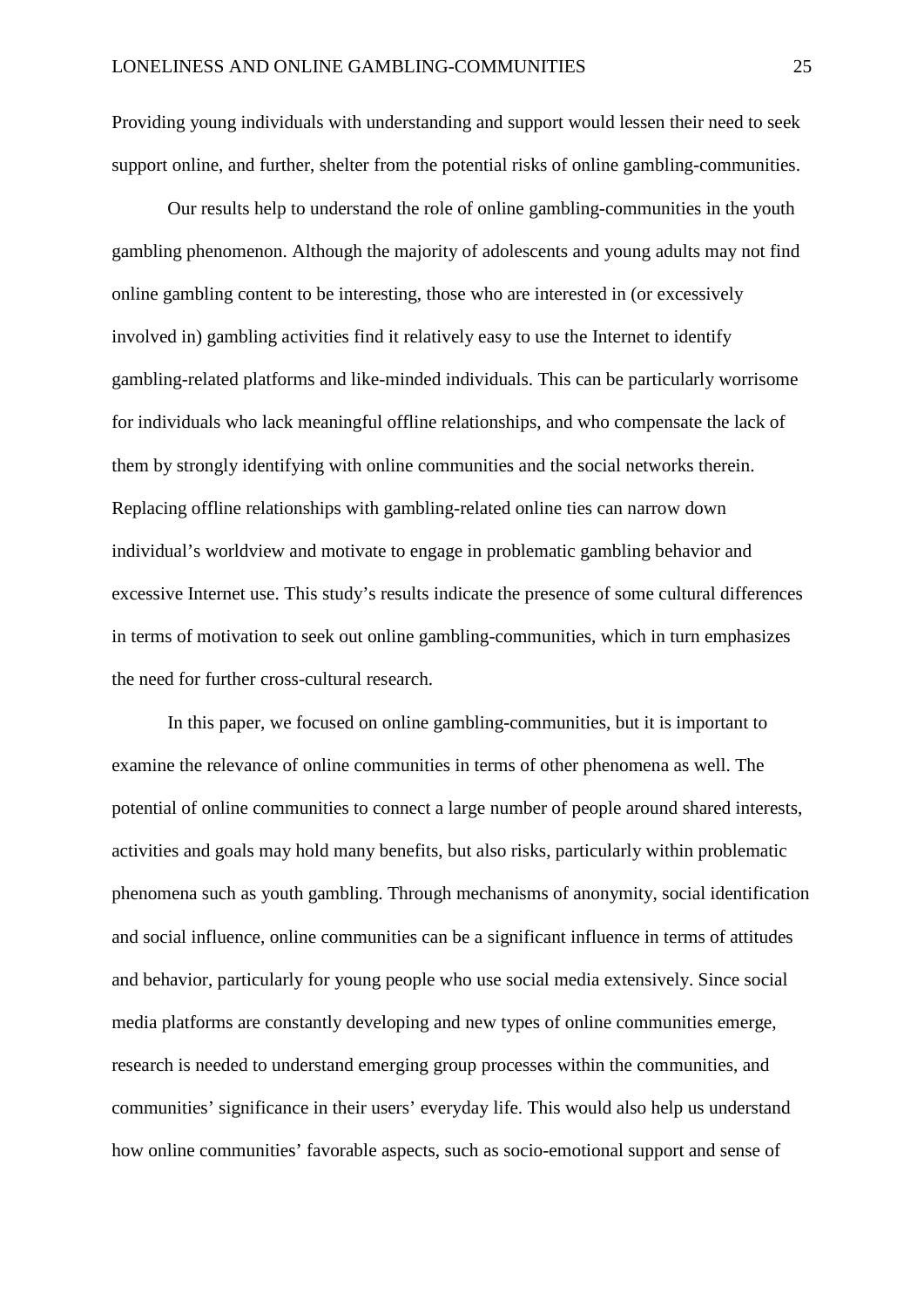belonging, could be utilized in a harm-reductive manner among individuals suffering from loneliness or engaging in problematic behaviors such as excessive gambling.

## **4.1. Limitations**

Notwithstanding the strengths of the study, we acknowledge several limitations within it. First, this study was cross-sectional, so we could not examine any causal mechanisms. In future studies, it is necessary to study online gambling-community participation and the associated factors using longitudinal settings. Secondly, this study only focused on Finnish and U.S. adolescents and young adults; more research is needed to compare these results with those of other age groups and other cultural contexts. Third, the effect sizes were relatively low in Study 2, despite being statistically significant across the samples. Especially the pseudo coefficients of determination  $(R^2)$  demonstrate this. Finally, the use of the SOGS as a measure for excessive gambling has some limitations, as it was originally developed for clinical settings and is not fully synonymous with the DSM-V criteria for pathological gambling (Stinchfield, 2002). However, despite of its limitations, the SOGS is a widely used measure for problematic gambling in survey research and it showed good internal consistency and reliability within all our samples. Finally, this study examined only participation frequency in online gambling-communities. Future studies should examine participation activity in more depth, such as whether actively or passively participating in and contributing to these communities have differing associations, for example, in terms of problem gambling diagnosis or loneliness.

#### **5. Conclusion**

Online gambling-communities are particularly attractive for young individuals who experience gambling problems and for those who are generally interested in gambling. In this study, loneliness moderated the association between excessive gambling and daily online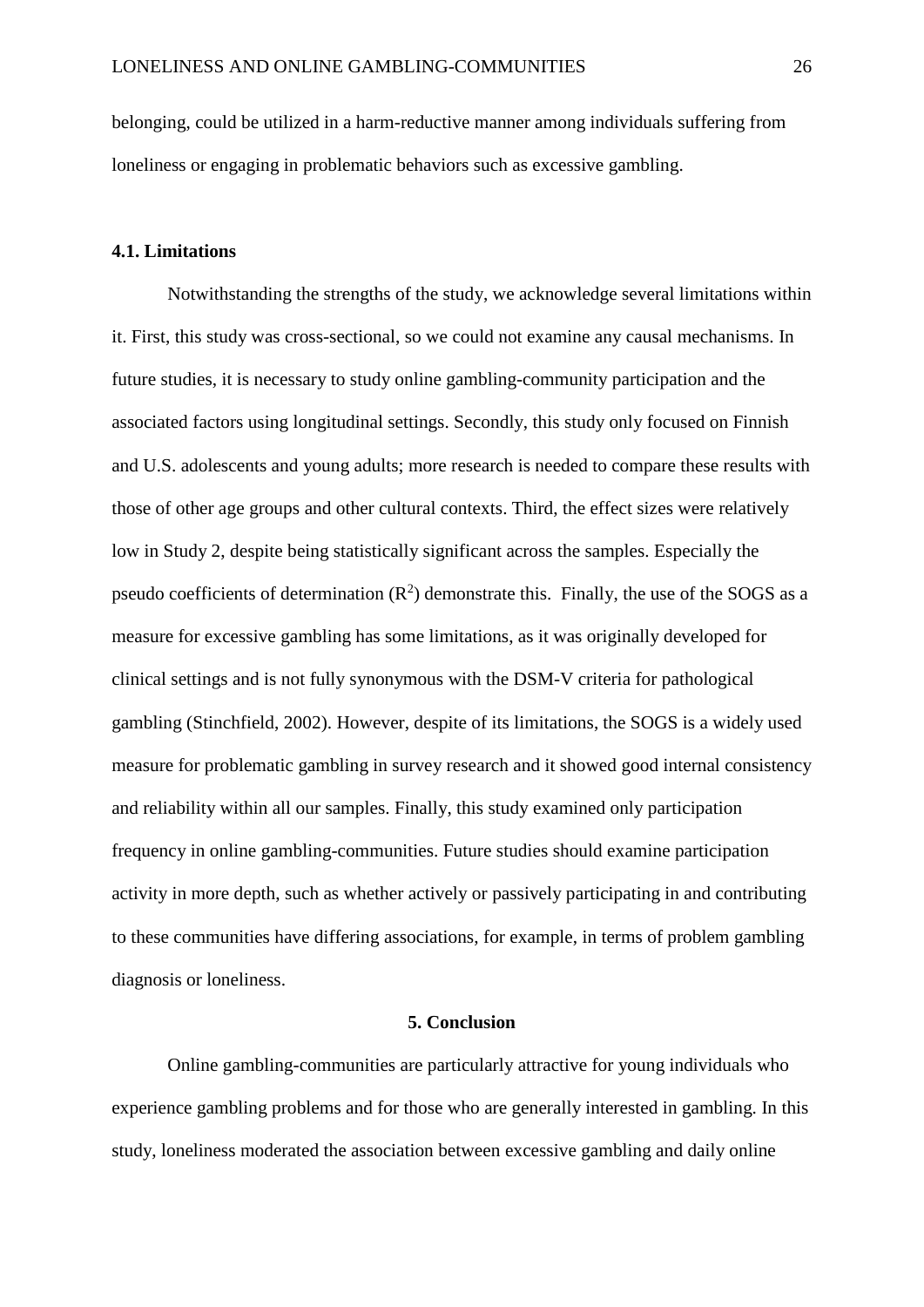gambling-community participation in Finland; among problem gamblers, those who reported loneliness were most likely to participate in these online communities. However, this moderation was not found in the U.S. context, indicating the presence of cultural differences. Although some online gambling-communities can serve as an aid for problem gamblers, this study's results underlined the risks involved. More research is needed to improve the understanding of the group dynamics and processes of online gambling-communities, as well as to identify the potential benefits and risks of participating in these communities. In this paper, we offer a better understanding of the factors that motivate online gamblingcommunity participation, and the results encourage further exploration of the phenomenon and its cultural differences, particularly in terms of perceived loneliness.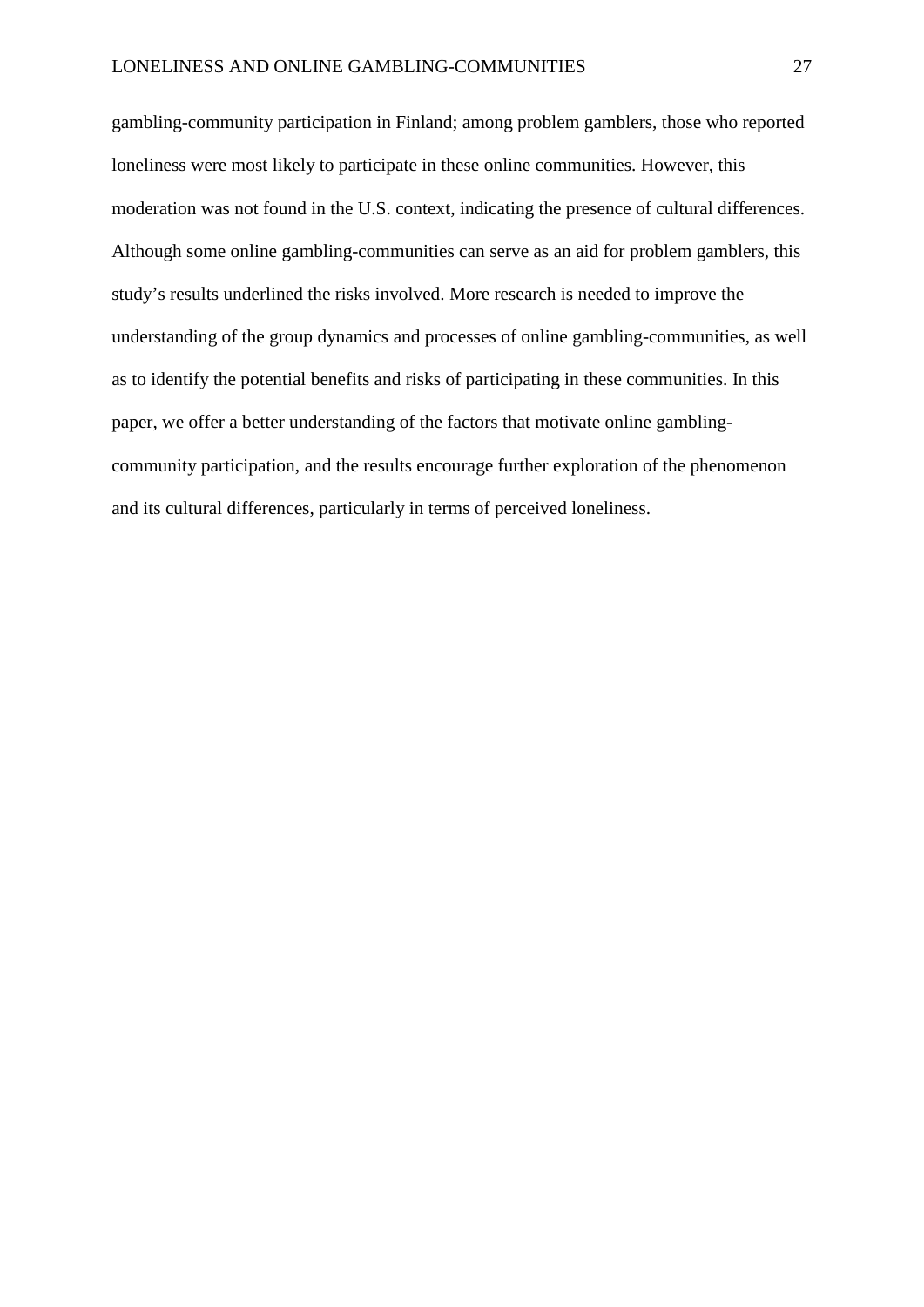#### References

- Ali, K., Farrer, L., Gulliver, A., & Griffiths, K. M. (2015). Online peer-to-peer support for young people with mental health problems: A systematic review. *JMIR Mental Health*, *2*(2), e19.
- Allami, Y., Vitaro, F., Brendgen, M., Carbonneau, R., & Tremblay, R. E. (2018). Identifying at-risk profiles and protective factors for problem gambling: A longitudinal study across adolescence and early adulthood. *Psychology of Addictive Behaviors, 32*(3), 373–382.
- American Psychiatric Association. (2013). *Diagnostic and Statistical Manual of Mental Disorders* (5th ed.). Washington, DC: Author.
- Atzmüller, C., & Steiner, P. M. (2010). Experimental vignette studies in survey research. *Methodology*, *6*(3), 128–138.
- Barak, A., Boniel-Nissim, M., & Suler, J. (2008). Fostering empowerment in online support groups. *Computers in Human Behavior*, *24*(5), 1867–1883.
- Baumeister, R. F., & Leary, M. R. (1995). The need to belong: Desire for interpersonal attachments as a fundamental human motivation. *Psychological Bulletin*, *117*(3), 497.
- Baym, N. K. (2000). *Tune in, log on: Soaps, fandom, and online community* (Vol. 3). Thousand Oaks: Sage.
- Bergh, R., Akrami, N., Sidanius, J., & Sibley, C. G. (2016). Is group membership necessary for understanding generalized prejudice? A re-evaluation of why prejudices are interrelated. *Journal of Personality and Social Psychology*, *111*(3), 367–395.
- Bian, M., & Leung, L. (2015). Linking loneliness, shyness, smartphone addiction symptoms, and patterns of smartphone use to social capital. *Social Science Computer Review*, *33*(1), 61–79.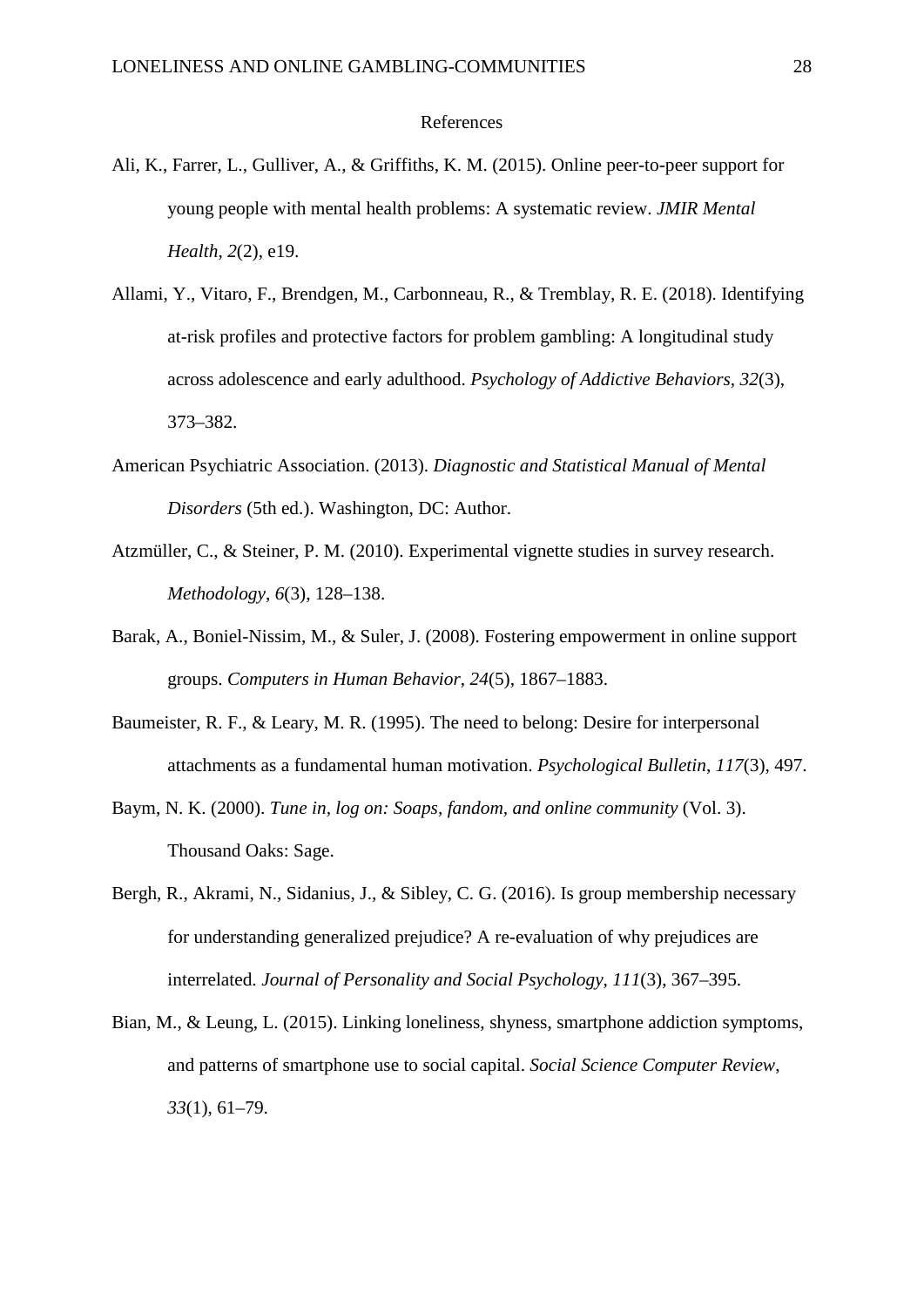- Blaszczynski, A., & Nower, L. (2002). A pathways model of problem and pathological gambling. *Addiction*, *97*(5), 487–499.
- Botterill, E., Gill, P. R., McLaren, S., & Gomez, R. (2016). Marital status and problem gambling among Australian older adults: The mediating role of loneliness. *Journal of Gambling Studies*, *32*(3), 1027–1038.
- Boyd, D. (2014). *It's complicated: The social lives of networked teens*. Yale University Press.
- Boyd, D. M., & Ellison, N. B. (2007). Social network sites: Definition, history, and scholarship. *Journal of Computer*‐*Mediated Communication*, *13*(1), 210–230.
- Bynner, J., & Parsons, S. (2002) Social exclusion and the transition from school to work: The case of young people not in education, employment, or training (NEET). *Journal of Vocational Behavior,* 60, 289–309.
- Cacioppo, S., Grippo, A. J., London, S., Goossens, L., & Cacioppo, J. T. (2015). Loneliness: Clinical import and interventions. *Perspectives on Psychological Science*, *10*(2), 238– 249.
- Calado, F., Alexandre, J., & Griffiths, M. D. (2017). Prevalence of adolescent problem gambling: A systematic review of recent research. *Journal of Gambling Studies*, *33*(2), 397–424.
- Canale, N., Vieno, A., Lenzi, M., Griffiths, M. D., Borraccino, A., Lazzeri, G., ... & Santinello, M. (2017). Income inequality and adolescent gambling severity: Findings from a large-scale Italian representative survey. *Frontiers in Psychology*, *8*, 1318.
- Canale, N., Griffiths, M. D., Vieno, A., Siciliano, V., & Molinaro, S. (2016a). Impact of Internet gambling on problem gambling among adolescents in Italy: Findings from a large-scale nationally representative survey. *Computers in Human Behavior*, *57*, 99– 106.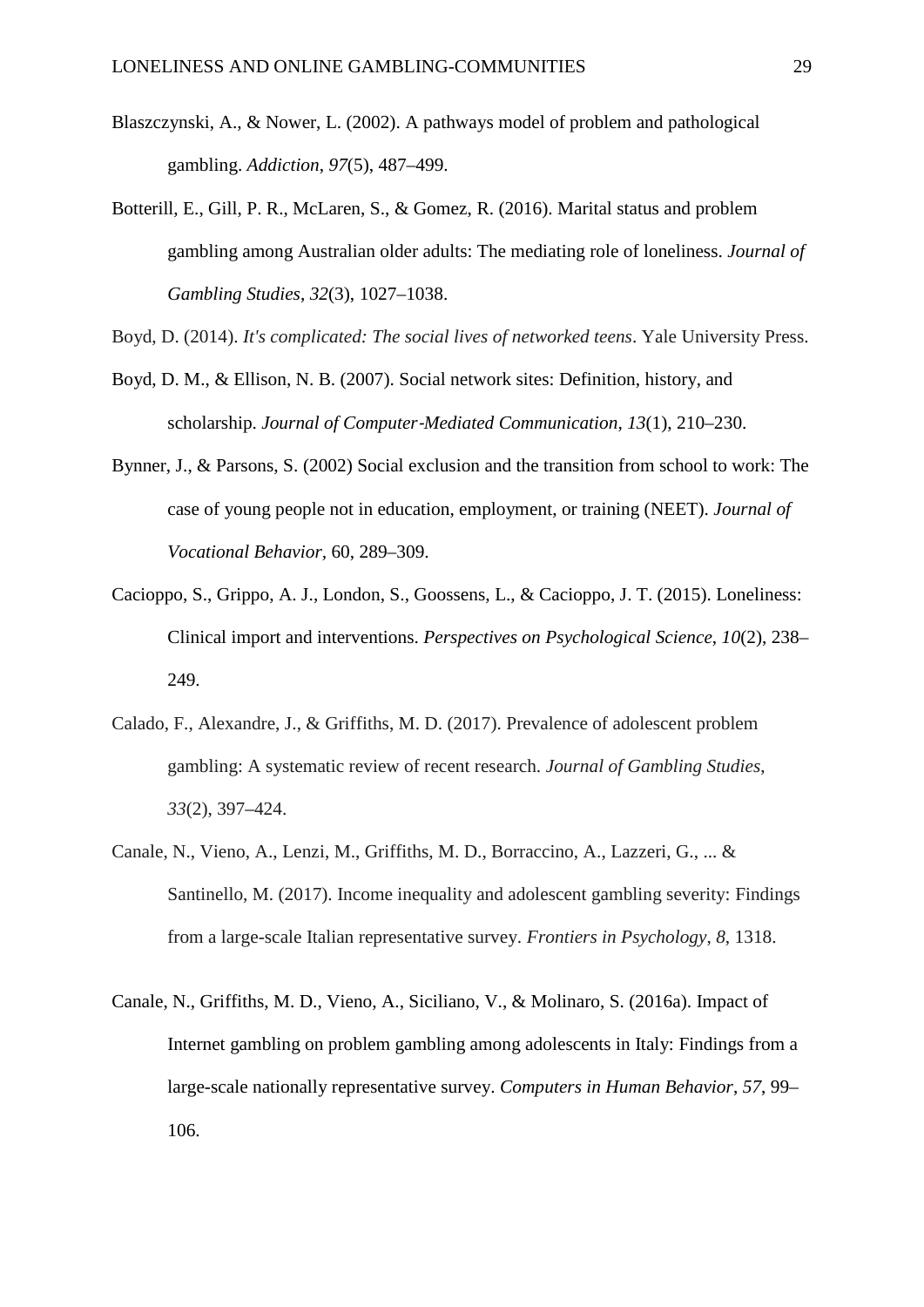- Canale, N., Vieno, A., Griffiths, M. D., Marino, C., Chieco, F., Disperati, F., ... & Santinello, M. (2016b). The efficacy of a web-based gambling intervention program for high school students: A preliminary randomized study. *Computers in Human Behavior*, *55*, 946–954.
- Castrén, S., Basnet, S., Salonen, A. H., Pankakoski, M., Ronkainen, J. E., Alho, H., & Lahti, T. (2013). Factors associated with disordered gambling in Finland. *Substance Abuse Treatment, Prevention and Policy*, *8*(1), 24.
- Centola, D., & van de Rijt, A. (2015). Choosing your network: Social preferences in an online health community. *Social Science & Medicine*, *125*, 19–31.
- Chung, J. E. (2013). Social interaction in online support groups: Preference for online social interaction over offline social interaction. *Computers in Human Behavior*, *29*(4), 1408–1414.
- Cohen, S., & Wills, T. A. (1985). Stress, social support, and the buffering hypothesis. *Psychological Bulletin*, *98*(2), 310–357.
- Csipke, E., & Horne, O. (2007). Pro‐eating disorder websites: Users' opinions. *European Eating Disorders Review*, *15*(3), 196–206.
- Currie, C., Zanotti, C., Morgan, A., Currie, D., De Looze, M., Roberts, C., ... & Barnekow, V. (2009). Social determinants of health and well-being among young people. *Health Behaviour in School-aged Children (HBSC) study: international report from the 2009/2010*, 271.
- Custers, K. (2015). The urgent matter of online pro-eating disorder content and children: Clinical practice. *European Journal of Pediatrics*, *174*(4), 429–433.
- Daine, K., Hawton, K., Singaravelu, V., Stewart, A., Simkin, S., & Montgomery, P. (2013). The power of the Web: A systematic review of studies of the influence of the Internet on self-harm and suicide in young people. *PLoS One*, *8*(10), e77555.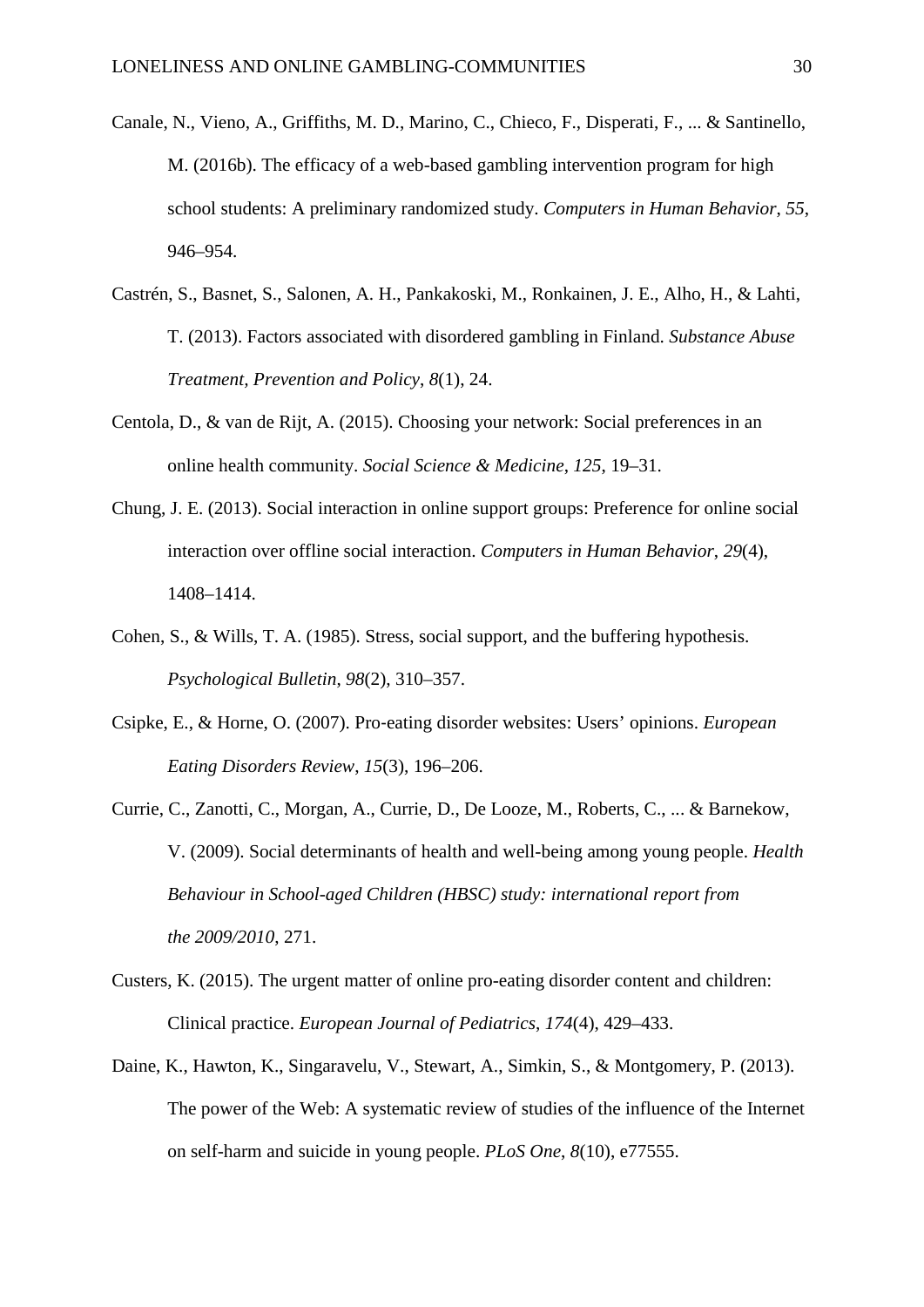- Demir, Y., & Kutlu, M. (2016). The relationship between loneliness and depression: Mediation role of Internet addiction. *Educational Process: International Journal*, *5*(2), 97–105.
- DiTommaso, E., & Spinner, B. (1997). Social and emotional loneliness: A re-examination of Weiss' typology of loneliness. *Personality and Individual Differences*, *22*(3), 417– 427.
- Elgar, F. J., Canale, N., Wohl, M. J., Lenzi, M., & Vieno, A. (2018). Relative deprivation and disordered gambling in youths. *Journal of Epidemiology and Community Health*, *72*(7), 589–594.
- Edgren, R., Castrén, S., Mäkelä, M., Pörtfors, P., Alho, H., & Salonen, A. H. (2016). Reliability of instruments measuring at-risk and problem gambling among young individuals: A systematic review covering years 2009–2015. *Journal of Adolescent Health*, *58*(6), 600–615.
- Flanagin, A. J., Hocevar, K. P., & Samahito, S. N. (2014). Connecting with the usergenerated Web: How group identification impacts online information sharing and evaluation. *Information, Communication & Society*, *17*(6), 683–694.
- Furlong, A. (2006) Not a very NEET solution representing problematic labour market transitions among early school-leavers. *Work, Employment & Society,* 20, 553–569.
- Gainsbury, S., & Blaszczynski, A. (2011). Online self-guided interventions for the treatment of problem gambling. *International Gambling Studies*, *11*(3), 289–308.
- Gainsbury, S., Hing, N., & Suhonen, N. (2014). Professional help-seeking for gambling problems: Awareness, barriers and motivators for treatment. *Journal of Gambling Studies*, *30*(2), 503–519.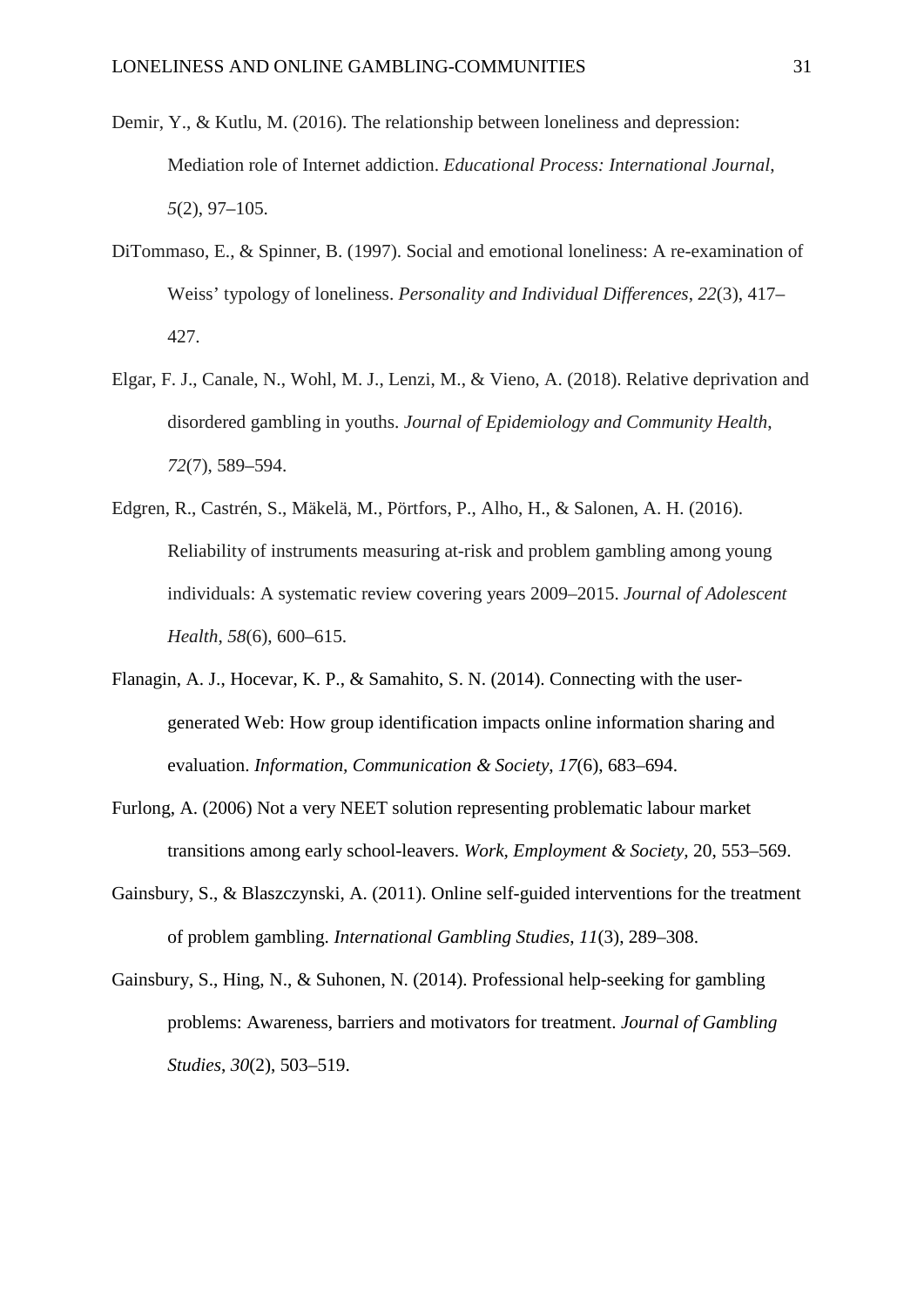- Hardie, E., & Tee, M. Y. (2007). Excessive Internet use: The role of personality, loneliness and social support networks in Internet addiction. *Australian Journal of Emerging Technologies & Society*, *5*(1), 34–47.
- Hardoon, K. K., Gupta, R., & Derevensky, J. L. (2004). Psychosocial variables associated with adolescent gambling. *Psychology of Addictive Behaviors*, *18*(2), 170–179.
- Heinrich, L. M., & Gullone, E. (2006). The clinical significance of loneliness: A literature review. *Clinical Psychology Review*, *26*(6), 695–718.
- Herrero, J., Urueña, A., Torres, A., & Hidalgo, A. (2017). Socially connected but still isolated: Smartphone addiction decreases social support over time. *Social Science Computer Review*. Advance online publication. doi:10.1177/0894439317742611
- Hing, N., Russell, A., Tolchard, B., & Nower, L. (2016). Risk factors for gambling problems: An analysis by gender. *Journal of Gambling Studies*, *32*(2), 511–534.
- Hocevar, K. P., Flanagin, A. J., & Metzger, M. J. (2014). Social media self-efficacy and information evaluation online. *Computers in Human Behavior*, *39*, 254–262.
- Holt-Lunstad, J., Smith, T. B., Baker, M., Harris, T., & Stephenson, D. (2015). Loneliness and social isolation as risk factors for mortality: A meta-analytic review. *Perspectives on Psychological Science*, *10*(2), 227–237.
- Hood, M., Creed, P. A., & Mills, B. J. (2017). Loneliness and online friendships in emerging adults. *Personality and Individual Differences.* Advance online publication. doi:10.1016/j.paid.2017.03.045
- Huang, G. C., Unger, J. B., Soto, D., Fujimoto, K., Pentz, M. A., Jordan-Marsh, M., & Valente, T. W. (2014). Peer influences: The impact of online and offline friendship networks on adolescent smoking and alcohol use. *Journal of Adolescent Health*, *54*(5), 508–514.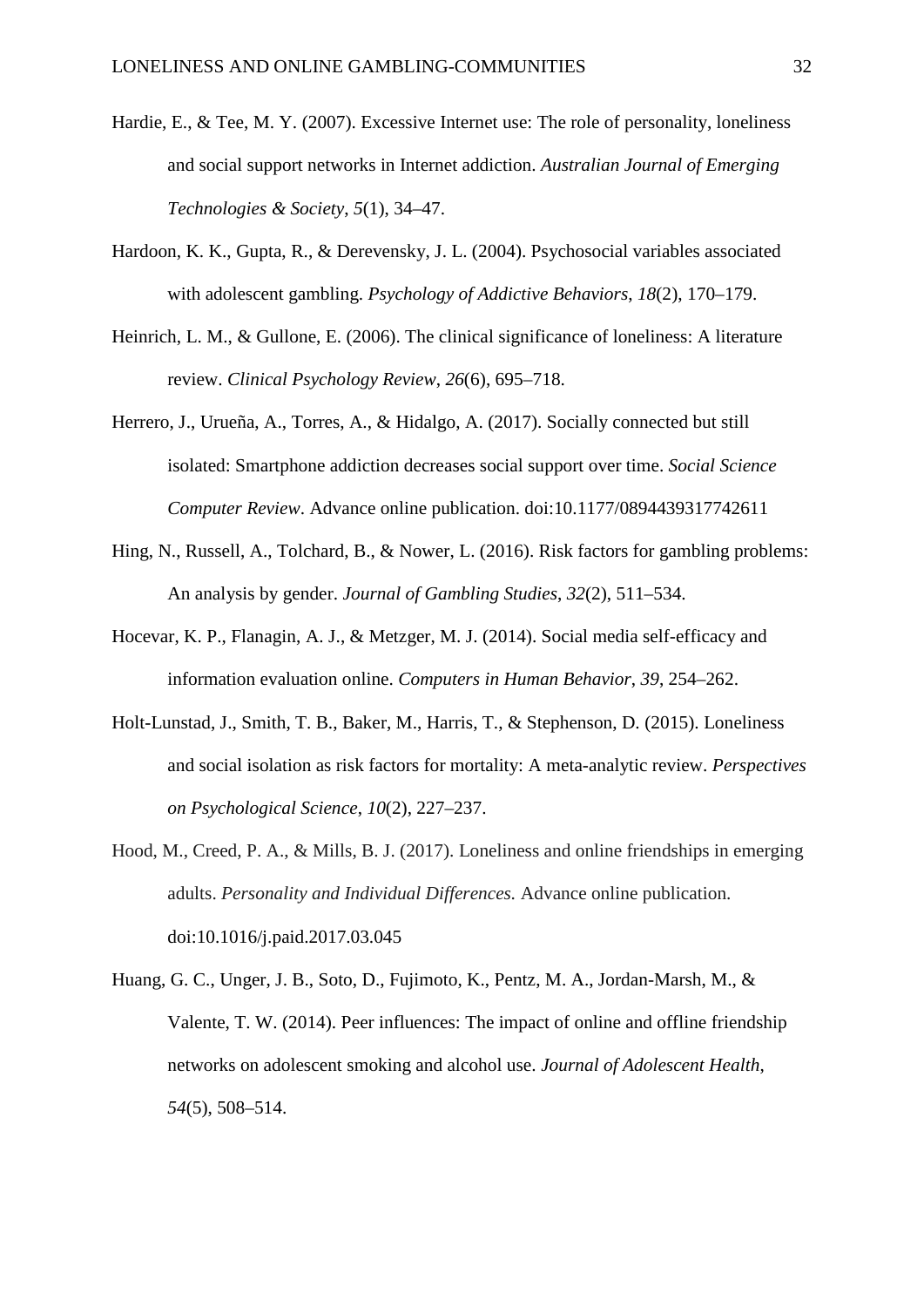- Hughes, M. E., Waite, L. J., Hawkley, L. C., & Cacioppo, J. T. (2004). A short scale for measuring loneliness in large surveys: Results from two population-based studies. *Research on Aging*, *26*(6), 655–672.
- Kaakinen, M., Keipi, T., Räsänen, P., & Oksanen, A. (2018). Cybercrime victimization and subjective well-being: An examination of the buffering effect hypothesis among adolescents and young adults. *Cyberpsychology, Behavior, and Social Networking*, *21*(2), 129–137.
- Keipi, T., Näsi, M., Oksanen, A., & Räsänen, P. (2017). *Online Hate and Harmful Content: Cross-National Perspectives*. Abingdon & New York: Routledge.
- Kääriäinen, J., & Lehtonen, H. (2006). The variety of social capital in welfare state regimes–a comparative study of 21 countries. *European Societies*, *8*(1), 27–57.
- Khazaal, Y., Chatton, A., Achab, S., Monney, G., Thorens, G., Dufour, M., . . . Rothen, S. (2017). Internet gamblers differ on social variables: A latent class analysis. *Journal of Gambling Studies*, *33*(3), 881–897.
- Kross, E., Verduyn, P., Demiralp, E., Park, J., Lee, D. S., Lin, N., . . . Ybarra, O. (2013). Facebook use predicts declines in subjective well-being in young adults. *PLoS One*, *8*(8), e69841.
- Kuss, D. J., & Griffiths, M. D. (2017). Social networking sites and addiction: Ten lessons learned. *International Journal of Environmental Research and Public Health*, *14*(3), 311.
- Kuss, D. J., Griffiths, M., Karila, L., & Billieux, J. (2014). Internet addiction: A systematic review of epidemiological research for the last decade. *Current Pharmaceutical Design*, *20*(25), 4026–4052.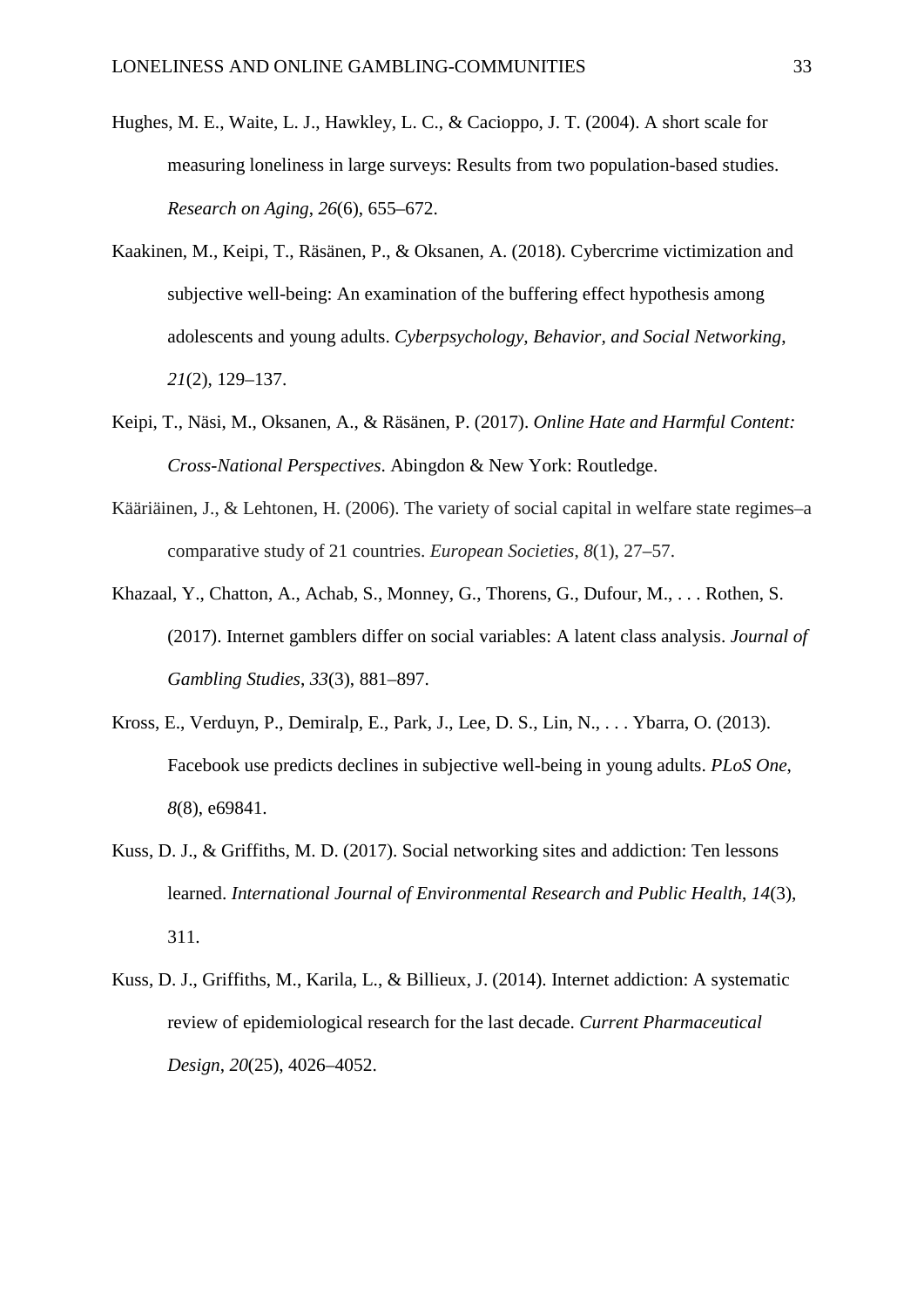- Lea, M., Spears, R., & de Groot, D. (2001). Knowing me, knowing you: Anonymity effects on social identity processes within groups. *Personality and Social Psychology Bulletin*, *27*(5), 526–537.
- Lee, C. Y. S., & Goldstein, S. E. (2016). Loneliness, stress, and social support in young adulthood: Does the source of support matter? *Journal of Youth and Adolescence*, *45*(3), 568–580.
- Lehdonvirta, V., & Räsänen, P. (2011). How do young people identify with online and offline peer groups? A comparison between UK, Spain and Japan. *Journal of Youth Studies*, *14*(1), 91–108.
- Lesieur, H. R., & Blume, S. B. (1987). The South Oaks Gambling Screen (SOGS): A new instrument for the identification of pathological gamblers. *American Journal of Psychiatry*, *144*(9), 1184–1188.
- Masi, C. M., Chen, H. Y., Hawkley, L. C., & Cacioppo, J. T. (2011). A meta-analysis of interventions to reduce loneliness. *Personality and Social Psychology Review*, *15*(3), 219–266.
- Matthews, T., Danese, A., Wertz, J., Odgers, C. L., Ambler, A., Moffitt, T. E., & Arseneault, L. (2016). Social isolation, loneliness and depression in young adulthood: A behavioural genetic analysis. *Social Psychiatry and Psychiatric Epidemiology*, *51*(3), 339–348.
- McKenna, K. Y., & Bargh, J. A. (2000). Plan 9 from cyberspace: The implications of the Internet for personality and social psychology. *Personality and Social Psychology Review*, *4*(1), 57–75.
- McQuade, A., & Gill, P. (2012). The role of loneliness and self-control in predicting problem gambling behaviour. *Gambling Research: Journal of the National Association for Gambling Studies (Australia)*, *24*(1), 18.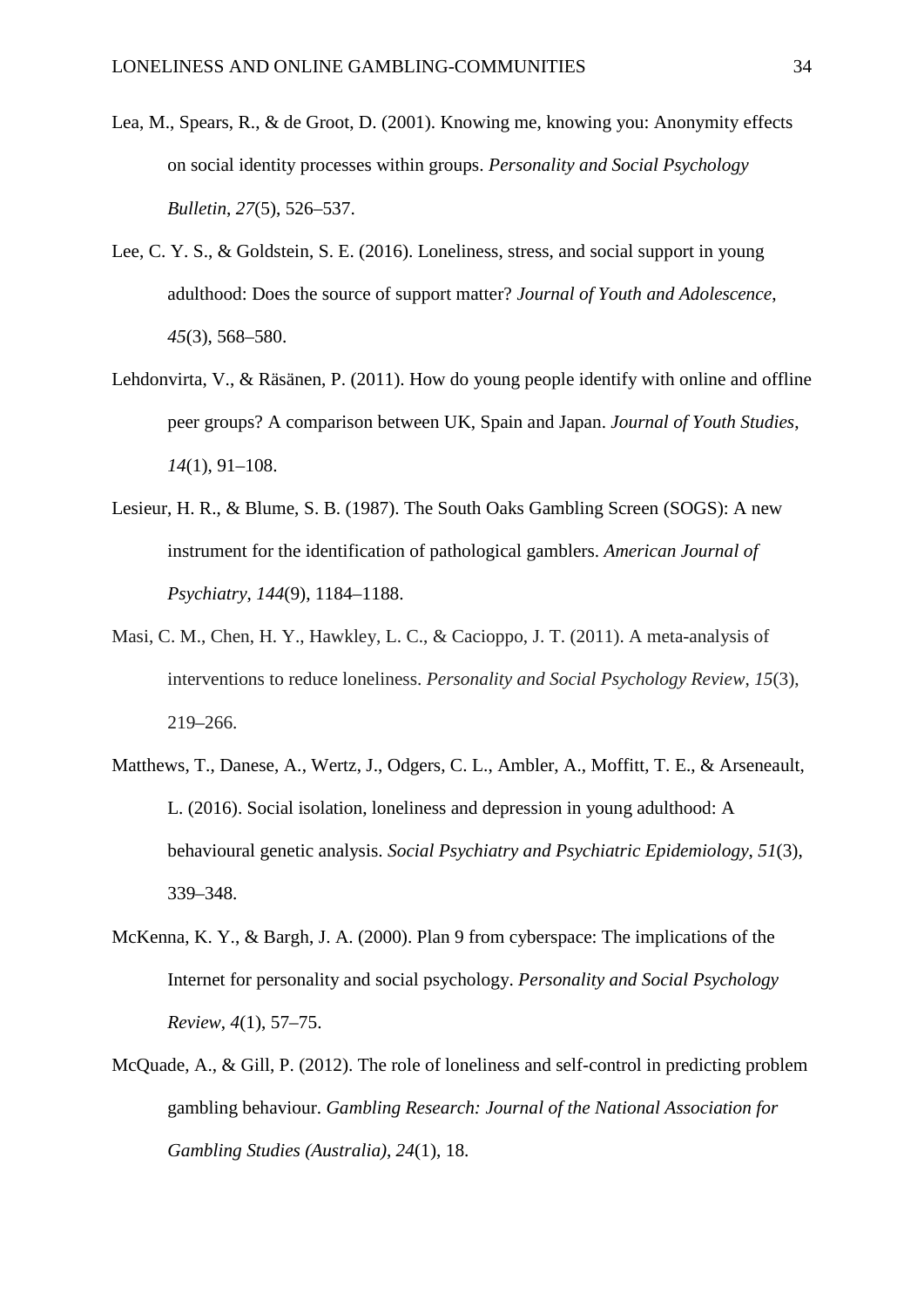- Meerkerk, G. J., Van Den Eijnden, R. J., Vermulst, A. A., & Garretsen, H. F. (2009). The compulsive Internet use scale (CIUS): Some psychometric properties. *Cyberpsychology & Behavior*, *12*(1), 1–6.
- Mikal, J. P., Rice, R. E., Kent, R. G., & Uchino, B. N. (2016). 100 million strong: A case study of group identification and deindividuation on Imgur.com. *New Media & Society*, *18*(11), 2485–2506.
- Minkkinen, J., Oksanen, A., Näsi, M., Keipi, T., Kaakinen, M., & Räsänen, P. (2015). Does social belonging to primary groups protect young people from the effects of prosuicide sites? *Crisis, 37*(1), 31–41.
- Mudry, T. E., & Strong, T. (2013). Doing recovery online. *Qualitative Health Research*, *23*(3), 313–325.
- Näsi, M., Räsänen, P., Oksanen, A., Hawdon, J., Keipi, T., & Holkeri, E. (2014). Association between online harassment and exposure to harmful online content: A cross-national comparison between the United States and Finland. *Computers in Human Behavior*, *41*, 137–145.
- Oh, H. J., Ozkaya, E., & LaRose, R. (2014). How does online social networking enhance life satisfaction? The relationships among online supportive interaction, affect, perceived social support, sense of community, and life satisfaction. *Computers in Human Behavior*, *30*, 69–78.
- Oksanen, A., Garcia, D., Sirola, A., Näsi, M., Kaakinen, M., Keipi, T., & Räsänen, P. (2015). Pro-anorexia and anti-pro-anorexia videos on YouTube: Sentiment analysis of user responses. *Journal of Medical Internet Research*, *17*(11), e256.
- Oksanen, A., Savolainen, I., Sirola, A., & Kaakinen, M. (2018). Problem gambling and psychological distress: a cross-national perspective on the mediating effect of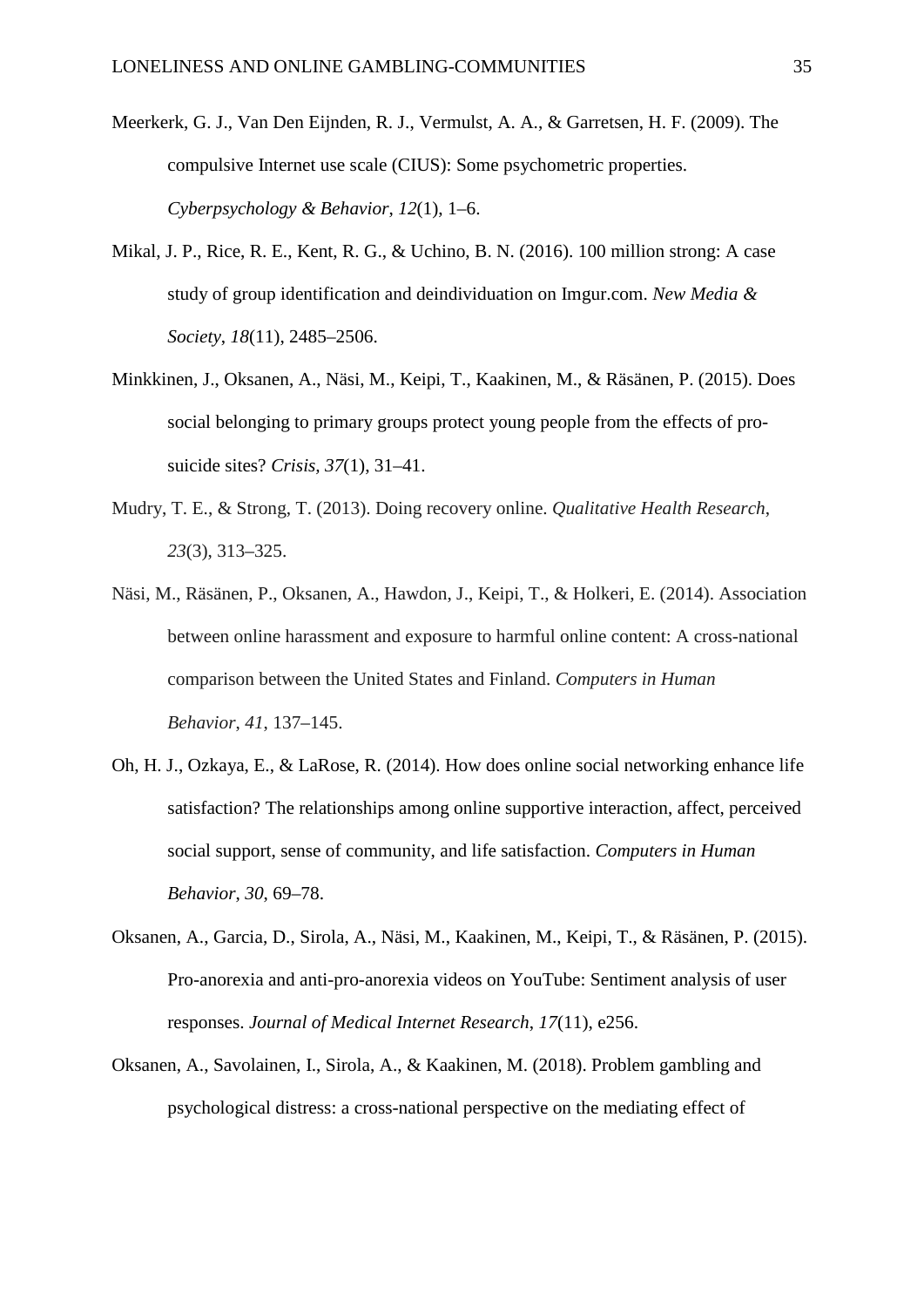consumer debt and debt problems among emerging adults. *Harm Reduction Journal*, *15*(1), 45.

- O'Leary, K., & Carroll, C. (2013). The online poker sub-culture: Dialogues, interactions and networks. *Journal of Gambling Studies*, *29*(4), 613–630.
- Orford, J. (2001). *Excessive appetites: A psychological view of addictions*. New York, NY: Wiley & Sons.
- Parke, A., & Griffiths, M. (2011). Poker gambling virtual communities: The use of computermediated communication to develop cognitive poker gambling skills. *International Journal of Cyber Behavior, Psychology and Learning (IJCBPL)*, *1*(2), 31–44.
- Patil, P., Peng, R. D., & Leek, J. T. (2016). What should researchers expect when they replicate studies? A statistical view of replicability in psychological science. *Perspectives on Psychological Science*, *11*(4), 539–544.
- Perlman, D., & Peplau, L. A. (1981). Toward a social psychology of loneliness. In S. Duck & R. Gilmour (Eds.), *Personal Relationships in Disorder* (pp. 31–56). London, England: Academic Press.
- Petry, N. M., Blanco, C., Stinchfield, R., & Volberg, R. (2013). An empirical evaluation of proposed changes for gambling diagnosis in the *DSM*‐*5*. *Addiction*, *108*(3), 575–581.
- Petry, N. M., & Weiss, L. (2009). Social support is associated with gambling treatment outcomes in pathological gamblers. *American Journal on Addictions*, *18*(5), 402–408.
- Pittman, M., & Reich, B. (2016). Social media and loneliness: Why an Instagram picture may be worth more than a thousand Twitter words. *Computers in Human Behavior*, *62*, 155–167.
- Postmes, T., Spears, R., Sakhel, K., & De Groot, D. (2001). Social influence in computermediated communication: The effects of anonymity on group behavior. *Personality and Social Psychology Bulletin*, *27*(10), 1243–1254.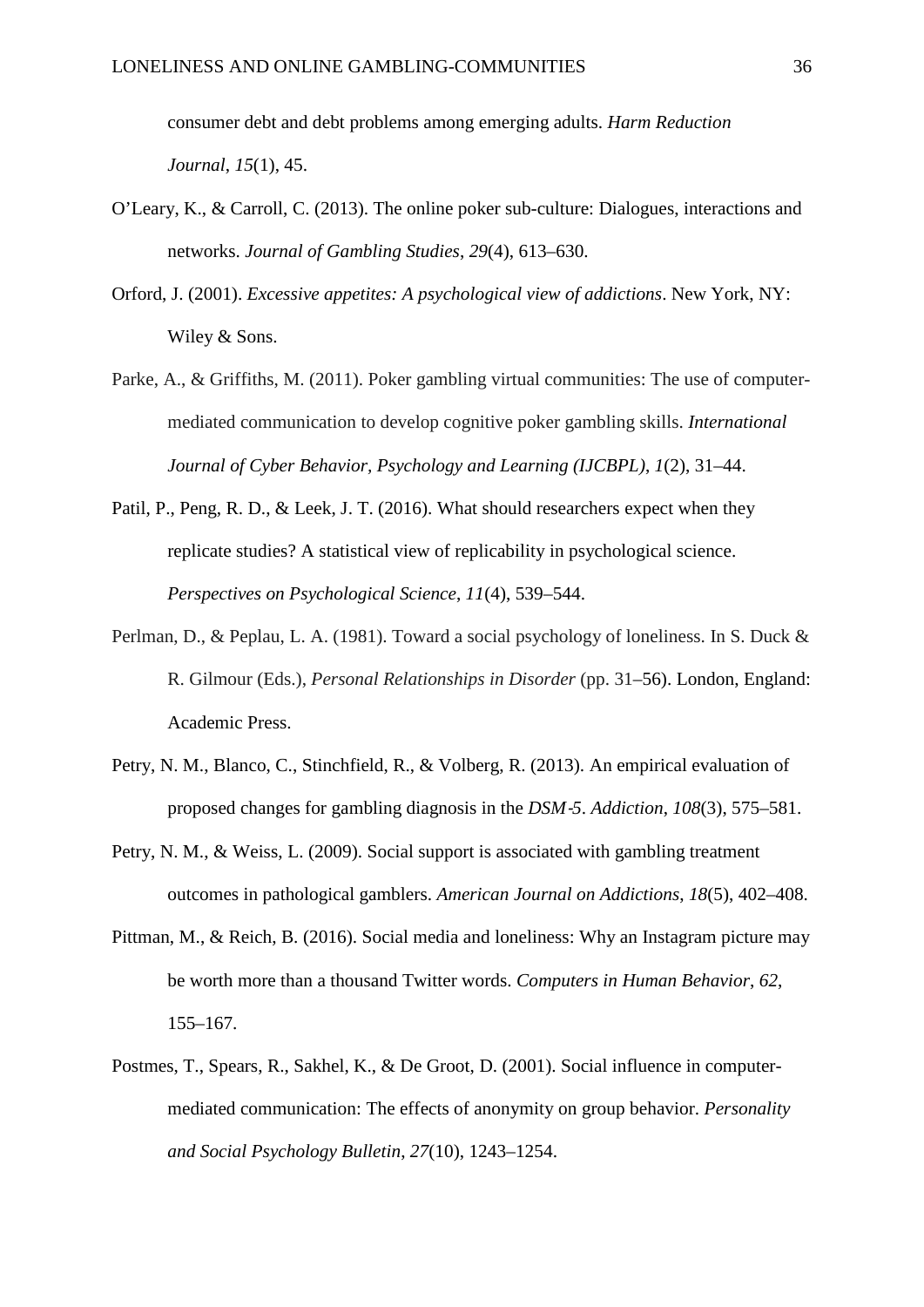- Preece, J. (2000). *Online communities: Designing usability and supporting sociability*. John Wiley & Sons, Inc.
- Qualter, P., Vanhalst, J., Harris, R., Van Roekel, E., Lodder, G., Bangee, M., . . . Verhagen, M. (2015). Loneliness across the life span. *Perspectives on Psychological Science*, *10*(2), 250–264.
- Rheingold, H. (1993). *The virtual community: Finding connection in a computerized world*. Addison-Wesley Longman Publishing Co., Inc.
- Rice, S. M., Goodall, J., Hetrick, S. E., Parker, A. G., Gilbertson, T., Amminger, G. P., . . . Alvarez-Jimenez, M. (2014). Online and social networking interventions for the treatment of depression in young people: A systematic review. *Journal of Medical Internet Research*, *16*(9), e206.
- Russell, D., Cutrona, C. E., Rose, J., & Yurko, K. (1984). Social and emotional loneliness: An examination of Weiss's typology of loneliness. *Journal of Personality and Social Psychology*, *46*(6), 1313–1321.
- Räsänen, T., Lintonen, T., Tolvanen, A., & Konu, A. (2016). The role of social support in the association between gambling, poor health and health risk-taking. *Scandinavian journal of Public Health*, *44*(6), 593–598.
- Sallinen‐Kuparinen, A., McCroskey, J. C., & Richmond, V. P. (1991). Willingness to communicate, communication apprehension, introversion, and self‐reported communication competence: Finnish and American comparisons. *Communication Research Reports*, *8*(1), 55–64.
- Salonen, A., & Raisamo, S. (2015). Suomalaisten rahapelaaminen 2015: Rahapelaaminen, rahapeliongelmat ja rahapelaamiseen liittyvät asenteet ja mielipiteet 15-74-vuotiailla [*Finnish gambling 2015: Gambling, gambling problems, and attitudes and opinions*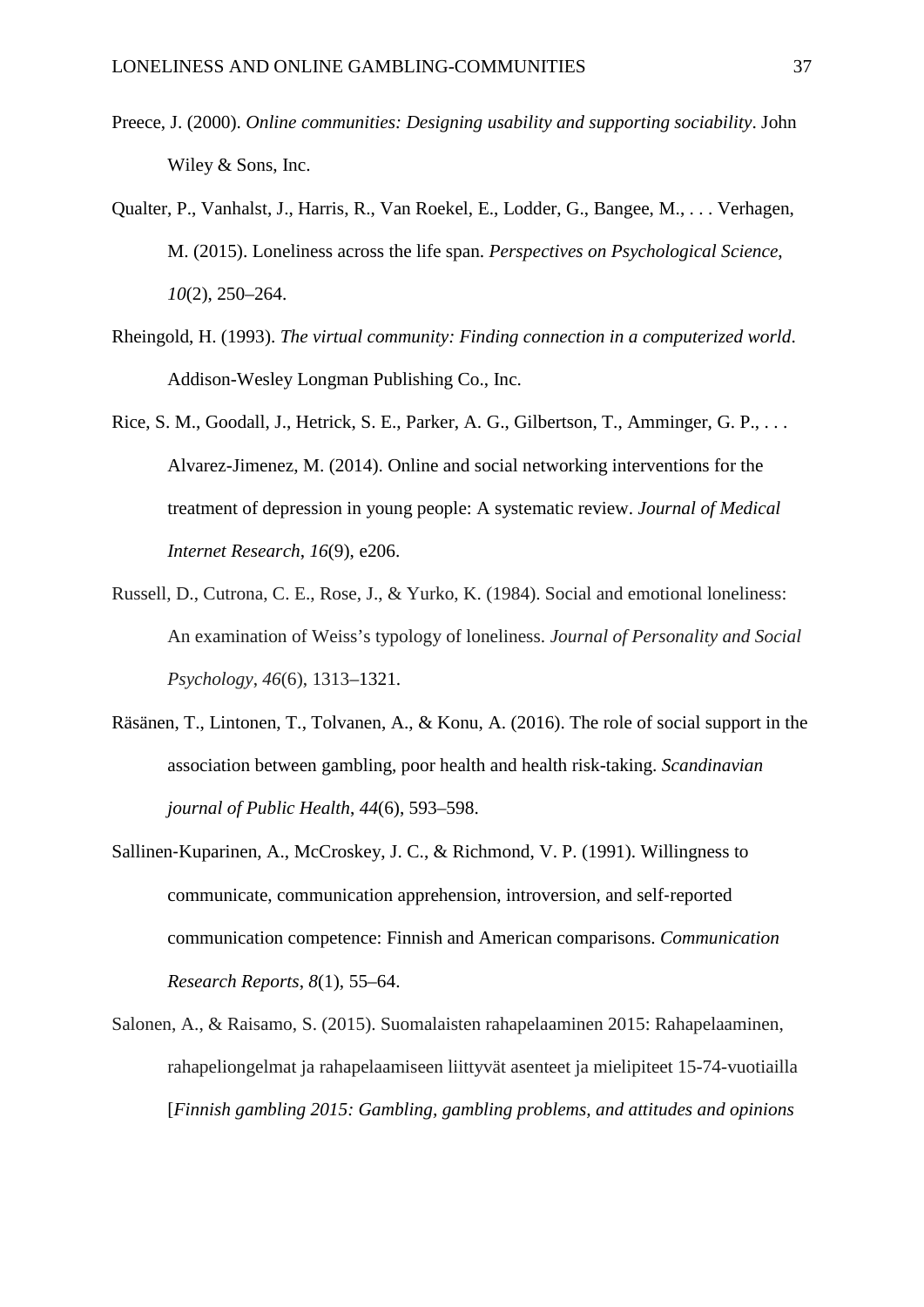*on gambling among Finns aged 15–74*] (Report No. 16/2015). Helsinki, Finland: National Institute for Health and Welfare (THL).

Saunders, J. B., Degenhardt, L., & Farrell, M. (2017). Excessive gambling and gaming: Addictive disorders? *The Lancet Psychiatry*, *4*(6), 433–435.

Savolainen, I., Sirola, A., Kaakinen, M., & Oksanen, A. (2018). Peer Group Identification as Determinant of Youth Behavior and the Role of Perceived Social Support in Problem Gambling. *Journal of Gambling Studies*. Advance online publication. doi: 10.1007/s10899-018-9813-8.

- Shin, S. Y., Van Der Heide, B., Beyea, D., Dai, Y. N., & Prchal, B. (2017). Investigating moderating roles of goals, reviewer similarity, and self-disclosure on the effect of argument quality of online consumer reviews on attitude formation. *Computers in Human Behavior*, *76*, 218–226.
- Sirola, A., Kaakinen, M., & Oksanen, A. (2018). Excessive gambling and online gambling communities. *Journal of Gambling Studies, 34*(4), 1313–1325.
- Sleczka, P., Braun, B., Piontek, D., Bühringer, G., & Kraus, L. (2015). *DSM-5* criteria for gambling disorder: Underlying structure and applicability to specific groups of gamblers. *Journal of Behavioral Addictions*, *4*(4), 226–235.
- Song, H., Zmyslinski-Seelig, A., Kim, J., Drent, A., Victor, A., Omori, K., & Allen, M. (2014). Does Facebook make you lonely? A meta-analysis. *Computers in Human Behavior*, *36*, 446–452.
- Stickley, A., Koyanagi, A., Koposov, R., Schwab-Stone, M., & Ruchkin, V. (2014). Loneliness and health risk behaviours among Russian and U.S. adolescents: A crosssectional study. *BMC Public Health*, *14*(1), 366.
- Syed-Abdul, S., Fernandez-Luque, L., Jian, W. S., Li, Y. C., Crain, S., Hsu, M. H., . . . Liou, D. M. (2013). Misleading health-related information promoted through video-based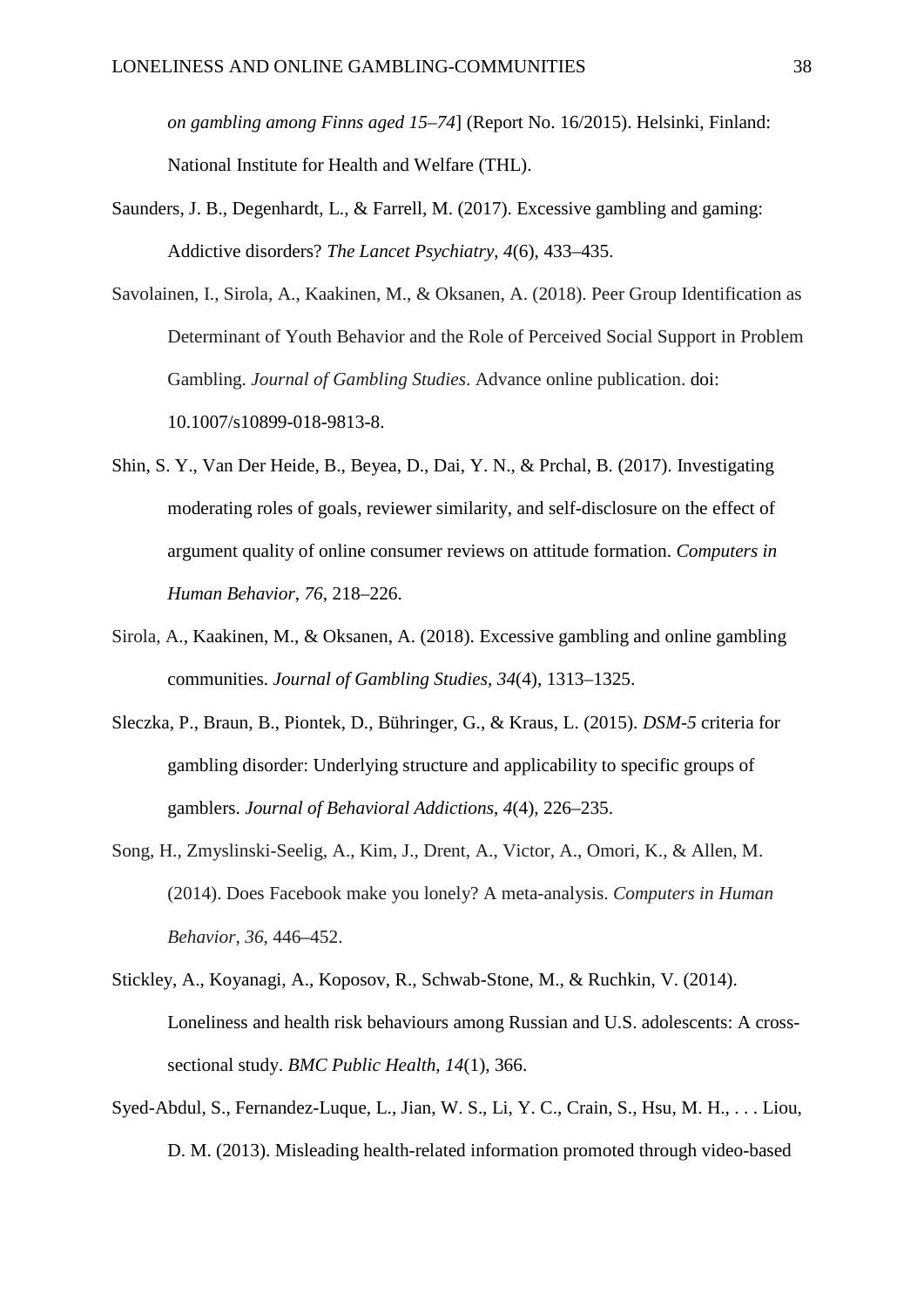social media: Anorexia on YouTube. *Journal of Medical Internet Research*, *15*(2), e30.

- Turel, O., & Osatuyi, B. (2017). A peer-influence perspective on compulsive social networking site use: Trait mindfulness as a double-edged sword. *Computers in Human Behavior*, *77*, 47–53.
- Turja, T., Oksanen, A., Kaakinen, M., Sirola, A., Kaltiala‐Heino, R., & Räsänen, P. (2017). Proeating disorder websites and subjective well‐being: A four‐country study on young people. *International Journal of Eating Disorders*, *50*(1), 50–57.
- Van Baarsen, B., Snijders, T. A., Smit, J. H., & Van Duijn, M. A. (2001). Lonely but not alone: Emotional isolation and social isolation as two distinct dimensions of loneliness in older people. *Educational and Psychological Measurement*, *61*(1), 119– 135.
- Walther, J. B., DeAndrea, D., Kim, J., & Anthony, J. C. (2010). The influence of online comments on perceptions of antimarijuana public service announcements on YouTube. *Human Communication Research*, *36*(4), 469–492.
- Walther, J. B., & Jang, J. W. (2012). Communication processes in participatory websites. *Journal of Computer*‐*Mediated Communication*, *18*(1), 2–15.
- Wang, J. L., Jackson, L. A., Wang, H. Z., & Gaskin, J. (2015). Predicting social networking site (SNS) use: Personality, attitudes, motivation and internet self-efficacy. *Personality and Individual Differences*, *80*, 119–124.
- Weiss, R. S. (1973). *Loneliness: The experience of emotional and social isolation*. Cambridge, MA: Massachusetts Institute of Technology Press.
- Westerwick, A., Johnson, B. K., & Knobloch-Westerwick, S. (2017). Change your ways: Fostering health attitudes toward change through selective exposure to online health messages. *Health Communication*, *32*(5), 639–649.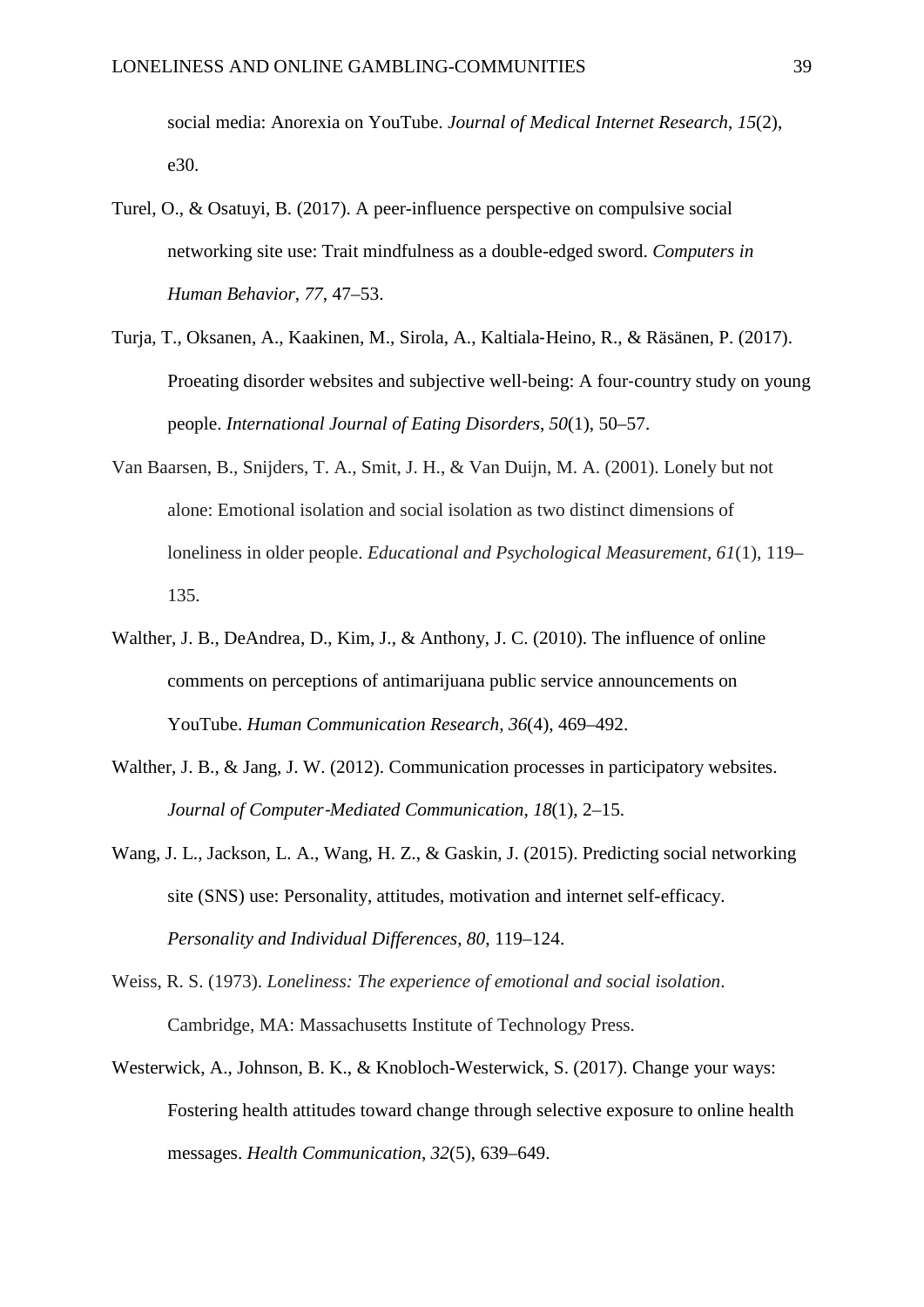- Wood, R. T., & Wood, S. A. (2009). An evaluation of two United Kingdom online support forums designed to help people with gambling issues. *Journal of Gambling Issues*,  $(23)$ , 5–30.
- Yao, M. Z., & Zhong, Z. J. (2014). Loneliness, social contacts and Internet addiction: A cross-lagged panel study. *Computers in Human Behavior*, *30*, 164–170.
- Zhou, T. (2011). Understanding online community user participation: a social influence perspective. *Internet Research*, *21*(1), 67–81.
- Zywica, J., & Danowski, J. (2008). The faces of Facebookers: Investigating social enhancement and social compensation hypotheses: Predicting Facebook™ and offline popularity from sociability and self‐esteem, and mapping the meanings of popularity with semantic networks. *Journal of Computer-Mediated Communication*,  $14(1)$ , 1–34.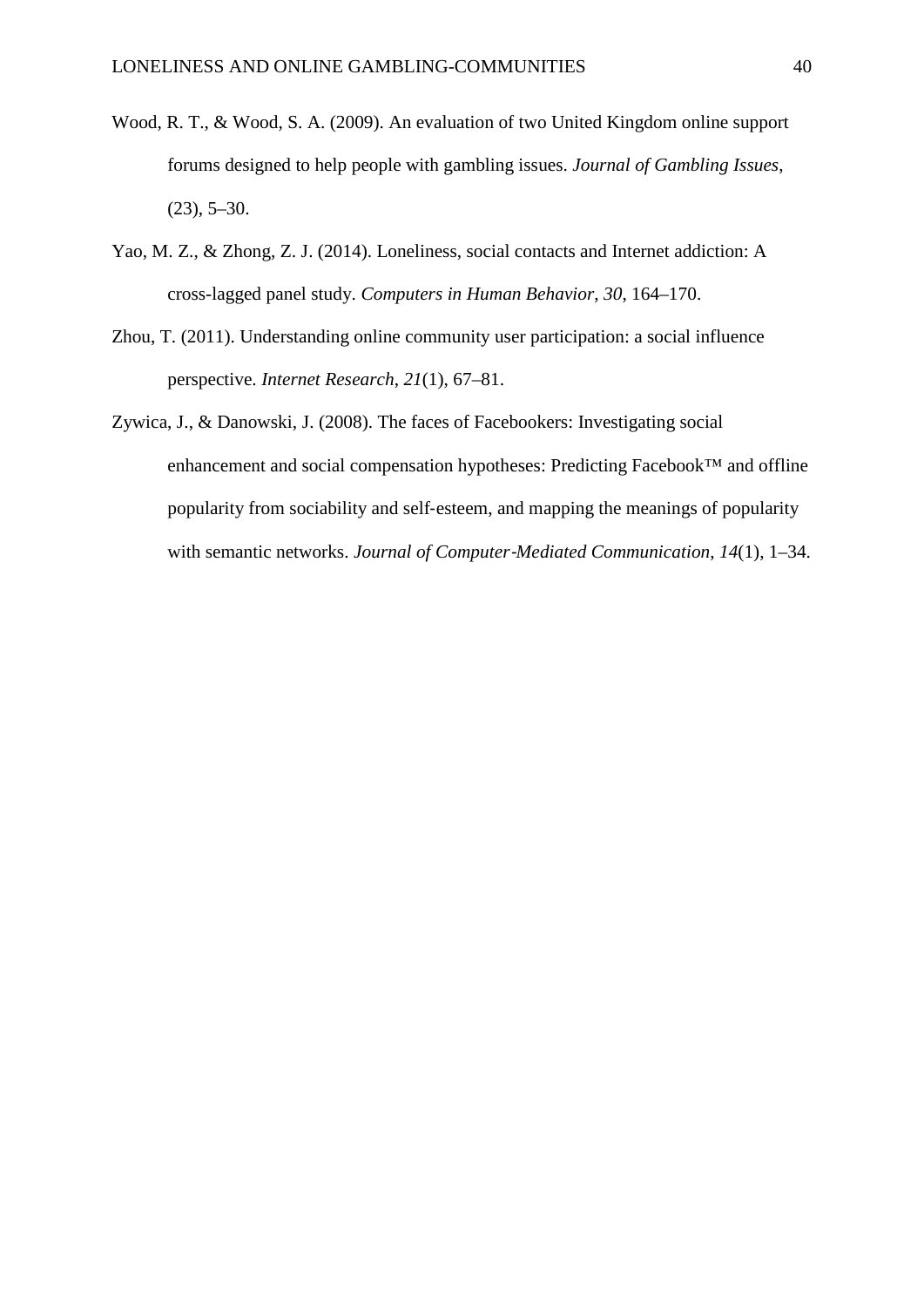## *Descriptive Statistics for Study 1 variables*

|                                        |                          |                  | Sample 1 (Fin,<br>$N = 1,200$ |                  | Sample 2 (Fin,<br>$N = 230$ | Sample 3 (US,<br>$N = 1,212$ |       |  |
|----------------------------------------|--------------------------|------------------|-------------------------------|------------------|-----------------------------|------------------------------|-------|--|
| <b>Continuous Variables</b>            | Range                    | $\boldsymbol{M}$ | SD                            | $\boldsymbol{M}$ | SD                          | $\boldsymbol{M}$             | SD    |  |
| Age                                    | $15 \text{ to}$<br>25/30 | 21.29            | 2.85                          | 24.32            | 3.58                        | 20                           | 3.19  |  |
| Loneliness*                            | $0$ to $6$               | 2.53             | 1.78                          | 3.12             | 1.85                        | 1.94                         | 1.20  |  |
| Compulsive Internet use*               | 0 to 56                  | 18.79            | 11.13                         | 18.47            | 11.12                       | 21.73                        | 13.54 |  |
| <b>Categorical Variables</b>           | Coding                   | $\boldsymbol{n}$ | $\%$                          | $\boldsymbol{n}$ | $\%$                        | $\boldsymbol{n}$             | $\%$  |  |
| Daily gambling-community participation | no                       | 1,155            | 96.25                         | 148              | 92.5                        | 1,125                        | 92.82 |  |
|                                        | yes                      | 45               | 3.75                          | 19               | 8.26                        | 87                           | 7.18  |  |
| Gender                                 | male                     | 600              | 50                            | 107              | 46.52                       | 604                          | 49.83 |  |
|                                        | female                   | 600              | 50                            | 123              | 53.48                       | 608                          | 50.17 |  |
| Living alone                           | no                       | 804              | 67                            | 130              | 56.52                       | 1076                         | 88.78 |  |
|                                        | yes                      | 396              | 33                            | 100              | 43.48                       | 136                          | 11.22 |  |
| <b>NEET</b>                            | no                       | 1060             | 88.33                         | 153              | 66.52                       | 1068                         | 88.12 |  |
|                                        | yes                      | 140              | 11.67                         | 77               | 33.48                       | 144                          | 11.88 |  |
| SOGS cut-off score                     | $0 - 2$                  | 946              | 78.83                         | 174              | 75.65                       | 1011                         | 83.42 |  |
|                                        | $3 - 7$                  | 210              | 17.50                         | 37               | 16.09                       | 157                          | 12.95 |  |
|                                        | $\geq 8$                 | 44               | 3.67                          | 19               | 8.26                        | 44                           | 3.63  |  |

*Note.* \* = descriptive statistics before standardizing, the SOGS is used as a continuous variable in logistic regression analyses. The SOGS cut-off scores used were *no problem gambling* (0–2), *at risk gambling* (3–7) and *probable pathological gambling* (≥8).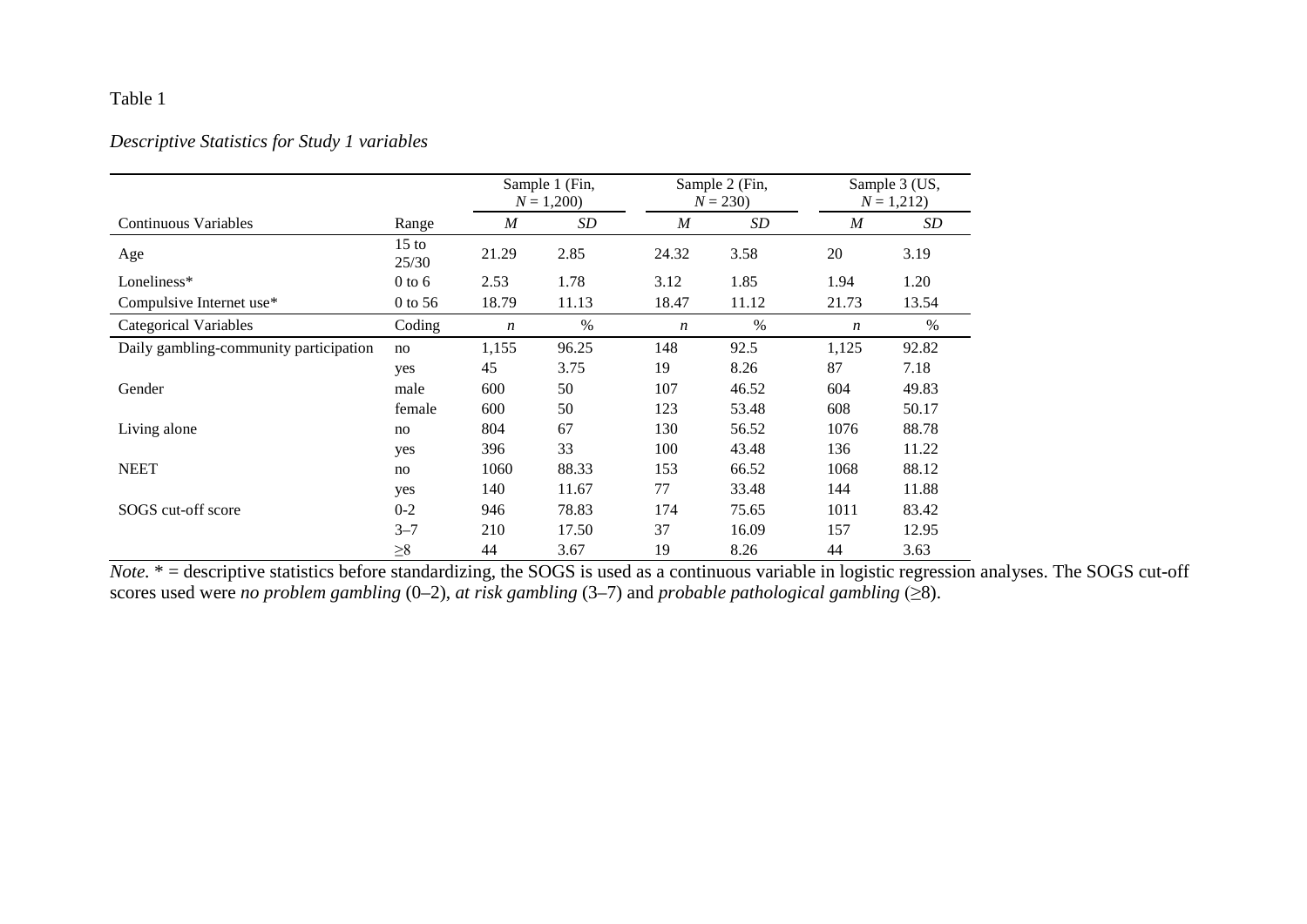*Logistic Regression Analysis on daily online gambling-community participation (Study 1)*

|                           | Sample 1 (Fin) |           |         |              |        |      | Sample 3 (US) |           |         |                  |        |       |           |           |                                                       |                  |        |      |
|---------------------------|----------------|-----------|---------|--------------|--------|------|---------------|-----------|---------|------------------|--------|-------|-----------|-----------|-------------------------------------------------------|------------------|--------|------|
|                           | <b>OR</b>      | <b>SE</b> | z       | <sub>n</sub> | 95% CI |      | <b>OR</b>     | <b>SE</b> | Z       | $\boldsymbol{v}$ | 95% CI |       | <b>OR</b> | <b>SE</b> | $\mathbf{Z}% ^{T}=\mathbf{Z}^{T}\times\mathbf{Z}^{T}$ | $\boldsymbol{v}$ | 95% CI |      |
| Model 1                   |                |           |         |              |        |      |               |           |         |                  |        |       |           |           |                                                       |                  |        |      |
| Female                    | 0.17           | 0.09      | $-3.47$ | .001         | 0.06   | 0.46 | 0.06          | 0.07      | $-2.58$ | .010             | 0.01   | 0.51  | 0.43      | 0.12      | $-2.94$                                               | .003             | 0.25   | 0.76 |
| Age                       | 1.11           | 0.07      | 1.58    | .114         | 0.98   | 1.25 | 0.95          | 0.06      | $-0.71$ | .477             | 0.83   | 1.09  | 1.08      | 0.05      | 1.66                                                  | .098             | 0.99   | 1.18 |
| Living alone              | 0.95           | 0.36      | $-0.14$ | .892         | 0.45   | 2.01 | 1.89          | 1.07      | 1.12    | .262             | 0.62   | 5.74  | 1.51      | 0.47      | 1.32                                                  | .185             | 0.82   | 2.76 |
| <b>NEET</b>               | 0.39           | 0.28      | $-1.33$ | .184         | 0.10   | 1.56 | 0.23          | 0.20      | $-1.65$ | .099             | 0.04   | 1.32  | 0.91      | 0.39      | $-0.23$                                               | .818             | 0.39   | 2.11 |
| Compulsive Internet use   | 1.49           | 0.25      | 2.33    | .020         | 1.06   | 2.08 | 0.72          | 0.23      | $-1.00$ | .318             | 0.39   | 1.36  | 1.68      | 0.22      | 3.94                                                  | $-.001$          | 1.30   | 2.17 |
| Loneliness                | 1.07           | 0.19      | 0.41    | .681         | 0.76   | 1.51 | 0.99          | 0.31      | $-0.04$ | .968             | 0.53   | 1.83  | 0.86      | 0.12      | $-1.09$                                               | .274             | 0.66   | 1.13 |
| Excessive gambling        | 1.74           | 0.15      | 6.41    | $-.001$      | 1.47   | 2.07 | 1.73          | 0.35      | 2.68    | .007             | 1.16   | 2.57  | 2.06      | 0.19      | 7.80                                                  | $-.001$          | 1.72   | 2.46 |
| Constant                  | 0.01           | 0.01      | $-3.92$ | $-.001$      | 0.00   | 0.08 | 0.50          | 0.85      | $-0.41$ | .683             | 0.02   | 14.44 | 0.01      | 0.01      | $-4.63$                                               | $-.001$          | 0.00   | 0.08 |
| Pseudo $R^2$              | .19            |           |         |              |        |      | .28           |           |         |                  |        |       | .25       |           |                                                       |                  |        |      |
| Model 2                   |                |           |         |              |        |      |               |           |         |                  |        |       |           |           |                                                       |                  |        |      |
| Female                    | 0.18           | 0.09      | $-3.35$ | .001         | 0.07   | 0.49 | 0.06          | 0.07      | $-2.56$ | .010             | 0.01   | 0.52  | 0.42      | 0.12      | $-2.96$                                               | .003             | 0.24   | 0.75 |
| Age                       | 1.11           | 0.07      | 1.61    | .107         | 0.98   | 1.25 | 0.96          | 0.07      | $-0.57$ | .568             | 0.84   | 1.10  | 1.08      | 0.05      | 1.67                                                  | .094             | 0.99   | 1.18 |
| Living alone              | 1.02           | 0.39      | 0.06    | .949         | 0.49   | 2.15 | 1.90          | 1.07      | 1.14    | .255             | 0.63   | 5.75  | 1.50      | 0.46      | 1.34                                                  | .181             | 0.83   | 2.74 |
| <b>NEET</b>               | 0.38           | 0.27      | $-1.35$ | .176         | 0.09   | 1.54 | 0.23          | 0.21      | $-1.61$ | .108             | 0.04   | 1.38  | 0.89      | 0.38      | $-0.26$                                               | .792             | 0.38   | 2.07 |
| Compulsive Internet use   | 1.53           | 0.27      | 2.43    | .015         | 1.09   | 2.16 | 0.69          | 0.24      | $-1.07$ | .284             | 0.35   | 1.36  | 1.68      | 0.22      | 3.90                                                  | $-.001$          | 1.30   | 2.18 |
| Loneliness                | 0.87           | 0.19      | $-0.66$ | .511         | 0.57   | 1.32 | 0.94          | 0.29      | $-0.22$ | .829             | 0.51   | 1.72  | 0.92      | 0.13      | $-0.61$                                               | .542             | 0.69   | 1.22 |
| Excessive gambling        | 1.75           | 0.16      | 6.22    | $-.001$      | 1.47   | 2.09 | 1.81          | 0.37      | 2.94    | .003             | 1.22   | 2.69  | 2.12      | 0.20      | 7.85                                                  | $-.001$          | 1.76   | 2.56 |
| Lonel.*excessive gambling | 1.20           | 0.08      | 2.74    | .006         | 1.05   | 1.37 | 1.19          | 0.26      | 0.82    | .415             | 0.78   | 1.83  | 0.88      | 0.09      | $-1.22$                                               | .222             | 0.71   | 1.08 |
| Constant                  | 0.01           | 0.01      | $-3.95$ | $-.001$      | 0.00   | 0.07 | 0.38          | 0.67      | $-0.55$ | .582             | 0.01   | 12.01 | 0.01      | 0.01      | $-4.64$                                               | $-.001$          | 0.00   | 0.08 |
| Pseudo $R^2$              | .20            |           |         |              |        |      | .28           |           |         |                  |        |       | .25       |           |                                                       |                  |        |      |

*Note*. Lonel. = loneliness.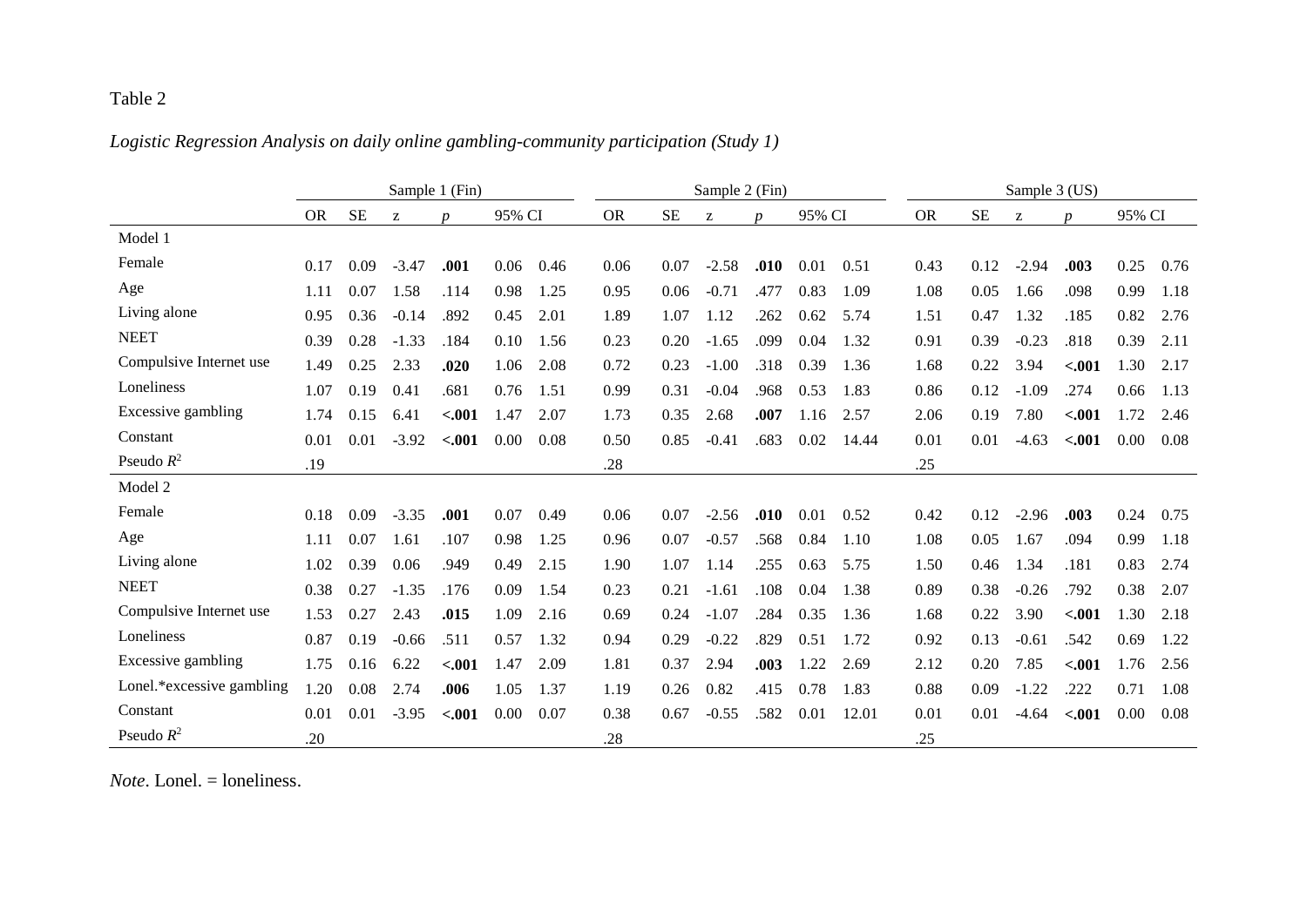# *Descriptive Statistics for Study 2 variables*

|                          |                 |         | Sample 1 (Fin, $N = 1,200$ ) |         | Sample 2 (Fin, $N = 230$ ) | Sample 3 (US, $N = 1,212$ ) |       |  |
|--------------------------|-----------------|---------|------------------------------|---------|----------------------------|-----------------------------|-------|--|
| Continuous Variables     | Range           | M       | <b>SD</b>                    | М       | SD                         | М                           | SD    |  |
| Pro-gambling preference* | -108 to 108     | $-5.23$ | 16.04                        | $-6.98$ | 19.85                      | $-4.53$                     | 20.51 |  |
| Group influence*         | $-108$ to $108$ | 1.81    | 11.32                        | 1.05    | 9.64                       | 2.00                        | 12.99 |  |
| Experience preference*   | $-108$ to $108$ | $-1.50$ | 10.88                        | $-1.61$ | 10.70                      | $-1.93$                     | 12.72 |  |

*Note.* \* = descriptive statistics before standardizing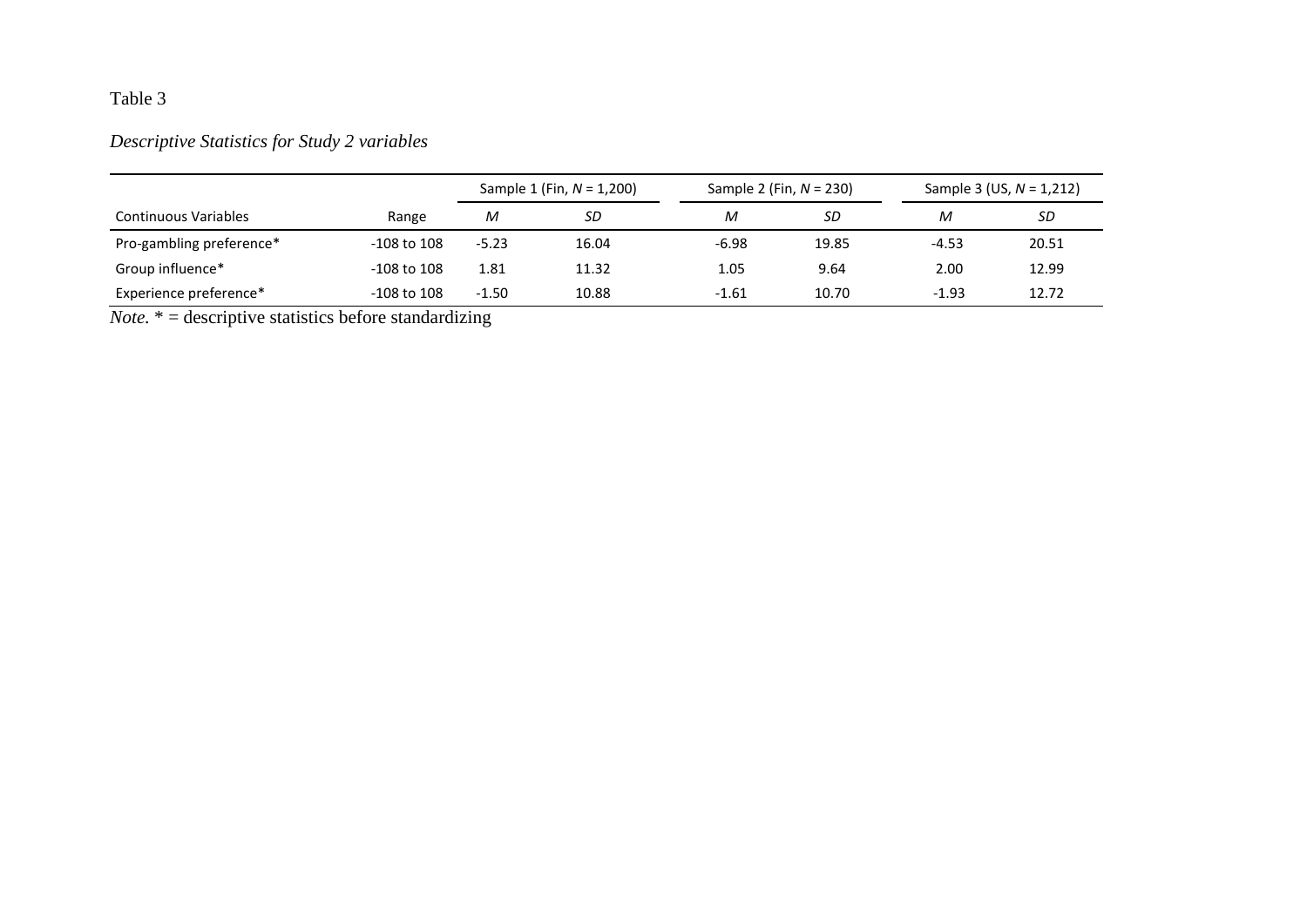|                         | Sample 1 (Fin) |       |          |         |        |                 | Sample 2 (Fin) |       |        |         |        |       |       | Sample 3 (US) |        |         |        |       |  |  |
|-------------------------|----------------|-------|----------|---------|--------|-----------------|----------------|-------|--------|---------|--------|-------|-------|---------------|--------|---------|--------|-------|--|--|
|                         | OR             | SE    |          |         | 95% CI |                 | OR             | SЕ    |        | n       | 95% CI |       | OR    | SЕ            |        |         | 95% CI |       |  |  |
| Pro-gambling preference | 1.532          | 0.325 | 2.01     | .045    | 1.01   | 2.322           | 1.937          | 0.585 | 2.19   | .029    | .072   | 3.501 | 1.286 | 0.142         | 2.28   | .022    | .036   | 1.596 |  |  |
| Experience-preference   | 0.937          | 0.143 | $-0.43$  | .670    | 0.695  | 1.264           | 0.743          | 0.137 | $-1.6$ | .109    | 0.517  | .068  | 0.978 | 0.107         | $-0.2$ | .838    | 0.789  | 1.212 |  |  |
| Group influence         | 0.844          | 0.14  | $-1.02$  | .307    | 0.61   | $^{\circ}$ .168 | 1.384          | 0.333 | 1.35   | .176    | 0.864  | 2.216 | 0.911 | 0.087         | 0.97   | .330    | 0.756  | 1.099 |  |  |
| Constant                | 0.036          | 0.006 | $-19.74$ | $-.001$ | 0.025  | 0.049           | 0.071          | 0.022 | 8.71   | $-.001$ | 0.039  | 0.129 | 0.073 | 0.008         | 22.6   | $-.001$ | 0.058  | 0.092 |  |  |
| Pseudo $R^2$            | .02            |       |          |         |        |                 | .08            |       |        |         |        |       | .01   |               |        |         |        |       |  |  |

*Logistic Regression Analysis on daily online gambling-community participation (Study 2)*